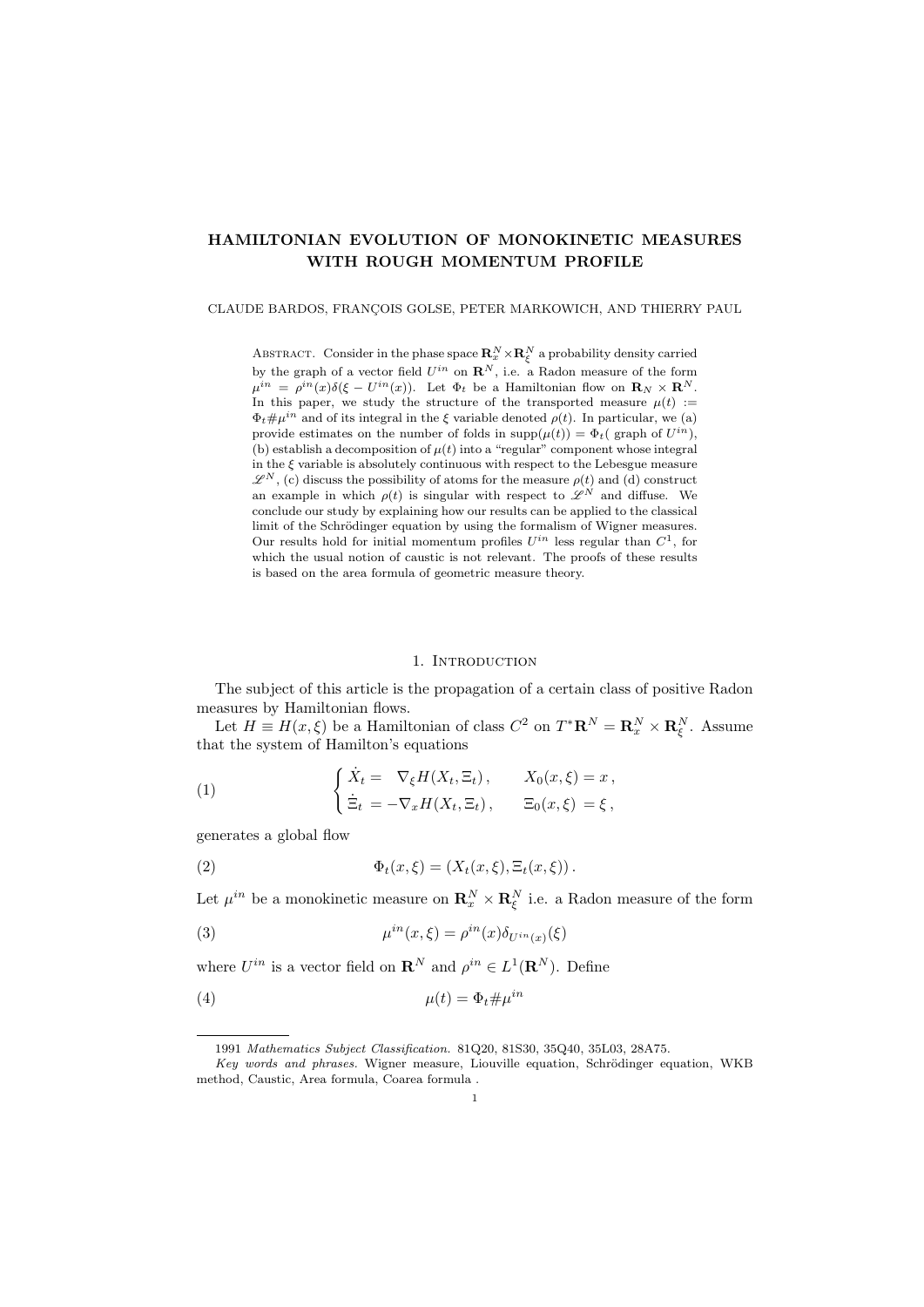the push-forward of  $\mu^{in}$  under  $\Phi_t$ . Equivalently,  $\mu(t) \in C_b(\mathbf{R}_+; w - \mathcal{M}(\mathbf{R}^N \times \mathbf{R}^N))$ is the unique weak solution of the Liouville equation

(5) 
$$
\begin{cases} \partial_t \mu + \{H, \mu\} = 0, \\ \mu|_{t=0} = \mu^{in}, \end{cases}
$$

where *{·, ·}* designates the Poisson bracket

$$
\{f,g\} = \nabla_{\xi} f \cdot \nabla_x g - \nabla_x f \cdot \nabla_{\xi} g.
$$

Our purpose is to study the structure of  $\mu(t)$  and to deduce from it some information on its support

$$
supp(\mu(t)) \subset \Lambda_t := \Phi_t(\{(y, U^{in}(y)) \mid y \in \mathbf{R}^N\}).
$$

While  $\Lambda_t$  is the image under  $\Phi_t$  of the graph of  $U^{in}$ , it is not in general the graph of a vector field on  $\mathbb{R}^N$  for all values of *t*.

When  $U^{in} = \nabla S^{in}$  is a smooth gradient field on  $\mathbb{R}^N$ , then  $\Lambda_t$  is the union of graphs of  $x \mapsto \nabla_x S_i(t, x)$ , where  $S_i$  is a solution of the Hamilton-Jacobi equation

(6) 
$$
\partial_t S(t,x) + H(x, \nabla_x S(t,x)) = 0
$$

defined on some open set of  $\mathbf{R}_t \times \mathbf{R}^N$ . The graphs of  $\nabla_x S_j$  are glued along submanifolds of  $\Lambda_t$  where the restriction of the canonical projection

$$
\Pi: T^* \mathbf{R}^N = \mathbf{R}_x^N \times \mathbf{R}_{\xi}^N \ni (x, \xi) \mapsto x \in \mathbf{R}^N
$$

is not smooth: see §8 in [5] and §46-47 in [6]. A natural question is to compute, or at least estimate, the number of solutions  $S_j$  of the Hamilton-Jacobi equation needed to obtain  $\Lambda_t$ .

Equivalently, the restriction to  $\Lambda_t$  of the canonical projection  $\Pi$  is in general not one-to-one for all t. The question above reduces to estimating the number  $\mathcal{N}(t, x)$ of points in  $\Lambda_t$  whose image under  $\Pi$  is x. Thus, the function  $\mathcal N$  describes the number of folds in  $\Lambda_t$  induced by the Hamiltonian dynamics  $\Phi_t$  on the graph of  $U^{in}$ even when  $U^{in}$  is not a gradient field.

Another natural question is to study the structure of the push-forward  $\rho(t)$  of  $\mu(t)$  under the canonical projection  $\Pi$  — equivalently, of the first marginal of the measure  $\mu(t)$  in the product space  $\mathbb{R}_x^N \times \mathbb{R}_\xi^N$ . As we shall see, both questions are intimately related.

The mathematical problem described above appears in a great variety of contexts. It appeared first in the theory of geometric optics, in the works of Fermat and Huygens: see for instance chapter VII in [15], chapter III in [11] and chapter 12 §2 in [13]. It appears in the classical limit of quantum mechanics: see for instance chapter VII in [16] or [25]— we shall give more details on this case below.

In both examples above, the fact that  $U^{in}$  is a gradient field is important. There are however other types of physical models leading to the same mathematical problem even when *Uin* is not a gradient field. Indeed, the Maxwell distribution with density  $\rho$ , bulk velocity *U* and temperature  $\theta$ , i.e.

$$
\frac{\rho(x)}{(2\pi\theta)^{N/2}}e^{-|\xi - U(x)|^2/2\theta}
$$

converges weakly to the monokinetic measure  $\rho(x)\delta_{U(x)}(\xi)$  as  $\theta \to 0^+$ . The propagation of this class of measures by the flow  $\Phi_t$  generated by the free Hamiltonian  $H(x,\xi) := \frac{1}{2} |\xi|^2$ , i.e.  $\Phi_t(x,\xi) = (x + t\xi,\xi)$  can be viewed as the kinetic theory of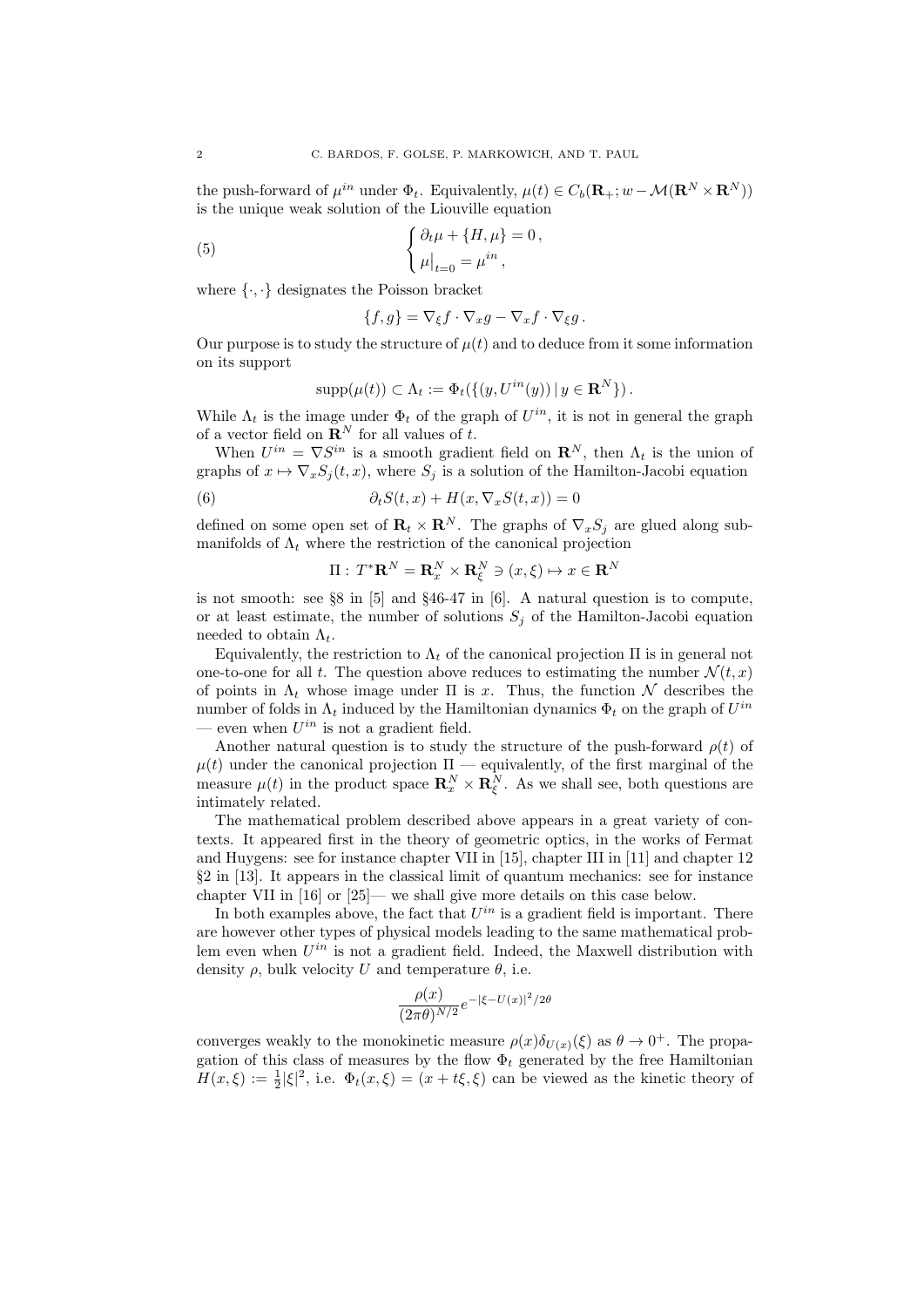pressureless gases, and appears for instance in a cosmological model due to Zeldovich [27, 9, 8, 7]. When *Uin* is a gradient field, the Liouville equation (5) can therefore be viewed as a kinetic formulation of the Hamilton-Jacobi equation (6).

While the classical mathematical theory of geometric optics or of the semiclassical limit of quantum mechanics is centered on the geometry of  $\Lambda_t$  in the case where both the Hamiltonian *H* and  $U^{in} = \nabla S^{in}$  are smooth, our approach of the mathematical problem stated above is centered on the propagation of the monokinetic measure  $\rho(x)\delta_{U^{in}(x)}(\xi)$  by the Hamiltonian flow. Besides, our analysis on the propagation problem is focussed on mathematical methods and results in which the initial momentum profile  $U^{in}$  is not required to be everywhere differentiable — so that  $\Lambda_t$  is not even a  $C^1$ -manifold. Likewise, the Hamiltonian nature of the dynamics is of limited importance in our analysis, and there is no need for the momentum profile  $U^{in}$  to be a gradient — or, equivalently, for  $\Lambda_t$  to be a Lagrangian submanifold of  $T^*{\bf R}^N$ .

However, we assume that the vector field generating the dynamics is at least of class  $C^1$  — or equivalently that the Hamiltonian *H* is at least of class  $C^2$  on  $\mathbf{R}_x^N \times \mathbf{R}_{\xi}^N$  — so that the existence, uniqueness and regularity of the flow  $\Phi_t$  results from the classical Cauchy-Lipschitz theory. The classical limit of quantum dynamics with rough potentials, for which the existence and uniqueness of the classical Hamiltonian flow does not follow from the Cauchy-Lipschitz theory, has been recently studied in [2]. Our viewpoint in the present paper is different and in some sense complementary: we focus our attention to the special class of monokinetic measures and to their propagation by smooth Hamiltonian flows, but obtain detailed information on the structure of the propagated measure  $\mu(t)$  even for rough initial momentum profiles *Uin*.

The outline of the paper is as follows. In section 2 are gathered our assumptions on the Hamiltonian *H* with some elementary estimates on the flow  $\Phi_t$  that are crucial in the sequel. Section 3 is focussed on the problem of estimating the number of folds in the support  $\Lambda_t$  of the propagated measure  $\mu(t)$ , while the structure of  $\mu(t)$  itself is studied in section 5. Section 4 gathers together a few examples showing that the results in section 3 are sharp. In section 6, we study different exceptional sets that appear naturally in connection with the structure of the projected measure  $\rho(t) := \Pi \# \mu(t)$ , and explain how these sets are related to the traditional notion of "caustic" —- introduced by Tschirnhaus in the 17th century in the context of geometric optics). Section 7 discusses various applications of the theory presented in sections 3-5, with an emphasis on the classical limit of quantum mechanics.

## 2. On the Hamiltonian flow

Let  $H \equiv H(x,\xi) \in \mathbf{R}$  be a  $C^2$  function on  $\mathbf{R}^N \times \mathbf{R}^N$  satisfying the following assumptions: there exists  $\kappa > 0$ , and a function  $h \in C(\mathbf{R}; \mathbf{R}_{+})$  that is sublinear at infinity, i.e.

$$
\frac{h(r)}{r} \to 0 \quad \text{as } r \to +\infty
$$

such that

(7) 
$$
|\nabla_{\xi}H(x,\xi)| \leq \kappa(1+|\xi|)
$$

$$
|\nabla_{x}H(x,\xi)| \leq h(|x|) + \kappa|\xi|
$$

$$
|\nabla^{2}H(x,\xi)| \leq \kappa
$$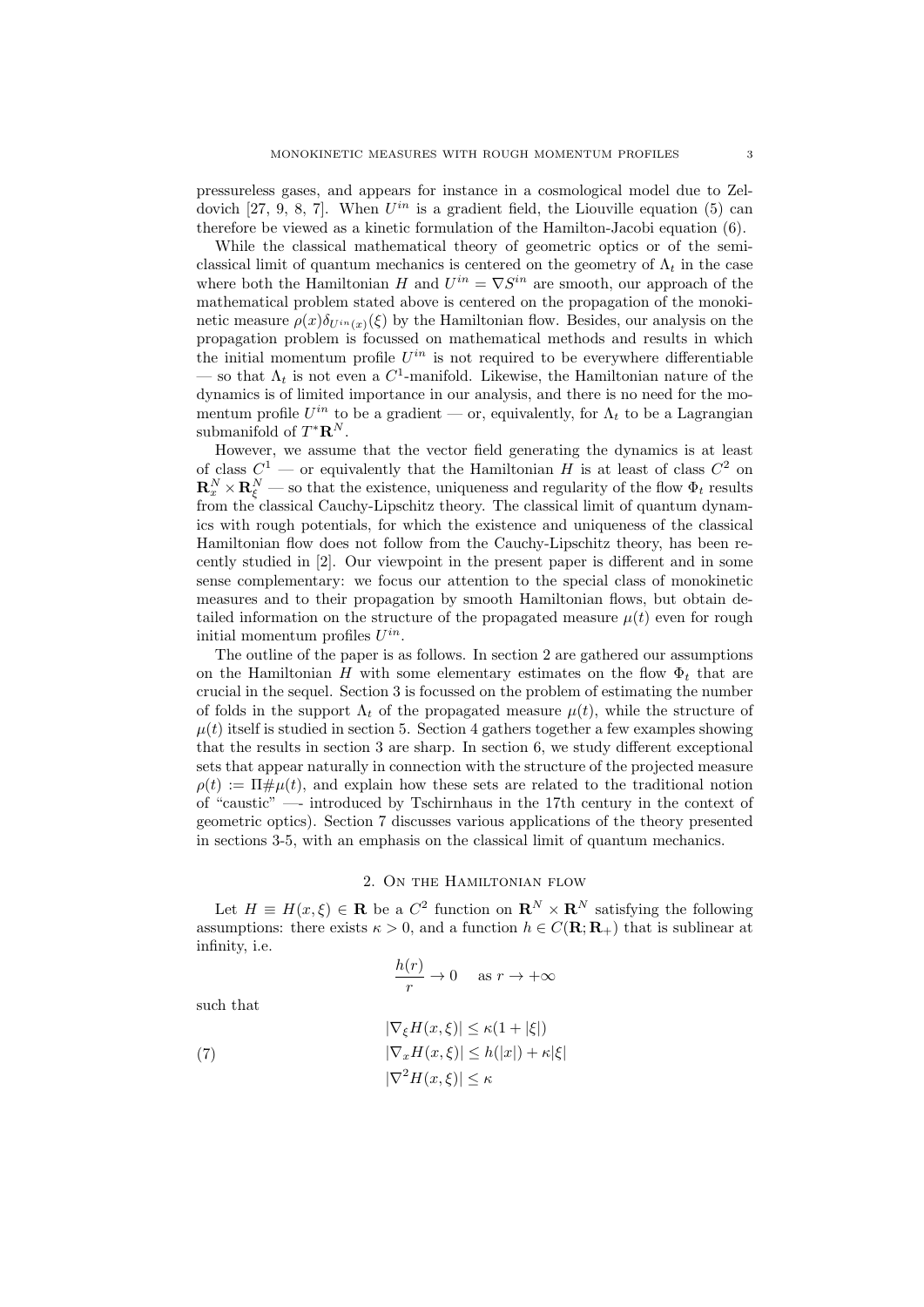for all  $(x, \xi) \in \mathbf{R}^N \times \mathbf{R}^N$ .

**Lemma 2.1.** *Any Hamiltonian*  $H \in C^2(\mathbf{R}^N \times \mathbf{R}^N)$  *satisfying (7) generates a global Hamiltonian flow*  $\Phi_t$  *on*  $\mathbb{R}^N \times \mathbb{R}^N$ *. The map* 

$$
\mathbf{R} \times \mathbf{R}^N \times \mathbf{R}^N \ni (t, x, \xi) \mapsto \Phi_t(x, \xi) \in \mathbf{R}^N \times \mathbf{R}^N
$$

*is of class*  $C^1$ *. Moreover, for each*  $\eta > 0$ *, there exists*  $C_{\eta} > 0$  *such that* 

$$
\sup_{|t| \le T} |X_t(x,\xi) - x| \le C_\eta (1 + |\xi|) + \eta |x|
$$

*for each*  $x, \xi \in \mathbf{R}^N$ *, and* 

$$
|D\Phi_t(x,\xi) - \mathrm{Id}_{\mathbf{R}^N \times \mathbf{R}^N} | \leq e^{\kappa|t|} - 1
$$

*for all*  $t \in \mathbf{R}$ *.* 

*Proof.* By (7), one has the following a priori estimates, with the notation (2). First

$$
|X_t(x,\xi) - x| \le \int_0^t |\nabla_{\xi} H(\Phi_s(x,\xi))| ds \le \kappa t + \kappa \int_0^t |\Xi_s(x,\xi)| ds
$$

and

$$
|\Xi_t(x,\xi)| \le |\xi| + \int_0^t |\nabla_x H(\Phi_s(x,\xi))| ds
$$
  
\n
$$
\le |\xi| + \kappa \int_0^t |\Xi_s(x,\xi)| ds + \int_0^t h(X_s(x,\xi)) ds.
$$
  
\n
$$
\therefore \text{inequality for all } 0 \le s \le t.
$$

By Gronwall's inequality, for all  $0 \leq s \leq t$ 

(8) 
$$
|\Xi_s(x,\xi)| \leq \left(|\xi| + \int_0^t h(X_\tau(x,\xi))d\tau\right)e^{\kappa s},
$$

so that

$$
|X_t(x,\xi) - x| \le \kappa t + \kappa \int_0^t e^{\kappa s} ds \left( |\xi| + \int_0^t h(X_\tau(x,\xi)) d\tau \right)
$$
  

$$
\le \kappa t + e^{\kappa t} \left( |\xi| + \int_0^t h(X_\tau(x,\xi)) d\tau \right).
$$

Since *h* is sublinear at infinity, we have, for every  $R > 0$ 

(9) 
$$
h(r) \leq \mathbf{1}_{[0,R]}(r) \sup_{0 \leq r \leq R} h(r) + \mathbf{1}_{(R,+\infty)}(r) r \sup_{r > R} \frac{h(r)}{r} \eta \leq M_R + r m_R,
$$

where

$$
M_R = \sup_{0 \le r \le R} h(r) \quad \text{ and } m_R = \sup_{r > R} \frac{h(r)}{r},
$$

*h*(*r*)

so that

$$
m_R \to 0
$$
 as  $R \to +\infty$ .

Therefore

$$
|X_t(x,\xi) - x| \le (\kappa + M_R e^{\kappa t})t + e^{\kappa t} |\xi| + m_R e^{\kappa t} \int_0^t |X_s(x,\xi)| ds
$$
  

$$
\le (\kappa + M_R e^{\kappa t})t + e^{\kappa t} |\xi| + m_R e^{\kappa t} |x| + m_R e^{\kappa t} \int_0^t |X_s(x,\xi) - x| ds.
$$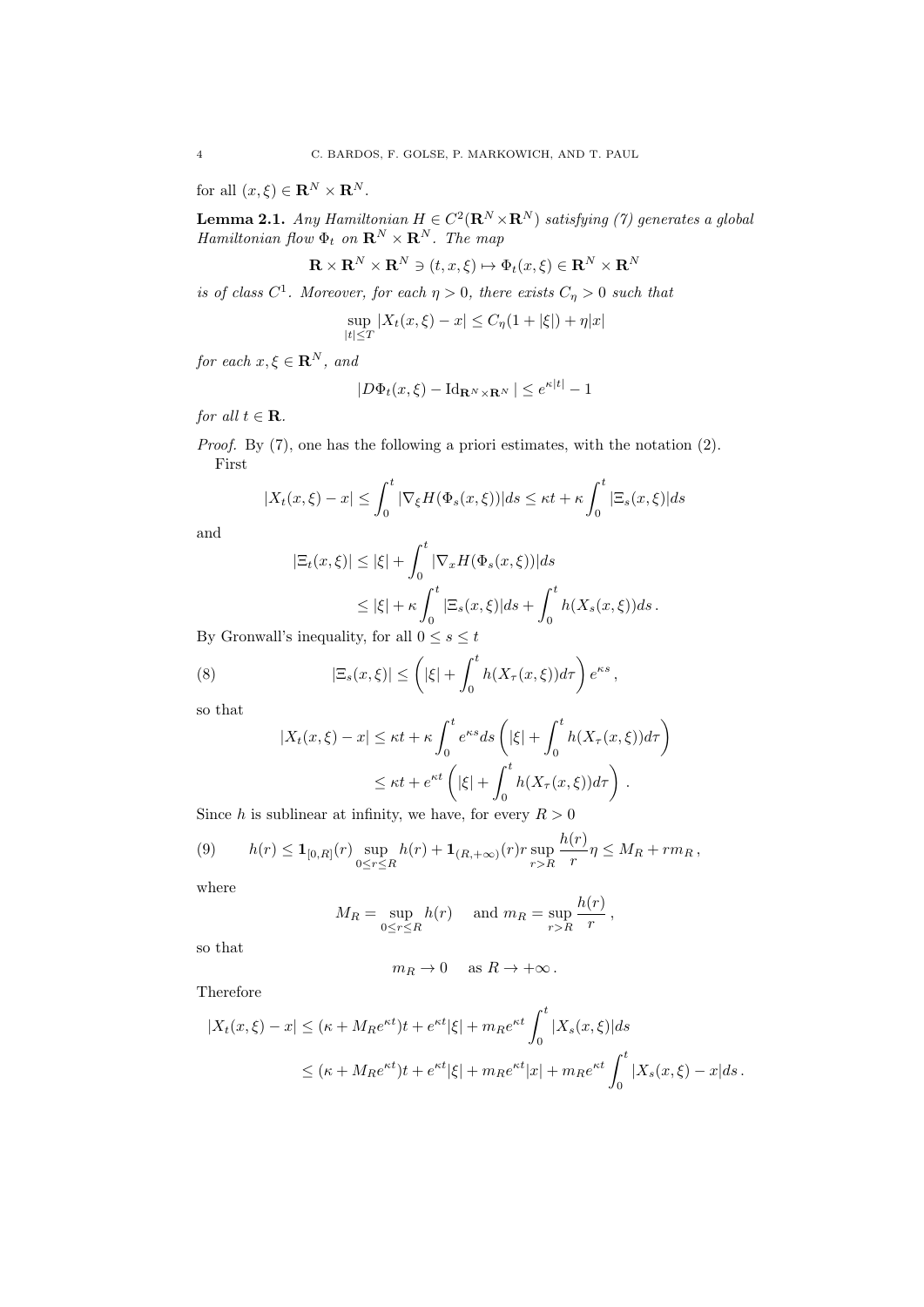By Gronwall's inequality,

(10)  
\n
$$
|X_t(x,\xi) - x| \le ((\kappa + M_R e^{\kappa t})t + e^{\kappa t}|\xi| + m_R e^{\kappa t} |x|)e^{tm_R e^{\kappa t}} \n\le \kappa t e^{tm_R e^{\kappa t}} + M_R t e^{t(\kappa + m_R e^{\kappa t})} + |\xi|e^{t(\kappa + m_R e^{\kappa t})} + m_R |x|e^{t(\kappa + m_R e^{\kappa t})}.
$$

The same estimates hold for  $-T \le t \le 0$  after substituting  $|t|$  to *t*.

In view of (10)-(8), for each  $(x,\xi) \in \mathbb{R}^N \times \mathbb{R}^N$ , the trajectory  $(x,\xi) \mapsto \Phi_t(x,\xi)$ cannot escape to infinity in finite time, and is therefore globally defined.

Besides, since  $m_R \to 0$  as  $R \to +\infty$ , the estimate (10) obviously implies the first inequality in the lemma with

$$
\eta := m_R e^{T(\kappa + m_R e^{\kappa T})}
$$
 and  $C_\eta := (1 + \kappa T + M_R T) e^{T(\kappa + m_R e^{\kappa T})}$ .

Since  $H \in C^2(\mathbf{R}^N \times \mathbf{R}^N)$ , the map  $(t, x, \xi) \mapsto \Phi_t(x, \xi)$  is of class  $C^1$  on its domain of definition  $\mathbf{R} \times \mathbf{R}^{N} \times \mathbf{R}^{N}$ . Differentiating the Hamilton equations (1) with respect to the initial condition, one finds that

$$
\begin{cases}\n\dot{D}X_t = +\nabla_{x,\xi}^2 H(\Phi_t) \cdot DX_t + \nabla_{\xi,\xi}^2 H(\Phi_t) \cdot DE_t, \\
\dot{D}\Xi_t = -\nabla_{x,x}^2 H(\Phi_t) \cdot DX_t - \nabla_{x,\xi}^2 H(\Phi_t) \cdot DE_t,\n\end{cases}
$$

so that

$$
|D\Phi_t - \mathrm{Id}_{\mathbf{R}^N \times \mathbf{R}^N}| \leq \kappa \int_0^{|t|} |D\Phi_s| ds.
$$

The second inequality in the lemma follows from Gronwall's inequality.  $\Box$ 

## 3. On the number of folds in  $\Lambda_t$

Let  $U^{in} \in C(\mathbf{R}^N; \mathbf{R}^N)$  satisfy the condition

(11) 
$$
\frac{|U^{in}(y)|}{|y|} \to 0 \quad \text{as } |y| \to 0.
$$

The present section is focussed on the structure of the set  $\Lambda_t$  in the introduction, defined as

(12) 
$$
\Lambda_t := \Phi_t(\{(y, U^{in}(y)) \mid y \in \mathbf{R}^N\}), \quad t \in \mathbf{R}.
$$

Consider the map

(13) 
$$
F_t: \mathbf{R}^N \ni y \mapsto F_t(y) = X_t(y, U^{in}(y)) \in \mathbf{R}^N.
$$

Whenever  $U^{in}$  is differentiable at *y*, the map  $F_t$  is also differentiable at *y* by the chain rule; for any such *y*, define absolute value of the Jacobian determinant

(14) 
$$
J_t(y) = |\det(DF_t(y))|.
$$

We also introduce the set

(15) 
$$
C := \{ (t, x) \in \mathbf{R} \times \mathbf{R}^N \mid F_t^{-1}(\{x\}) \cap J_t^{-1}(\{0\}) \neq \varnothing \},
$$

$$
C_t := \{ x \in \mathbf{R}^N \mid (t, x) \in C \}.
$$

For want of a better terminology and by analogy with geometric optics, *C* will be referred to as the "caustic" set.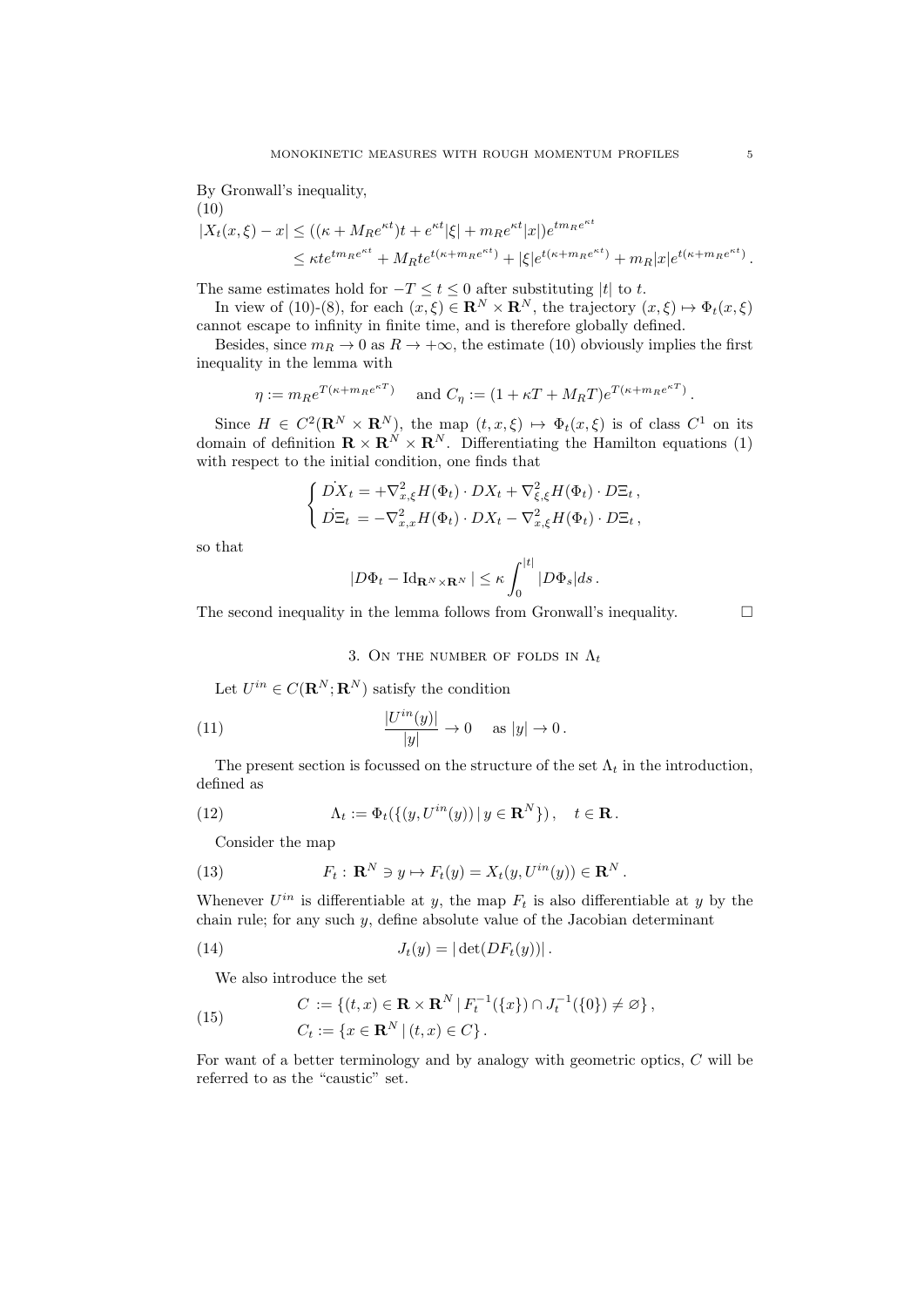**Proposition 3.1.** *Under the conditions above, for each*  $t \in \mathbf{R}$ *, the map*  $F_t$  *is proper and onto. Moreover*

(16) 
$$
\sup_{|t| \leq T} \frac{|F_t(y) - y|}{|y|} \to 0 \quad \text{as } |y| \to \infty.
$$

The proof of this proposition and the next one will use the following topological argument.

**Lemma 3.2.** Let  $g : \mathbb{R}^N \to \mathbb{R}^N$  be a continuous map satisfying the following *condition: for some*  $R > 0$ 

 $(q(x)|x) > 0$  *for all*  $x \in \mathbb{R}^N$  *such that*  $|x| = R$ .

*Then*

*a)* there exists  $x \in \mathbb{R}^N$  such that  $|x| \leq R$  and  $g(x) = 0$ ; *b)* if *g* is of class  $C^1$  on  $\mathbb{R}^N$  and 0 is a regular value of *g*, then  $g^{-1}(\{0\}) \cap B(0, R)$ *is finite and*  $\#(g^{-1}(\{0\}) \cap B(0,R))$  *is odd.* 

*Proof.* Consider the homotopy  $G \in C([0,1] \times \mathbb{R}^N; \mathbb{R}^N)$  defined by

$$
G(t,x)=tx+(1-t)g(x)\,.
$$

One has

 $G(t, x) \neq 0$  whenever  $t \in [0, 1]$  and  $|x| = R$ .

Indeed,  $G(1, x) = x \neq 0$  if  $|x| = R > 0$ ; besides, if  $t \in [0, 1]$  and  $G(t, x) = 0$ , one has

$$
g(x) = -\frac{t}{1-t}x \quad \text{so that } (g(x)|x) = -\frac{t}{1-t}|x|^2 = -\frac{t}{1-t}R^2 < 0
$$

for all  $x \in \mathbb{R}^N$  such that  $|x| = R$ , which contradicts our assumption.

By the homotopy invariance of the degree (see Properties 7, 8 and Theorem 12.7 in chapter 12, §A of [24])

$$
d(g, B(0, R), 0) = d(I, B(0, R), 0) = 1.
$$

This implies a). Moreover, if *g* is of class  $C^1$  on  $\mathbb{R}^N$  and 0 is a regular value of *g*, all the elements of  $g^{-1}(\{0\})$  are isolated points by the implicit function theorem, so  $g^{-1}(\{0\}) \cap \overline{B(0,R)}$  is finite. Besides (see Property 2 in chapter 12, §A of [24])

$$
d(g, B(0, R), 0) = \sum_{x \in g^{-1}(\{0\}) \cap B(0, R)} sign(\det Dg(x)) = 1.
$$

Therefore, there exists an integer  $m \in \mathbb{N}$  such that

$$
\#\{x\in B(0,R)\,|\,g(x)=0\text{ and }\det(Dg(x))>0\}=m+1
$$

$$
#{x \in B(0, R) | g(x) = 0 \text{ and } det(Dg(x)) < 0} = m
$$

so that  $\#(q^{-1}(\{0\}) \cap B(0,R)) = 2m + 1$ , which proves b).

*Proof of Proposition 3.1.* By the first inequality in Lemma 2.1 and the condition  $(11 \text{ on } U^{in})$ , for each  $n > 0$ , one has

$$
\overline{\lim}_{|y|\to+\infty}\sup_{|t|\leq T}\frac{|F_t(y)-y|}{|y|}\leq\eta\,,
$$

so that (16) holds.

Because of (16), the continuous map  $F_t$  satisfies

(17) 
$$
(F_t(y) - x|y) = |y|^2 + o(|y|^2) \text{ as } |y| \to +\infty
$$

$$
\exists
$$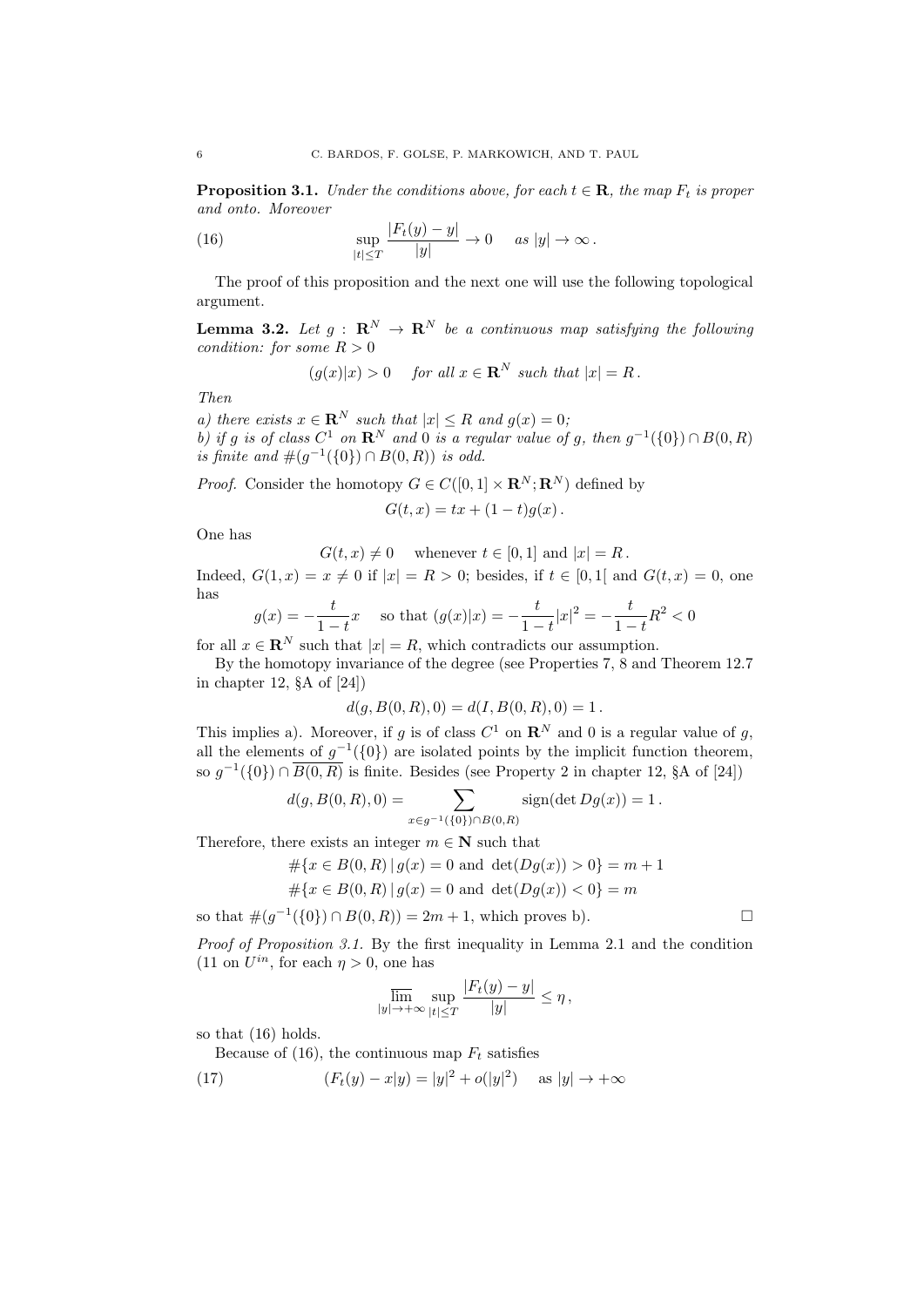so that  $F_t$  is onto by applying Lemma 3.2 to the map  $g: y \mapsto F_t(y) - x$ . On the other hand

$$
|F_t(y)| \to +\infty \quad \text{as } |y| \to +\infty
$$

so that  $F_t$  is proper.

By Proposition 3.1, we know that, for each  $(t, x) \in \mathbb{R} \times \mathbb{R}^{N}$ , the equation  $F_t(y) = x$  has at least one solution  $y \in \mathbb{R}^N$  when  $U^{in}$  is a continuous vector field sublinear at infinity, i.e. satisfying (11). In the next proposition, we study the number  $\mathcal{N}(t, x)$  of solutions of this equation in the case where  $U^{in}$  is of class  $C^1$  at least. Equivalently,  $\mathcal{N}(t, x)$  is the number of intersections of the manifold  $\Lambda_t$  with  $T_x^* \mathbf{R}^N \simeq \{x\} \times \mathbf{R}^N$ . Therefore, the integer-valued function  $\mathcal N$  measures the number of folds in the manifold  $\Lambda_t$  resulting from the interaction of the Hamiltonian flow  $\Phi_t$  with the initial profile  $U^{in}$ .

**Proposition 3.3.** *[Smooth case] Assume that (11) holds for*  $U^{in} \in C^1(\mathbb{R}^N, \mathbb{R}^N)$ *and that*

$$
|DU^{in}(y)| = O(1) \quad \text{as } |y| \to +\infty \, .
$$

*a)* For each  $t \in \mathbf{R}$ , one has  $\mathscr{L}^N(C_t)=0$ .

*b*) The set *C* is closed in  $\mathbf{R} \times \mathbf{R}^N$ 

*c)* For each  $(t, x) \in \mathbf{R} \times \mathbf{R}^N \setminus C$ , the set  $F_t^{-1}(\lbrace x \rbrace)$  is finite, and henceforth denoted *by*

$$
\{y_j(t,x),\ j=1,\ldots,\mathcal{N}(t,x)\}\,.
$$

*The integer*  $N$  *is a constant function of*  $(t, x)$  *in each connected component of*  $\mathbf{R} \times \mathbf{R}^N \setminus C$  and, for each  $j \geq 1$ , the map  $y_j$  is of class  $C^1$  on each connected *component of*  $\mathbf{R} \times \mathbf{R}^N \setminus C$  *where*  $\mathcal{N} \geq j$ *.* 

*d)* There exists  $a < 0 < b$  such that  $C \cap ((a, b) \times \mathbb{R}^N) = \emptyset$  and  $\mathcal{N} = 1$  on  $(a, b) \times \mathbb{R}^N$ .  $e)$   $\mathcal{N}(t, x)$  *is odd for each*  $(t, x) \in \mathbf{R} \times \mathbf{R}^N \setminus C$ .

*Proof.* If  $U^{in} \in C^1(\mathbf{R}^N)$ , the map  $F_t$  is of class  $C^1$  from  $\mathbf{R}^N$  to  $\mathbf{R}^N$ , being the composition of  $C^1$  maps. Since  $C_t$  is the set of critical values of  $F_t$ , one has  $\mathscr{L}^N(C_t)=0$ by Sard's Theorem (in the equal dimension case), which proves a).

Pick any sequence  $(t_n, x_n) \in C$  such that  $(t_n, x_n) \to (t, x)$  in  $\mathbb{R} \times \mathbb{R}^N$  as  $n \to \infty$ . By definition of *C*, there exists  $y_n$  such that  $F_{t_n}(y_n) = x_n$ . Since the sequences  $t_n$  and  $x_n$  converge, they are both bounded. Let  $T = \sup_n |t_n|$ ; assume that the sequence  $y_n$  is unbounded; if so there exists a subsequence  $y_{n_l}$  such that  $|y_{n_l}| \to \infty$ . By (16)

$$
|x_{n_l} - y_{n_l}| = |F_{t_{n_l}}(y_{n_l}) - y_{n_l}| \le \sup_{|t| \le T} |F_t(y_{n_l}) - y_{n_l}| = o(|y_{n_l}|)
$$

so that  $|x_{n}|\sim |y_{n}|$  as  $n_l\to+\infty$ . Since this contradicts the fact that the sequence  $x_n$  is bounded, we conclude that the sequence  $y_n$  is bounded. Therefore, there exists a convergent subsequence  $y_n$  of  $y_n$ ; call y its limit as  $n_k \to +\infty$ . Passing to the limit in both relations

 $F_{t_{n_k}}(y_{n_k}) = x_{n_k}$  and  $J_{t_{n_k}}(y_{n_k}) = |\det(\nabla F_{t_{n_k}}(y_{n_k}))| = 0,$ 

we conclude that  $(t, x, y)$  satisfies

 $F_t(y) = x$  and  $J_t(y) = 0$ 

and therefore that  $(t, x) \in C$ , which proves b).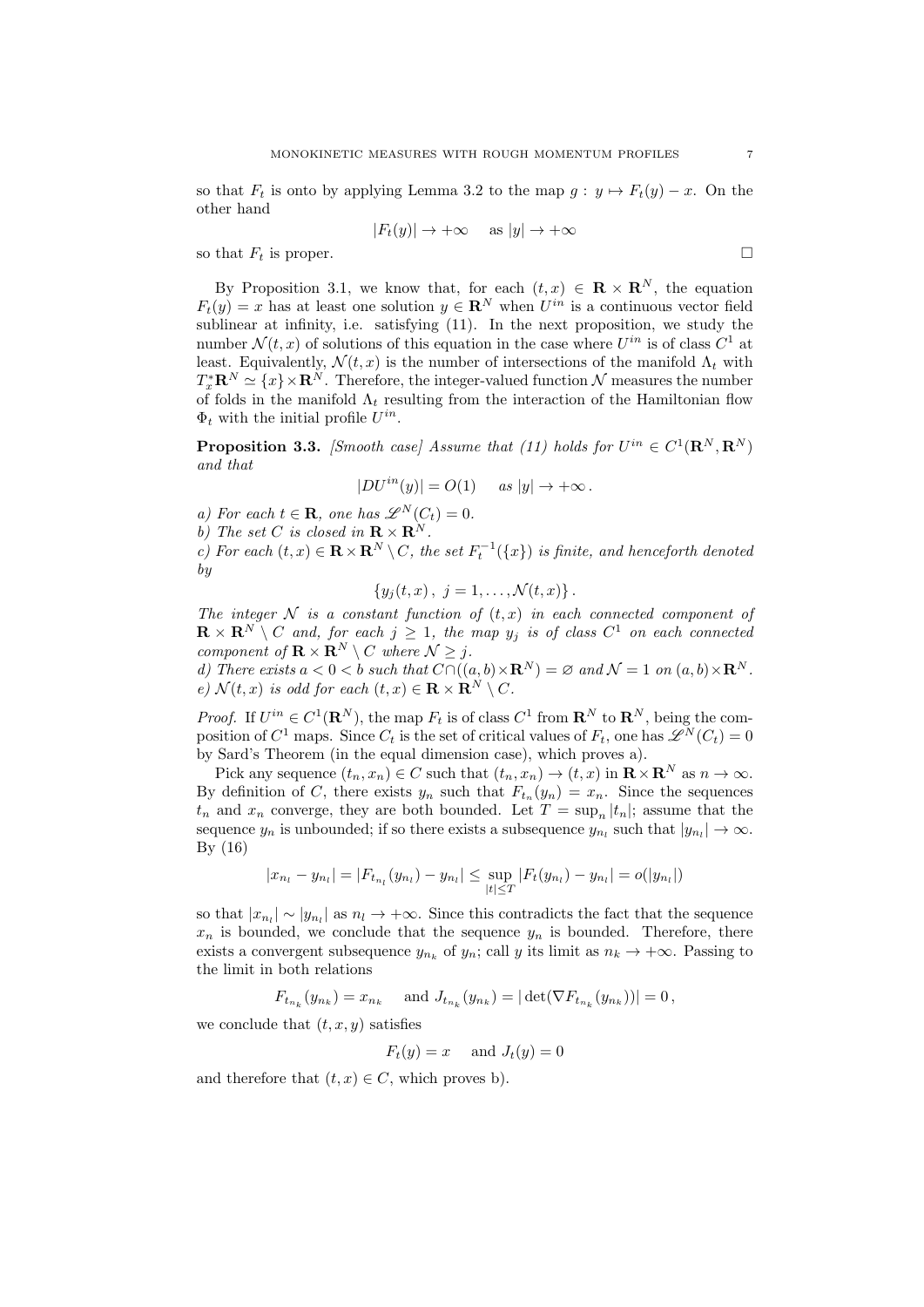For  $(t, x) \in \mathbf{R} \times \mathbf{R}^N \setminus C$ , all the solutions of the equation  $F_t(y) - x = 0$  are isolated by the implicit function theorem. The set of all such points,  $F_t^{-1}(\{x\})$ , is therefore compact since  $F_t$  is proper. By the implicit function theorem, the integer  $\mathcal N$  is a locally constant function of  $(t, x) \in \mathbf R \times \mathbf R^N \setminus C$ , and is therefore constant on each connected component of  $\mathbf{R} \times \mathbf{R}^{N} \setminus C$ . Let  $j \in \mathbf{N}^*$ , and let  $\Omega$  be a connected component of  $\mathbf{R} \times \mathbf{R}^N \setminus C$ ; by the implicit function theorem  $y_j \in C^1(\Omega)$ . This proves c).

Assume inf $\{t > 0 \mid C_t \neq \emptyset\} = 0$ . Then, there exists  $(t_n, x_n, y_n)$  such that

$$
t_n \to 0^+
$$
,  $F_{t_n}(y_n) = x_n$ , and  $J_{t_n}(y_n) = 0$ .

Assume that a subsequence  $y_{n_k}$  of the sequence  $y_n$  is bounded. Up to extraction of a subsequence, one can assume that  $y_{n_k} \to y$ , so that  $0 = J_{t_{n_k}}(y_{n_k}) \to J_0(y)$ . But since  $F_t = \text{Id}_{\mathbf{R}^N}$ , one has  $J_0(y) = 1$ . Therefore  $|y_n| \to +\infty$ . By the second inequality in Lemma 2.1

$$
|D_x X_{t_n}(y_n, U^{in}(y_n)) - \mathrm{Id}_{\mathbf{R}^N}| \le e^{\kappa |t_n|} - 1,
$$
  

$$
|D_{\xi} X_{t_n}(y_n, U^{in}(y_n)) \cdot DU^{in}(y_n)| = O\left(e^{\kappa |t_n|} - 1\right),
$$

so that

$$
0 = J_{t_n}(y_n) = |\det(D_x X_{t_n}(y_n, U^{in}(y_n)) + D_{\xi} X_{t_n}(y_n, U^{in}(y_n)) \cdot DU^{in}(y_n))|
$$
  
 
$$
\rightarrow |\det(\text{Id}_{\mathbf{R}^N})| = 1 \text{ as } n \rightarrow \infty.
$$

Thus the assumption  $t_n \to 0$  leads to a contradiction. Therefore,

$$
\inf\{t>0\,|\,C_t\neq\varnothing\}=b>0.
$$

By the same token,

$$
\sup\{t<0\,|\,C_t\neq\varnothing\}=a<0.
$$

Thus  $(a, b) \times \mathbf{R}^N$  is contained in the connected component of  $\{0\} \times \mathbf{R}^N$  in  $\mathbf{R} \times \mathbf{R}^N \setminus C$ . Since  $F_0 = \text{Id}_{\mathbf{R}^N}$ , one has  $\mathcal{N}(0, x) = 1$  for all  $x \in \mathbf{R}^N$ , and since  $\mathcal N$  is constant on each connected component of  $\mathbf{R} \times \mathbf{R}^N \setminus C$ , one concludes  $\mathcal{N} = 1$  on  $(a, b) \times \mathbf{R}^N$ , which proves d).

If  $(t, x) \in \mathbf{R} \times \mathbf{R}^N \setminus C$ , the point *x* is a regular value of  $F_t$ . Since  $F_t$  is proper,  $F_t^{-1}(\lbrace x \rbrace)$  is compact, and therefore bounded. Pick  $R > 0$  such that

$$
F_t^{-1}(\lbrace x \rbrace) \subset B(0,R).
$$

By (17) and Lemma 3.2 b) applied to the map  $g: y \mapsto F_t(y) - x$ 

$$
\#F_t^{-1}(\{x\}) = \#(F_t^{-1}(\{x\}) \cap B(0,R)) \text{ is odd},
$$

which proves e).  $\Box$ 

When  $U^{in}$  is not of class  $C^1$ , the arguments used to prove Proposition 3.3 are no longer valid. However one can still obtain some information on the number  $\mathcal{N}(t,x)$ of solutions *y* of the equation  $F_t(y) = x$  by a completely different method, involving the area — or co-area formula.

Assume that  $U^{in} \in C(\mathbf{R}^N;\mathbf{R}^N)$  satisfies (11) and that its gradient (in the sense of distributions) *DUin* satisfies the condition

(18) 
$$
\partial_l U_k^{in} \big|_{\Omega} \in L^{N,1}(\Omega) \text{ for each bounded open } \Omega \subset \mathbf{R}^N,
$$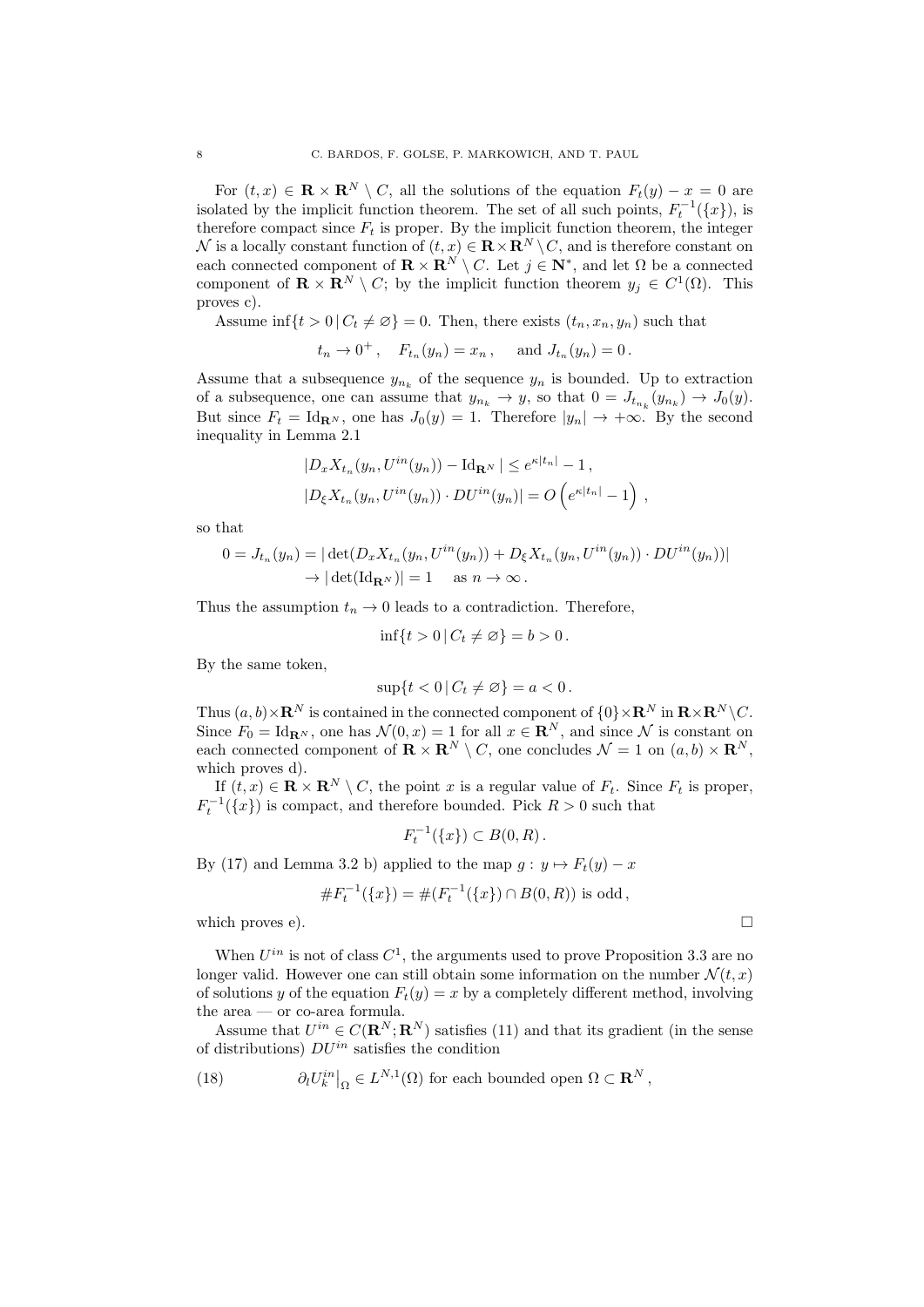for all  $k, l = 1, ..., N$ . We recall that a measurable function  $f : \Omega \to \mathbf{R}$  belongs to the Lorentz space  $L^{N,1}(\Omega)$  if

$$
\int_0^\infty \left(\mathscr{L}^N(\{x \in \Omega \,|\, |f(x)| \geq \lambda\})\right)^{1/N} d\lambda < \infty.
$$

By Theorem B in [14], the vector field  $U^{in}$  is differentiable a.e. on  $\mathbb{R}^{N}$ . Let *E* be the  $\mathscr{L}^N$ -negligible set defined as

(19) 
$$
E := \{ y \in \mathbf{R}^N \, | \, U^{in} \text{ is not differentiable at } y \}.
$$

By the chain rule, the absolute value of the Jacobian determinant

(20) 
$$
J_t(y) = |\det(D_x X_t(y, U^{in}(y)) + D_{\xi} X_t(y, U^{in}(y))DU^{in}(y))|
$$
  
is defined for all  $(t, y) \in \mathbf{R} \times (\mathbf{R}^N \setminus E)$ .

Henceforth, the notation  $J_t^{-1}(\{0\})$  designates the set

(21) 
$$
J_t^{-1}(\{0\}) := \{y \in \mathbf{R}^N \setminus E \,|\, J_t(y) = 0\},
$$

and we shall also consider the set

(22) 
$$
Z_t := J_t^{-1}(\{0\}) \cup E.
$$

**Theorem 3.4.** *[Rough case] Assume that*  $U^{in} \in C(\mathbb{R}^N; \mathbb{R}^N)$  *satisfies (11) and (18).*

*a)* for all  $t \in \mathbf{R}$ , the function  $J_t \in L^1_{loc}(\mathbf{R}^N)$ ;

*b)* for all  $t \in \mathbf{R}$ , there are finitely many solutions y of the equation

$$
F_t(y) = x
$$

*for a.e.*  $x \in \mathbb{R}^N$  *— in other words,*  $\mathcal{N}(t, x)$  *is finite for a.e.*  $x \in \mathbb{R}^N$ *, for all*  $t \in \mathbb{R}$ *; c)* for each bounded  $B \subset \mathbb{R}^N$ , denote by  $\mathcal{N}_B(t, x)$  the number of solutions  $y \in B$  of *(23); then, whenever B is bounded, for each*  $t \in \mathbf{R}$  *and each*  $n \in \mathbf{N}$ *, one has* 

$$
\mathscr{L}^N\left(\left\{x \in \mathbf{R}^N \,|\, \mathcal{N}_B(t,x) \ge n\right\}\right) \le \frac{1}{n} \int_B J_t(y) dy
$$
  

$$
\le \frac{1}{n} e^{N\kappa|t|} \|1 + (1 - e^{-\kappa|t|}) \|DU^{in}\|_{L^N(B)}^N;
$$

*d)* let  $t \in \mathbf{R}$ ; then for a.e.  $x \in \mathbf{R}^N$ , all solutions *y* of (23) satisfy

$$
y \in \mathbf{R}^N \setminus E \text{ and } J_t(y) > 0;
$$

*e) for all T >* 0

$$
\mathcal{H}^1(\{(t,y)\in[-T,T]\times\mathbf{R}^N\,|\,F_t(y)=x\})<+\infty
$$

*for a.e.*  $x \in \mathbf{R}^N$ .

## Remarks.

a) By the first statement in Proposition 3.1,  $\mathcal{N}(t,x) = \mathcal{N}_{\mathbf{R}^N}(t,x) \geq 1$  for all  $(t, x) \in \mathbf{R} \times \mathbf{R}^N$ .

b) Even in the smooth case, i.e. assuming in addition that  $U^{in} \in C^1(\mathbb{R}^N)$ , statement c) in Theorem 3.4 provides information on the number of folds of  $\Lambda_t$ , that is the image under  $\Phi_t$  of the graph of  $U^{in}$ , which seems to be new at the time of this writing.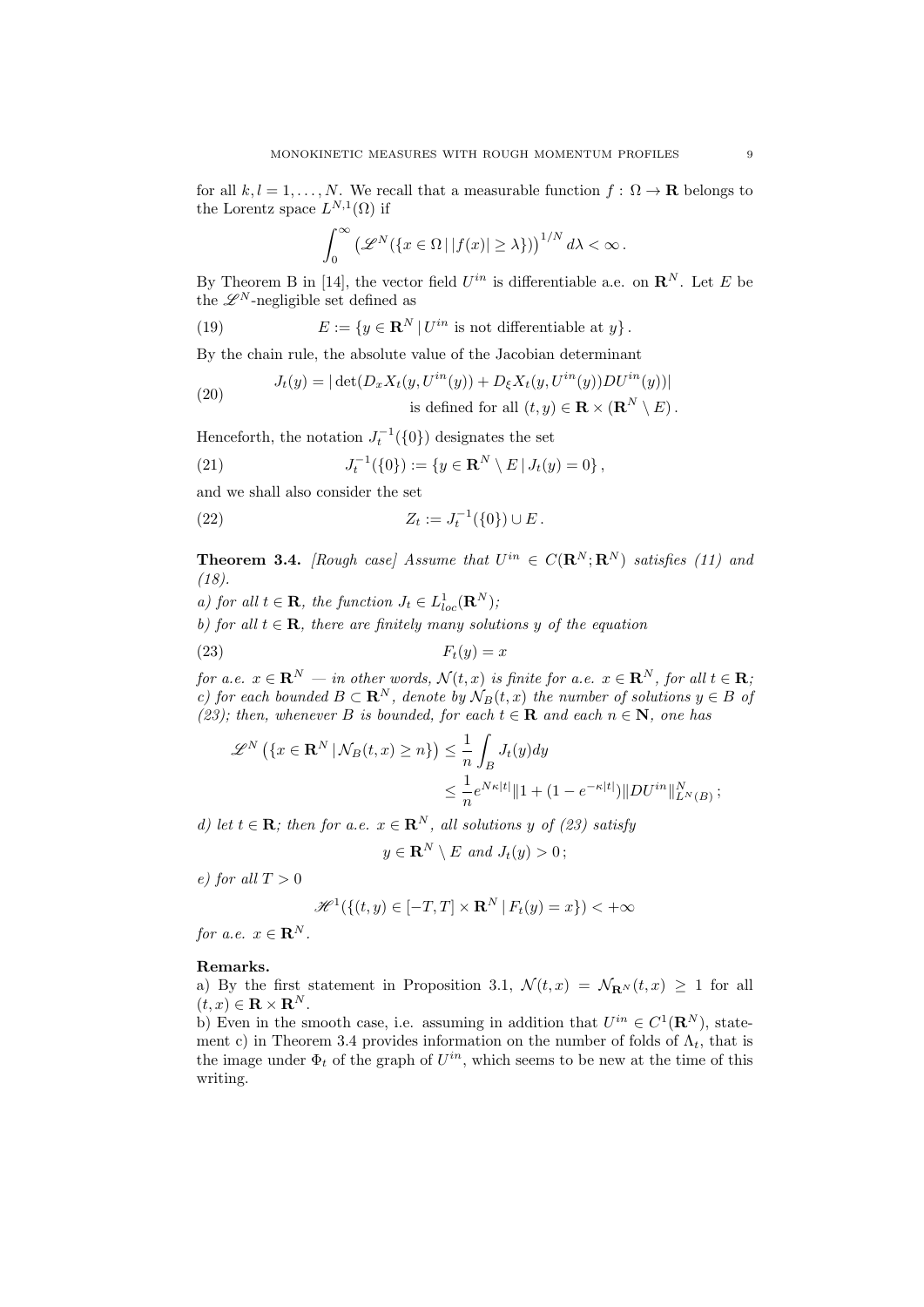*Proof.* By the second estimate in Lemma 2.1

(24)  $|D_x X_t(y, U^{in}(y)) + D_{\xi} X_t(y, U^{in}(y)) \cdot DU^{in}(y)| \le e^{\kappa |t|} + (e^{\kappa |t|} - 1)|DU^{in}(y)|$ so that

(25) 
$$
J_t(y) = |\det(D_x X_t(y, U^{in}(y)) + D_{\xi} X_t(y, U^{in}(y)) \cdot DU^{in}(y))|
$$

$$
\leq e^{N\kappa|t|} (1 + (1 - e^{-\kappa|t|}) |DU^{in}(y)|)^N
$$

by Hadamard's inequality. Since  $U^{in}$  satisfies (18) and since  $L^{N,1}(\Omega) \subset L^N(\Omega)$ . this inequality implies statement a).

Since the map  $F_t$  is proper by Proposition 3.1, the set  $K_{t,R} = F_t^{-1}(\overline{B(0,R)})$  is compact for each  $R > 0$ . By the area formula (see Theorem 3.4 in [20] and Theorem A in [14])

$$
\int_{\mathbf{R}^N} \#(F_t^{-1}(\{x\}) \cap K_{t,R}) dx = \int_{K_{t,R}} J_t(y) dy < +\infty.
$$

Therefore  $\#F_t^{-1}(\lbrace x \rbrace) < \infty$  for a.e.  $x \in B(0,R)$ ; since this is true for all  $R \in \mathbb{N}$ , one concludes that  $#F_t^{-1}(\lbrace x \rbrace) < \infty$  for a.e.  $x \in \mathbf{R}^N$ , so that b) holds.

Let *B* be a measurable subset of  $\mathbb{R}^N$ ; applying again the area formula shows that

$$
\int_{\mathbf{R}^N} \mathcal{N}_B(t,x) dx = \int_B J_t(y) dy.
$$

By the Bienaymé-Chebyshev inequality, for each  $n \geq 1$ 

$$
\mathscr{L}^N\left(\lbrace x \in \mathbf{R}^N \, | \, \mathcal{N}_B(t,x) \geq n \rbrace\right) \leq \frac{1}{n} \int_B J_t(y) dy \,,
$$

which is precisely the first inequality in c). The second inequality follows from (25) and Hölder's inequality.

Let  $n = 1$  and  $Z_t := J_t^{-1}(\{0\}) \cup E$ . Let  $B = Z_t \cap K_{t,R}$ ; the set *B* is measurable and bounded. Then

$$
\int_B J_t(y) dy = 0
$$

since  $J_t(y) = 0$  for all  $y \in B \setminus E$  and  $\mathscr{L}^N(E) = 0$ . Applying c) shows that

$$
\mathscr{L}^N(\lbrace x \in \mathbf{R}^N \, | \, |x| \le R \text{ and } \mathcal{N}_{Z_t}(t,x) \ge 1 \rbrace) = 0,
$$

which entails d) by monotone convergence, letting  $R \in \mathbb{N}$  tend to infinity.

Consider next the continuous map

$$
F: [-T, T] \times \mathbf{R}^N \ni (t, y) \mapsto F(t, y) \in \mathbf{R}^N.
$$

In view of (16),  $|F(t, y)| \to \infty$  as  $|y| \to +\infty$  uniformly in  $t \in [-T, T]$ . Therefore, the set  $K_R := F^{-1}(\overline{B(0,R)})$  is compact for each  $R > 0$ . Then, for each  $t \in [-T,T]$ and each  $y \in \mathbb{R}^N \setminus E$ , the Jacobian  $DF(t, y)$  is the column-wise partitioned matrix

$$
DF(t, y) = [V(t, y), M(t, y)],
$$

with

$$
V(t,y) = \nabla_{\xi} H(\Phi_t(y,U^{in}(y)))
$$

and

$$
M(t, y) := D_x X_t(y, U^{in}(y)) + D_{\xi} X_t(y, U^{in}(y)) D U^{in}(y).
$$

Therefore,

$$
DF(t, y)DF(t, y)T = V(t, y)V(t, y)T + M(t, y)M(t, y)T
$$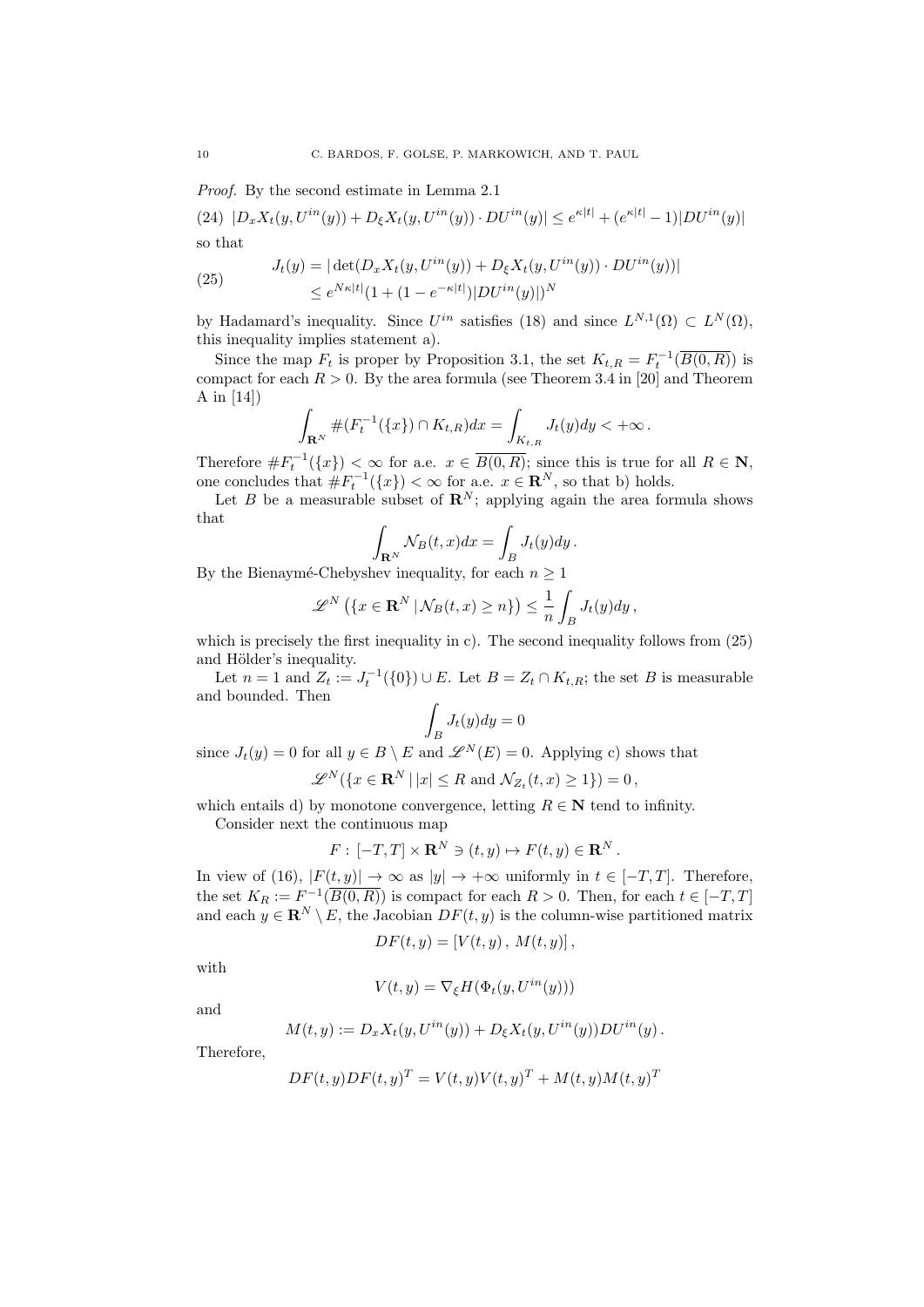so that, by the co-area formula (Theorem 1.3 in [21])

$$
\int_{\mathbf{R}^N} \mathcal{H}^1(F^{-1}(\{x\}) \cap K_R) dx
$$
  
= 
$$
\int_{K_R} \sqrt{\det(V(t, y)V(t, y)^T + M(t, y)M(t, y)^T)} dt dy.
$$

By Lemma 2.1,  $(t, x, \xi) \mapsto \Phi_t(x, \xi)$  is of class  $C^1$  on  $\mathbb{R} \times \mathbb{R}^N \times \mathbb{R}^N$ , so that the map  $(t, y) \mapsto V(t, y)$  is continuous on  $\mathbf{R} \times \mathbf{R}^{N}$ , and therefore bounded on the compact  $K_R$ . On the other hand, by  $(24)$ 

$$
\sup_{|t| \leq T} |M(t, y)| \leq e^{\kappa T} + (e^{\kappa T} - 1)|DU^{in}(y)| \in L_{loc}^N(\mathbf{R}^N),
$$

since *Uin* satisfies (18). Denoting

$$
K'_R := \{ y \in \mathbf{R}^N \mid \text{ there exists } t \in [-T, T] \text{ s.t. } (t, y) \in K_R \}
$$

that is compact in  $\mathbb{R}^N$  (being the projection of the compact  $K_R$  on the second factor in  $\mathbf{R} \times \mathbf{R}^{N}$ , one has

$$
||VV^T + MM^T||_{L^{N/2}(K_R)}^{N/2} \le 2^{N/2-1} ||V||_{L^{\infty}(K_R)}^N \mathcal{L}^{N+1}(K_R) + 2^{N/2} T ||M||_{L^N(K'_R)}^N
$$
  
<  $\infty$ .

Therefore  $\mathscr{H}^1(F^{-1}(\lbrace x \rbrace) \cap K_R) < +\infty$  is finite for a.e.  $x \in \overline{B(0,R)}$ , and since this is true for all  $R \in \mathbb{N}$ , one concludes that  $\mathcal{H}^1(F^{-1}(\lbrace x \rbrace)) < +\infty$  for a.e.  $x \in \mathbb{R}^N$ , which is statement a) which is statement e).

Theorem 3.4 suggests considering the sets

(26) 
$$
C'_{t} = \{x \in \mathbf{R}^{N} | F_{t}^{-1}(\{x\}) \text{ is infinite}\}\
$$

for all  $t \in \mathbf{R}$ .

On the other hand, the definition of the caustic (15) in the smooth case should be modified as follows when the continuous vector field  $U^{in}$  is not of class  $C^1$  but satisfies  $(11)$  and  $(18)$ :

(27) 
$$
C_t := \{x \in \mathbf{R}^N \mid F_t^{-1}(\{x\}) \cap Z_t \neq \varnothing\},
$$

$$
C := \bigcup_{t \in \mathbf{R}} C_t,
$$

where  $Z_t$  is defined in (22). Notice that this definition coincides with (15) whenever  $U^{in}$  is differentiable everywhere. However we do not know whether *C* or  $C_t$  are closed whenever  $U^{in}$  is not of class  $C^1$ .

The first part of statement c) in Proposition 3.3 is equivalent to the inclusion

(28) 
$$
C'_t \subset C_t \quad \text{for all } t \in \mathbf{R}.
$$

Statements b) and d) in Theorem 3.4 can be recast as follows

(29) 
$$
\mathscr{L}^N(C'_t) = 0 \text{ and } \mathscr{L}^N(C_t) = 0, \quad \text{for all } t \in \mathbf{R}.
$$

This is the analogue of statement a) in Proposition 3.3 in the case of a rough  $U^{in}$ . Notice that (29) is a consequence of the area formula while statement a) in Proposition 3.3 follows from Sard's theorem (see Remark 2.97 on pp. 103–104 in [3], discussing the relation between Sard's theorem and the co-area formula).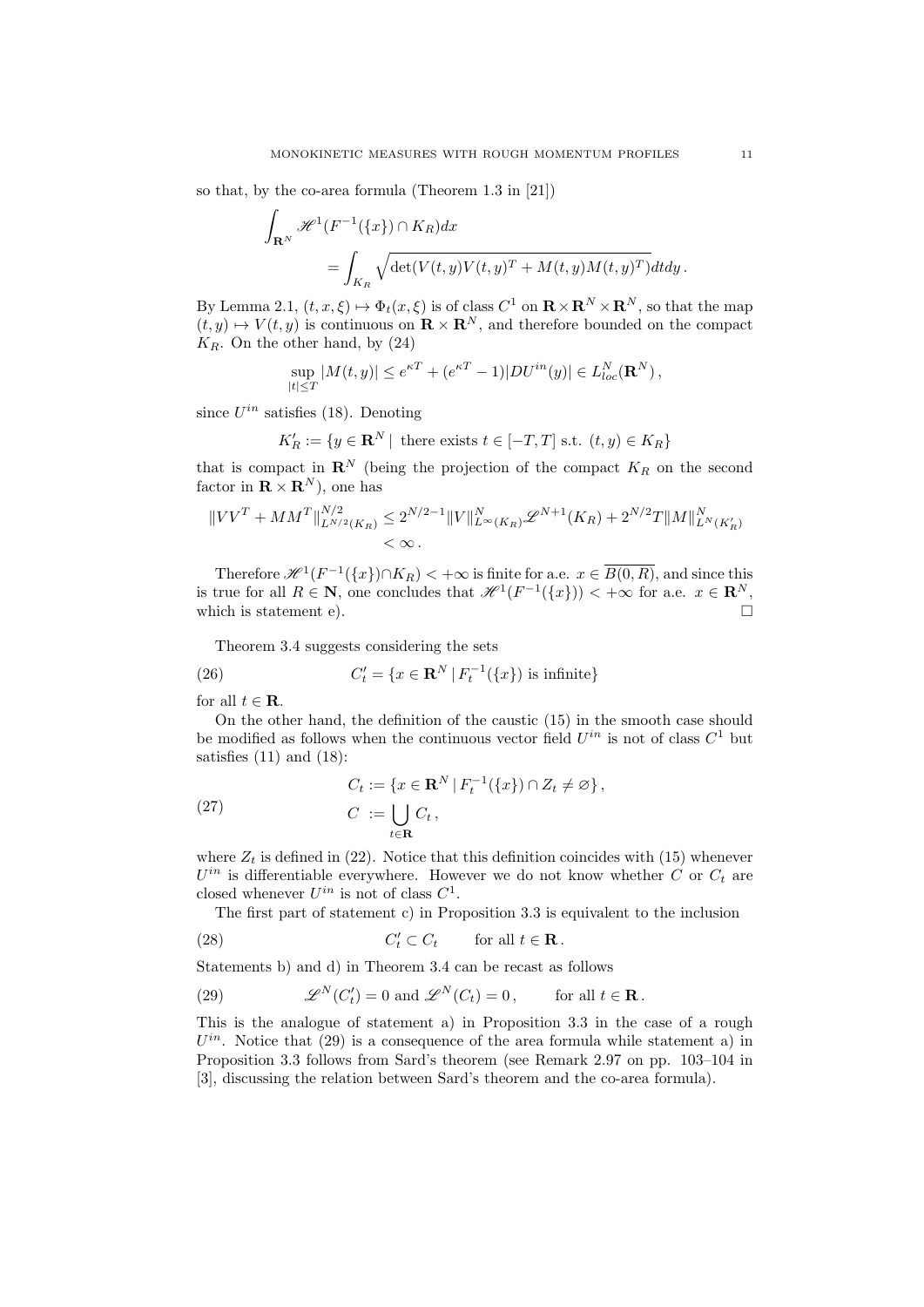#### 4. Some examples

While the notion of caustic C naturally occurs in studying the geometry of  $\Lambda_t$  in the smooth case, its relation to the number of solutions *y* of the equation  $F_t(y) = x$ is slightly less obvious, as shown by the following examples. In all these examples, the Hamiltonian is

$$
H(x,\xi) = \frac{1}{2}\xi^2
$$

generating the free flow

$$
\Phi_t: \mathbf{R} \times \mathbf{R} \ni (x, \xi) \mapsto (x + t\xi, \xi) \in \mathbf{R} \times \mathbf{R}.
$$

Thus

 $\mathbf{s}$ 

$$
F_t: \mathbf{R} \ni y \mapsto y + tU^{in}(y) \in \mathbf{R}.
$$

The first example below shows that the set  $F_t^{-1}(\lbrace x \rbrace)$  may be finite even if  $x \in C_t$ . In other words, it may happen that the inclusion (28) is strict for all  $t \in \mathbb{R}$ .

**Example 1.** Set  $N = 1$ , and let  $U^{in}$  be real analytic on **R** and satisfy (11). Therefore  $F_t$  is real analytic on **R** for each  $t \in \mathbf{R}$ . For each  $x \in \mathbf{R}$ , the set  $F_t^{-1}(\lbrace x \rbrace)$  is the set of zeros of the analytic function  $y \mapsto F_t(y) - x$ . Since  $U^{in}$ satisfies (11), one has  $F_t(y) \sim y$  as  $|y| \to \infty$ , so that, for each  $t \in \mathbf{R}$ , the function  $F_t$  is not a constant. Therefore the zeros of  $y \mapsto F_t(y) - x$  are isolated for each  $(t, x) \in \mathbf{R} \times \mathbf{R}$ . Equivalently, the set  $F_t^{-1}(\lbrace x \rbrace)$  consists of isolated points. On the other hand, for each  $(t, x) \in \mathbb{R}^2$ , the set  $F_t^{-1}(\lbrace x \rbrace)$  is compact since  $F_t$  is proper by Proposition 3.1. Therefore the set  $F_t^{-1}(\{x\})$  is finite for all  $(t, x) \in \mathbb{R}^2$ .

The next example shows that the set  $F_t^{-1}(\lbrace x \rbrace)$  may be infinite for infinitely many times  $t$  — in this case, for all  $t$  in a nonempty, open interval of **R**. **Example 2.** Set  $N = 1$ , and let  $U^{in}$  be defined by

$$
U^{in}(z) := \begin{cases} \tanh(z)\sin(\ln|z|) & \text{if } z > 0, \\ 0 & \text{if } z = 0. \end{cases}
$$

Clearly  $U^{in} \in C^1(\mathbf{R}^*)$  and, for all  $z \in \mathbf{R}^*$ , one has

$$
(U^{in})'(z) = (1 - \tanh^2(z))\sin(\ln|z|) + \frac{\tanh(z)}{z}\cos(\ln|z|).
$$

Observe that  $(U^{in})'(z) = \sqrt{2} \sin(\ln |z| + \frac{\pi}{4}) + O(z^2)$  does not have a limit for  $z \to 0$ , so that  $U^{in} \notin C^1(\mathbf{R})$ . On the other hand

$$
\sup_{z \in \mathbf{R}} |U^{in}(z)| = 1 \quad \text{and } \sup_{z \neq 0} |(U^{in})'(z)| \leq 2
$$

so that  $U^{in}$  is Lipschitz continuous on **R** and the map  $F_t$  is proper on **R**.

Let  $x = 0$ ; for each *t* such that  $|t| > 1$ , the set  $F_t^{-1}(\{0\})$  is infinite.

Indeed, the set  $F_t^{-1}(\{0\})$  obviously contains  $z = 0$ ; besides,  $F_t^{-1}(\{0\})$  contains also a decreasing sequence  $y_n \to 0$  as  $n \to +\infty$ , which satisfies

$$
\sin(\ln|y_n|) \to -1/t \quad \text{as } n \to \infty \, .
$$

Therefore  $F_t^{-1}(\{0\})$  is countably infinite whenever  $|t| > 1$ .

Notice that, in example 2, whenever  $T > 1$ 

$$
\{(t, y) \in [-T, T] \times \mathbf{R} \mid F_t(y) = 0\} = ([-T, -1] \cup [1, T]) \times (\{0\} \cup \{y_n \mid n \ge 1\})
$$
o that

$$
\mathscr{H}^1(\{(t,y)\in[-T,T]\times\mathbf{R}\,|\,F_t(y)=0\})=+\infty\,.
$$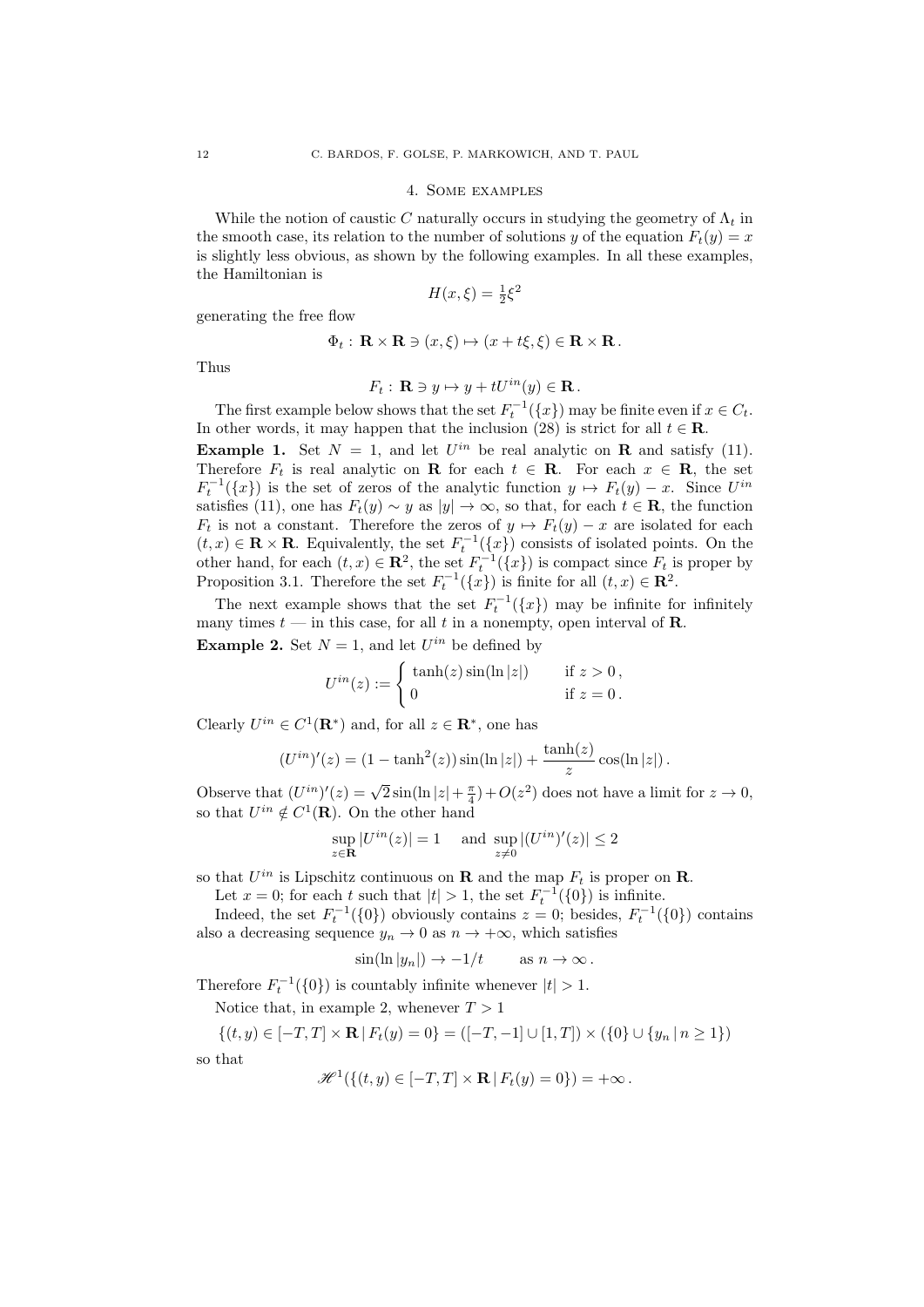In other words, the set of points *x* for which

$$
\mathscr{H}^1(\{(t,y)\in[-T,T]\times\mathbf{R}\,|\,F_t(y)=x\})=+\infty\,,
$$

while  $\mathscr{L}^1$ -negligible by statement e) of Theorem 3.4, may be non empty.

There is another interesting observation in connection with Example 2. Observe that  $0 \in C_t'$  and that

$$
F_t^{-1}(\{0\}) = \{0\} \cup \{y_n \mid n \ge 1\}, \text{ whenever } |t| > 1.
$$

Nevertheless, for each  $n \geq 1$ 

$$
(U^{in})'(y_n) = \sin(\ln|y_n|) + \cos(\ln|y_n|) + O(|y_n|^2) \to -\frac{1}{t} + \sqrt{1 - \frac{1}{t^2}} \neq -\frac{1}{t}
$$

if  $|t| > 1$ , and  $F_t$  is not differentiable at  $y = 0$ . Thus  $y = 0$  is in the exceptional set *E* where the Lipschitz continuous function  $U^{in}$  is not differentiable, so that  $0 \in C_t$ with the definition (27) although

$$
F_t^{-1}(\{0\}) \cap J_t^{-1}(\{0\}) = \varnothing ,
$$

so that 0 would not belong to  $C_t$  had we kept the classical definition (15) in the case of non everywhere differentiable  $U^{in}$  profiles.

The next two examples show that  $F_t^{-1}(\lbrace x \rbrace)$  can even be uncountably infinite, even for a smooth profile *Uin*.

**Example 3.** Set  $N = 1$ , and let  $U^{in}$  be defined by

$$
U^{in}(z) := \begin{cases} +1 & \text{if } z < -1, \\ -z & \text{if } |z| \le 1, \\ -1 & \text{if } z > 1. \end{cases}
$$

Consider the equation

$$
F_t(y) := y + tU^{in}(y) = x
$$

with unknown *y*; for  $t < 1$ , its solution is unique and given by

$$
y = \begin{cases} x - t & \text{if } x < t - 1, \\ \frac{x}{1 - t} & \text{if } |x| \le 1 - t, \\ x + t & \text{if } x > 1 - t. \end{cases}
$$

For  $t=1$ , the solution is

$$
y = \begin{cases} x - t & \text{if } x < 0, \\ \text{any } y \in [-1, 1] & \text{if } x = 0, \\ x + 1 & \text{if } x > 0. \end{cases}
$$

For  $t > 1$ , the solution is

$$
y = \begin{cases} x - t & \text{if } x < 1 - t, \\ x - t, \frac{x}{1 - t} \text{ and } x + t & \text{if } 1 - t \le x \le t - 1, \\ x + t & \text{if } x > t - 1. \end{cases}
$$

Now  $F_t^{-1}(\{x\})$  is finite for all  $x \in \mathbf{R}$  whenever  $t \neq 1$ , while  $F_1^{-1}(\{0\}) = [-1, 1]$ .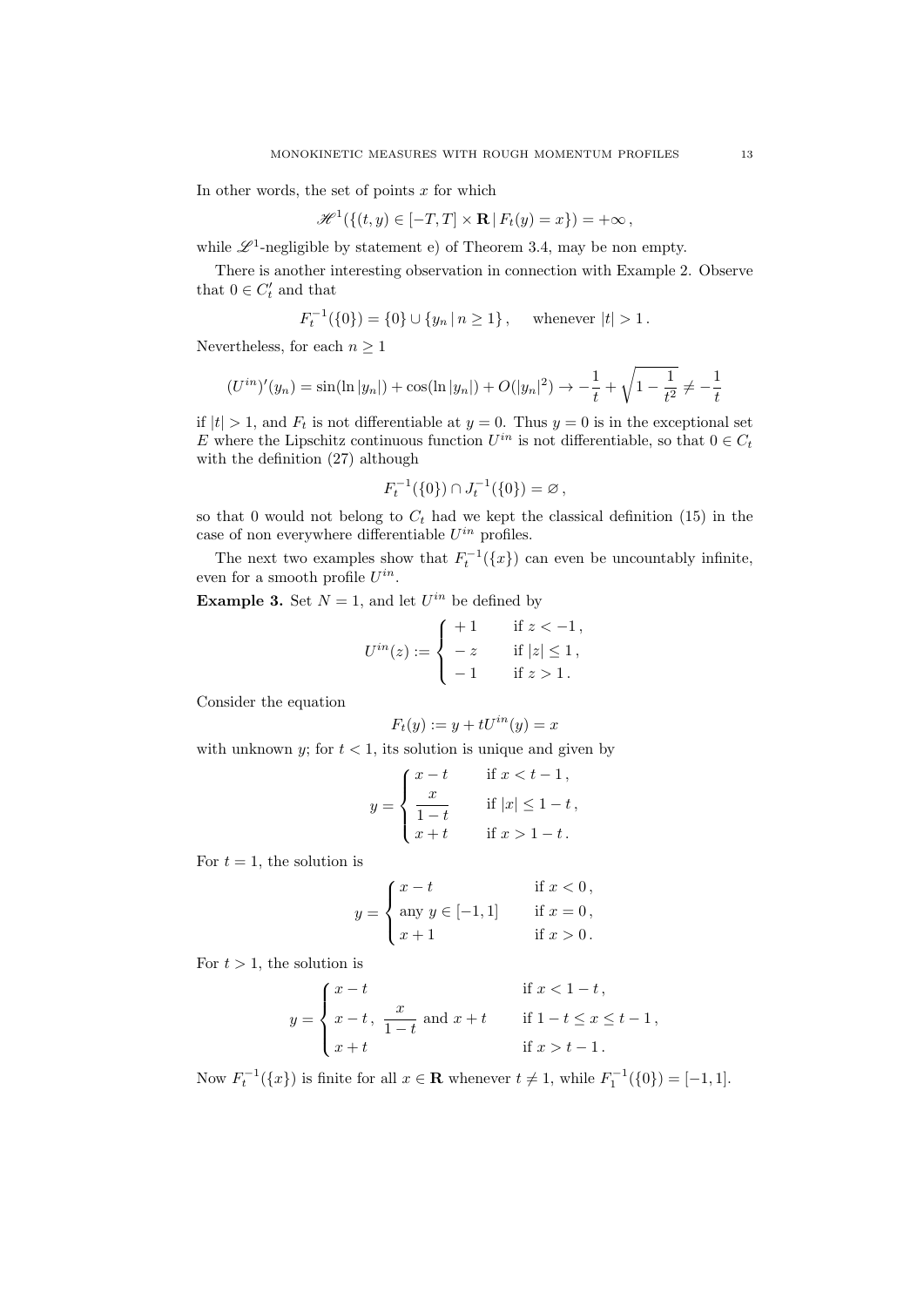**Example 4.** In the previous example,  $U^{in}$  is Lipschitz continuous but not of class *C*<sup>1</sup>. Yet the same phenomenon can be observed by smoothing  $U^{in}$  near  $z = \pm 1$ . Regularize  $U^{in}$  and obtain  $U_{\epsilon}^{in} \in C^{\infty}(\mathbf{R})$  so that

$$
\text{supp}(U_{\epsilon}^{in} - U^{in}) \subset [-1 - \epsilon, -1 + \epsilon] \cup [1 - \epsilon, 1 + \epsilon], \quad \text{and}
$$
  

$$
U_{\epsilon}^{in} \leq U^{in} \text{ on } [-1 - \epsilon, -1 + \epsilon] \text{ and } U^{in} \leq U_{\epsilon}^{in} \text{ on } [1 - \epsilon, 1 + \epsilon].
$$

In that case

$$
F_1^{-1}(\{0\}) = [-1 + \epsilon, 1 - \epsilon].
$$

Indeed, since  $U_{\epsilon}^{in} \leq U^{in}$  on  $[-1-\epsilon, -1+\epsilon]$ , all the points on the graph of  $U_{\epsilon}^{in}$  with abscissa in  $(-1 - \epsilon, -1 + \epsilon)$  will reach  $x = 0$  after  $t = 1$ . The same is true of the points on the graph of  $U_{\epsilon}^{in}$  with abscissa in  $(1 - \epsilon, 1 + \epsilon)$ . Thus the regularization does not affect the dynamics of the points with abscissa in  $(-1 + \epsilon, 1 - \epsilon)$  for all  $t \in [0, 1]$ , and in particular for  $t = 1$ .

## 5. ON THE STRUCTURE OF  $\mu(t)$

Throughout this section, we assume that  $U^{in} \in C(\mathbf{R}^N; \mathbf{R}^N)$  satisfies the sublinearity condition (11) at infinity and the regularity condition (18).

Consider a monokinetic measure  $\mu^{in}$  of the form (3) with  $\rho^{in} \in L^1(\mathbf{R}^N)$ , whose action on a test function  $\chi \in C_b(\mathbf{R}^N \times \mathbf{R}^N)$  is given by the formula

$$
\langle \mu^{in}, \chi \rangle := \int_{\mathbf{R}^N} \chi(y, U^{in}(y)) \rho^{in}(y) dy.
$$

In other words

$$
\mu^{in} = \mathscr{L}^N_x \otimes \rho^{in}(x) \delta_{U^{in}(x)}^{in}.
$$

Let  $H \in C^2(\mathbf{R}^N \times \mathbf{R}^N)$  satisfy (7), and let  $\Phi_t$  be the Hamiltonian flow generated by  $H$ .

For all  $t \in \mathbf{R}$ , let  $\mu(t) = \Phi_t \# \mu^{in}$  be the push-forward of  $\mu^{in}$  under  $\Phi_t$ , defined as follows: for each test function  $\chi \in C_b(\mathbf{R}^N \times \mathbf{R}^N)$ ,

(30) 
$$
\langle \mu(t), \chi \rangle := \langle \mu^{in}, \chi \circ \Phi_t \rangle = \int_{\mathbf{R}^N} \chi(\Phi_t(y, U^{in}(y))) \rho^{in}(y) dy.
$$

Finally, let  $\rho(t)$  be the measure on  $\mathbb{R}^N$  defined as

$$
\rho(t) := \Pi \# \mu(t)
$$

where  $\Pi$ :  $T^* \mathbf{R}^N \simeq \mathbf{R}^N \times \mathbf{R}^N \ni (x, \xi) \mapsto x \in \mathbf{R}^N$  is the canonical projection. In other words, for each test function  $\phi \in C_b(\mathbf{R}^N)$ 

(32) 
$$
\langle \rho(t), \phi \rangle = \int_{\mathbf{R}^N} \phi(X_t(y, U^{in}(y)) \rho^{in}(y) dy
$$

or, equivalently

(33) 
$$
\rho(t) = F_t \# \rho^{in}.
$$

We shall also use the following definition

(34) 
$$
P_t := \{ y \in \mathbf{R}^N \setminus E \, | \, J_t(y) > 0 \}.
$$

Our main result in this section bears on the structure of the measures  $\mu(t)$  and its projection  $\rho(t)$ .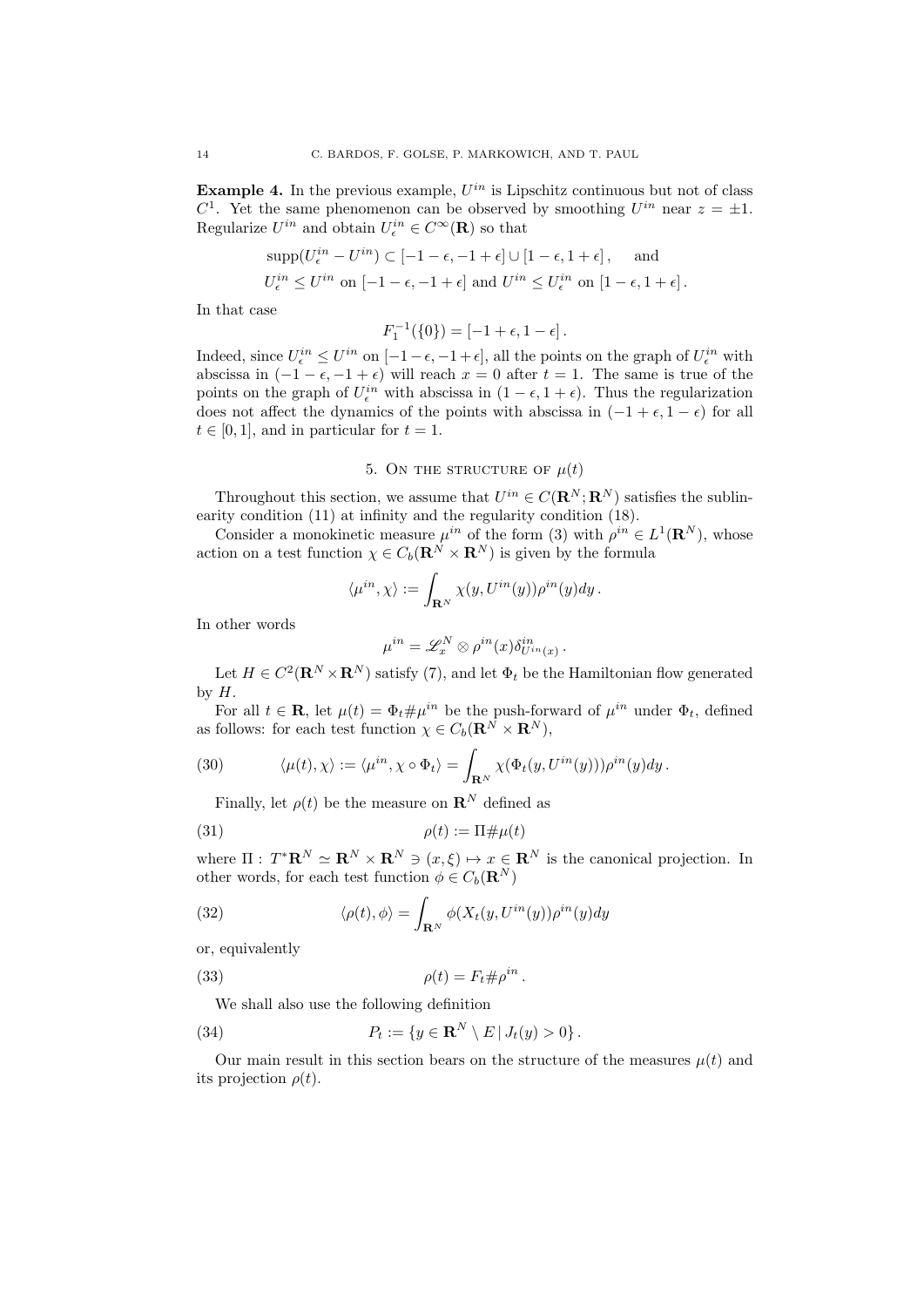**Theorem 5.1.** *Under the assumptions above, let*  $\rho^{in} \in L^1(\mathbb{R}^N)$  *be such that*  $\rho^{in} \geq$ 0 *a.e.* on  $\mathbf{R}^N$ .

*a)* for each  $t \in \mathbf{R}$ ,

$$
\rho^{in} \mathbf{1}_{P_t} \mathscr{L}^N \ll J_t \mathscr{L}^N, \quad \text{and } \rho^{in} \mathbf{1}_{Z_t} \mathscr{L}^N \perp J_t \mathscr{L}^N
$$

*b)* for each  $t \in \mathbf{R}$ .

$$
\mu(t) = \mu_a(t) + \mu_s(t) \quad \text{ with } \mu_a(t) \perp \mu_s(t),
$$

*where*

$$
\begin{cases}\n\mu_a(t) := \mathscr{L}_x^N \otimes \sum_{y \in F_t^{-1}(\{x\})} \frac{\rho^{in} \mathbf{1}_{P_t}}{J_t}(y) \delta_{\Xi_t(y,U^{in}(y))}, \\
\mu_s(t) := \Phi_t \# (\mathscr{L}_x^N \otimes \rho^{in}(x) \mathbf{1}_{Z_t}(x) \delta_{U^{in}(x)})\n\end{cases}
$$

*Moreover*

*c)* for each  $t \in \mathbf{R}$ , one has

$$
supp(\mu(t)) \subset \Lambda_t := \Phi_t(\{(y, U^{in}(y)) \mid y \in \mathbf{R}^N\});
$$

*d)* for each  $t \in \mathbf{R}$ , the measure

$$
\rho_a(t) := \Pi \# \mu_a(t) \ll \mathscr{L}^N \, ;
$$

*with*

$$
\frac{d\rho_a(t)}{d\mathscr{L}^N}(x) = \mathbf{1}_{\mathbf{R}^N \setminus C_t'}(x) \sum_{y \in F_t^{-1}(\{x\})} \frac{d(\rho^{in} \mathbf{1}_{P_t} \mathscr{L}^N)}{d(J_t \mathscr{L}^N)}(y)
$$

*where*  $C_t'$  *is defined in (26)*;  $e)$  for each  $t \in \mathbf{R}$ *, the measure* 

$$
\rho_s(t) := \Pi_{\#}\mu_s(t) \text{ is carried by } C_t \, ;
$$

*in particular*

$$
\rho_a(t)\perp\rho_s(t).
$$

A few remarks are in order before we give the proof of Theorem 5.1. In the smooth case — i.e. whenever  $U^{in} \in C^1(\mathbf{R}^N;\mathbf{R}^N)$  and satisfies (11), we recall that  $C_t$  is closed in  $\mathbf{R}^N$  for each  $t \in \mathbf{R}$ , by statement b) of Proposition 3.3. For any given  $t \in \mathbf{R}$ , let  $\chi = \chi(x, \xi)$  be a test function in  $C_c(\mathbf{R}^N \times \mathbf{R}^N)$  such that  $\Pi \text{supp}(\chi) \cap C_t = \emptyset$ . By (30)

$$
\langle \mu(t), \chi \rangle = \int_{\mathbf{R}^N} \chi(\Phi_t(y, U^{in}(y))) \rho^{in}(y) dy.
$$

Since  $\Pi(\text{supp}(\chi))$  is compact and included in the open set  $\mathbb{R}^N \setminus C_t$ , it intersects at most finitely many connected components of  $\mathbf{R}^N \setminus C_t$ . Assume without loss of generality that  $\Pi(\text{supp}(\chi))$  is connected, so that it intersect exactly one connected component  $\Omega$  of  $\mathbf{R}^N \setminus C_t$ ; on  $\Omega$ , the integer-valued function  $\mathcal N$  is a constant denoted by  $\mathcal{N}^{\Omega}$ , by statement c) of Proposition 3.3. With the notation used in that proposition, for each  $x \in \Pi(\text{supp}(\chi)) \subset \Omega$ 

$$
F_t^{-1}(\{x\}) = \{y_j(t,x) | j = 1,\ldots,\mathcal{N}^{\Omega}\},\
$$

and

$$
y_j(t, \cdot) \in C^1(\Omega)
$$
 for all  $j = 1, ..., \mathcal{N}^{\Omega}$ .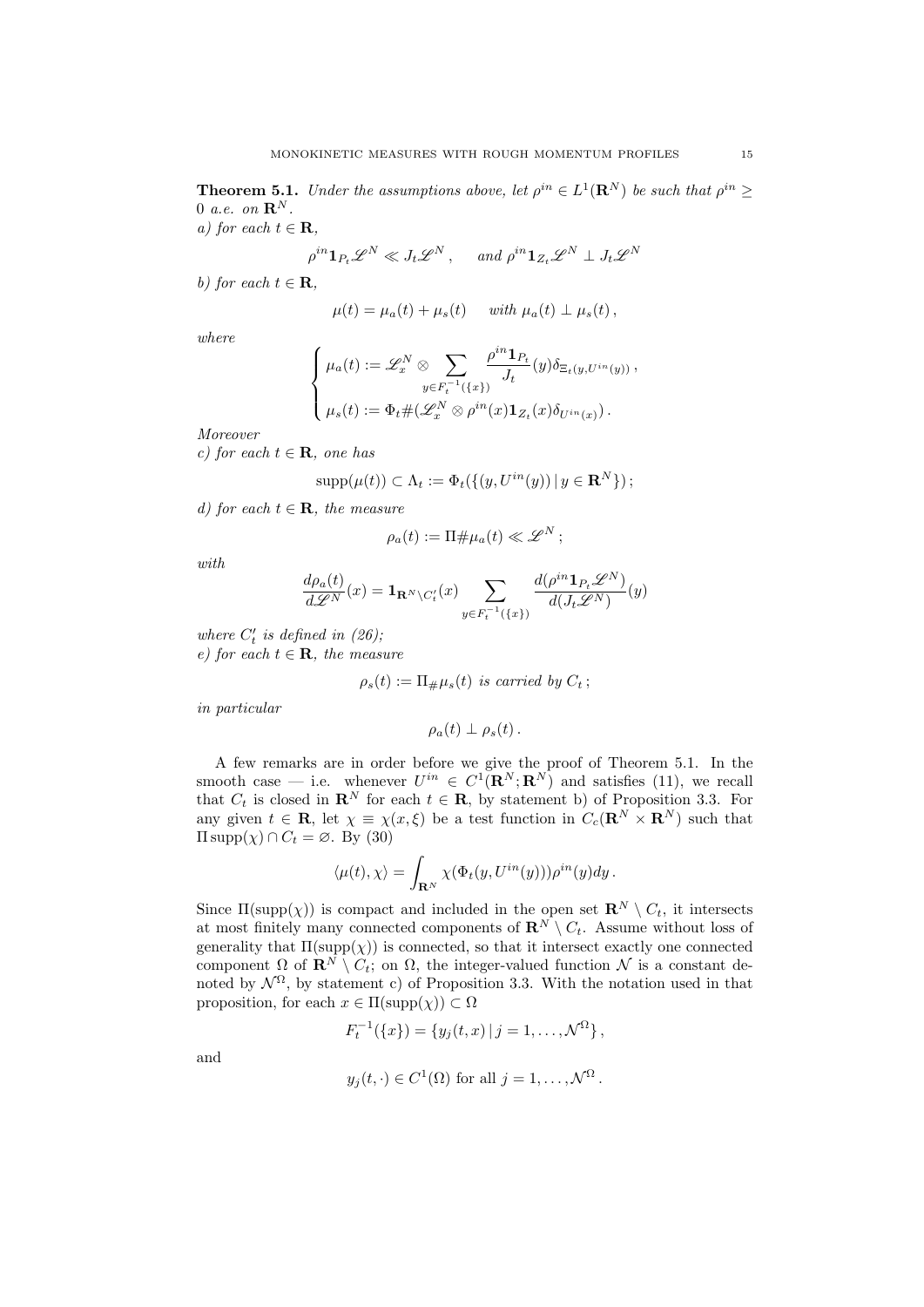Therefore  $y_j(t, \cdot)$  is a  $C^1$ -diffeomorphism from  $\Omega$  on its image  $O_j$ , with inverse  $F_t$ . Thus

$$
F_t^{-1}(\Omega) = \bigcup_{j=1}^{\mathcal{N}^{\Omega}} O_j \quad \text{and } O_i \cap O_j = \varnothing \text{ if } i \neq j,
$$

so that

$$
\iint_{\Omega\times\mathbf{R}^N}\chi(t,x)\mu(t,dxd\xi)=\sum_{j=1}^{\mathcal{N}^{\Omega}}\int_{O_j}\chi(F_t(y),\Xi_t(y,U^{in}(y)))\rho^{in}(y)dy.
$$

In each of the integrals on the right hand side,  $F_t$  is a  $C^1$ -diffeomorphism mapping  $O<sub>j</sub>$  on  $\Omega$ , so that, changing variables, we see that

$$
\int_{O_j} \chi(F_t(y), \Xi_t(y, U^{in}(y))) \rho^{in}(y) dy
$$
  
= 
$$
\int_{\Omega} \chi(x, \Xi_t(y_j(t, x), U^{in}(y_j(t, x)))) \rho^{in}(y_j(t, x)) |\det(\nabla_x y_j(t, x))| dx.
$$

Since

$$
|\det(D_x y_j(t, x))| = J_t(y_j(t, x))^{-1},
$$

we conclude that the restriction of  $\mu(t)$  to  $(\mathbf{R} \times \mathbf{R}^N) \setminus C$  is a measure-valued function of  $(t, x)$  given by the following formula:

(35) 
$$
\mu(t, x, \cdot) := \sum_{j=1}^{\mathcal{N}(t, x)} \frac{\rho^{in}(y_j(t, x))}{J_t(y_j(t, x))} \delta_{\Xi_t(y_j(t, x), U^{in}(y_j(t, x)))}
$$

whenever  $(t, x) \notin C$ . This formula is strikingly similar to the one giving  $\mu_a(t)$  in statement b) of Theorem 5.1. There are however subtle differences, which we shall discuss in more detail in the next section. At this point, it suffices to say that Theorem 5.1 provides a formula for  $\mu(t)$  that holds globally on  $\mathbb{R}^N \times \mathbb{R}^N$  instead of  $(\mathbf{R}^N \setminus C_t) \times \mathbf{R}^N$ , and that the argument above requires more regularity on  $U^{in}$ than assumed in Theorem 5.1.

*Proof of Theorem 5.1.* Let  $A \subset \mathbb{R}^N$ ; then the condition

$$
\int_A J_t(y)dy = 0
$$
 implies that  $J_t(y) = 0$  for a.e.  $y \in A$ .

Therefore  $\mathscr{L}^N(P_t \cap A) = 0$  so that

$$
\int_A (\rho^{in} \mathbf{1}_{P_t})(y) dy = \int_{P_t \cap A} \rho^{in}(y) dy = 0.
$$

Thus  $\rho^{in} \mathbf{1}_{P_t} \mathscr{L}^N \ll J_t \mathscr{L}^N$ .

On the other hand, for each  $t \in \mathbf{R}$ 

$$
\mathbf{R}^N = P_t \cup Z_t \quad \text{ with } P_t \cap Z_t = \varnothing \, .
$$

Since

$$
J_t(y) = 0
$$
 for  $y \in Z_t \setminus E$  i.e.  $\mathscr{L}^N$ -a.e. on  $Z_t$ 

while

$$
\rho^{in}(y)\mathbf{1}_{Z_t}(y) = 0 \quad \text{ for all } y \in P_t \,,
$$

we conclude that  $\rho^{in} \mathbf{1}_{Z_t} \mathscr{L}^N \perp J_t \mathscr{L}^N$ , which proves a).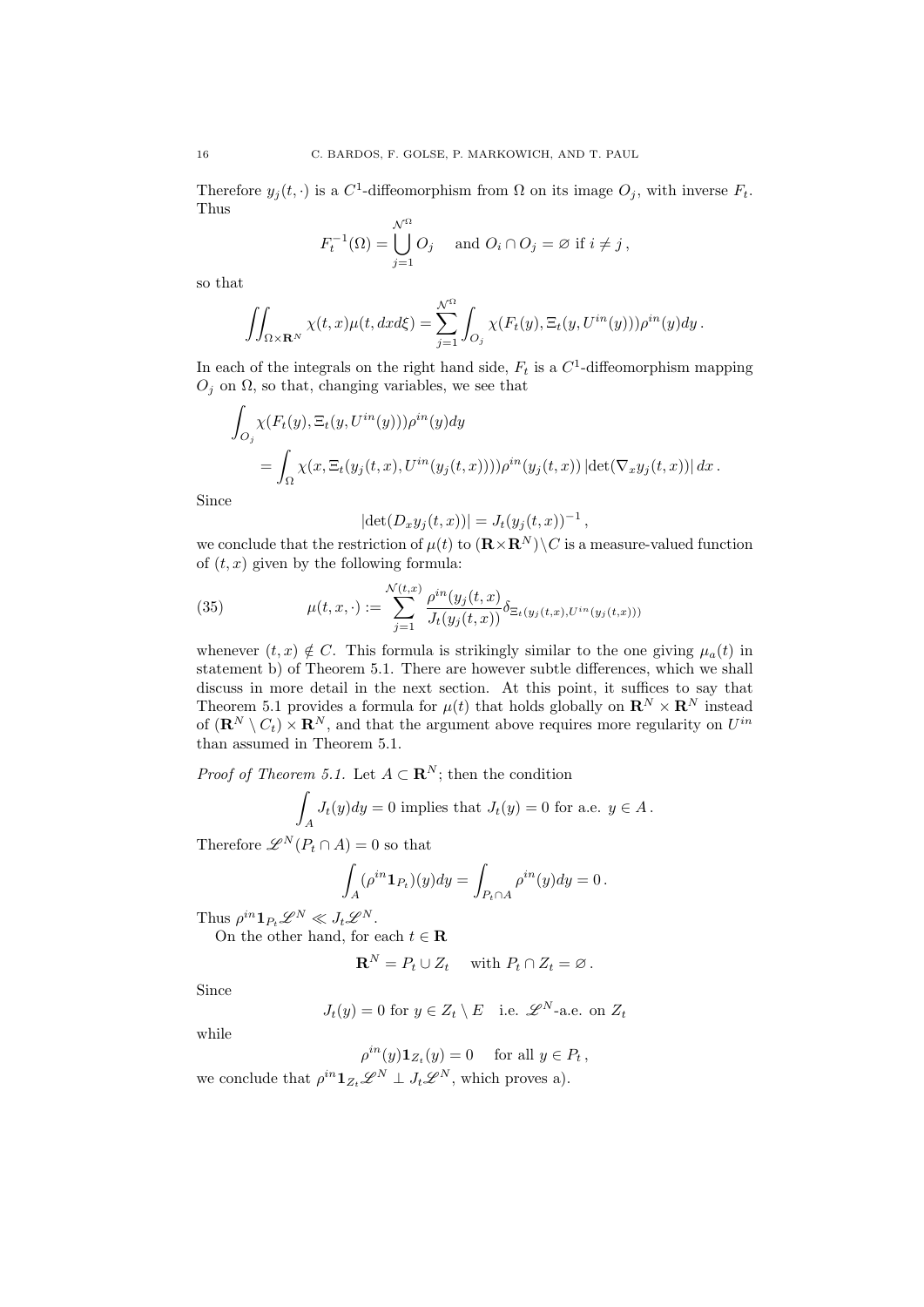Define

$$
\mu_a^{in} := \mathscr{L}_x^N \otimes (\rho^{in} \mathbf{1}_{P_t})(x) \delta_{U^{in}(x)}^{in} ,
$$
  

$$
\mu_s^{in} := \mathscr{L}_x^N \otimes (\rho^{in} \mathbf{1}_{Z_t})(x) \delta_{U^{in}(x)}^{in} ,
$$

and, for each  $t \in \mathbf{R}$ 

$$
\mu_a(t) := \Phi_t \# \mu_a^{in}, \quad \mu_s(t) := \Phi_t \# \mu_s^{in},
$$

so that one has indeed

$$
\mu_a(t) + \mu_s(t) = \Phi_t \# (\mu_a^{in} + \mu_s^{in}) = \Phi_t \# \mu^{in} = \mu(t).
$$

Then there exists a unique  $b \in L^1(\mathbf{R}^N; J_t \mathscr{L}^N)$  such that

*µin*

$$
\rho^{in} \mathbf{1}_{P_t} \mathscr{L}^N = b J_t \mathscr{L}^N
$$

by the Radon-Nikodym theorem. Thus, for each  $\chi \in C_c(\mathbf{R}^N \times \mathbf{R}^N)$ , by the area formula (see Theorem 3.4 in [20] and Theorem A in [14])

$$
\langle \mu_a(t), \chi \rangle = \int_{\mathbf{R}^N} \chi(F_t(y), \Xi_t(y, U^{in}(y))) b(y) J_t(y) dy
$$
  
= 
$$
\int_{\mathbf{R}^N} \left( \sum_{y \in F_t^{-1}(\{x\})} b(y) \chi(x, \Xi_t(y, U^{in}(y))) \right) dx
$$
  
= 
$$
\int_{\mathbf{R}^N} \left( \sum_{y \in F_t^{-1}(\{x\})} b(y) \langle \delta_{\Xi_t(y, U^{in}(y))}, \chi(x, \cdot) \rangle \right) dx.
$$

In the formula above

$$
b:=\frac{d(\rho^{in}\mathbf{1}_{P_t}\mathscr{L}^N)}{d(J_t\mathscr{L}^N)}
$$

is the Radon-Nikodym derivative of  $\rho^{in} \mathbf{1}_{P_t}$  with respect to  $J_t \mathscr{L}^N$ . Since  $J_t > 0$  on the set  $P_t$ 

(36) 
$$
b = \frac{\rho^{in} \mathbf{1}_{P_t}}{J_t} \text{ a.e. on } \mathbf{R}^N,
$$

which proves b).

Formula (3) obviously implies that

$$
supp(\mu^{in}) \subset \Lambda_0 := \{(y, U^{in}) \mid y \in \mathbf{R}^N\}.
$$

Since  $\mu(t) = \Phi_t \# \mu^{in}$ , one has

$$
supp(\mu(t)) \subset \Phi_t(\{(y, U^{in}) \mid y \in \mathbf{R}^N\}) = \Lambda_t,
$$

which is precisely statement c).

In view of the first formula in b) and of the definition  $\rho_a(t) = \Pi \# \mu_a(t)$  of the measure  $\rho_a(t)$ , one has

$$
\rho_a(t) = \left(\sum_{y \in F_t^{-1}(\{x\})} b(y)\right) \mathscr{L}^N,
$$

with *b* as in (36). The set  $F_t^{-1}(\lbrace x \rbrace)$  can obviously be infinite, in which case the sum above can be undefined. However, this occurs only if  $x \in C_t^{\prime}$  as defined in (26). Since  $C_t'$  is  $\mathscr{L}^N$ -negligible

$$
\rho_a(t) = f_t \mathscr{L}^N
$$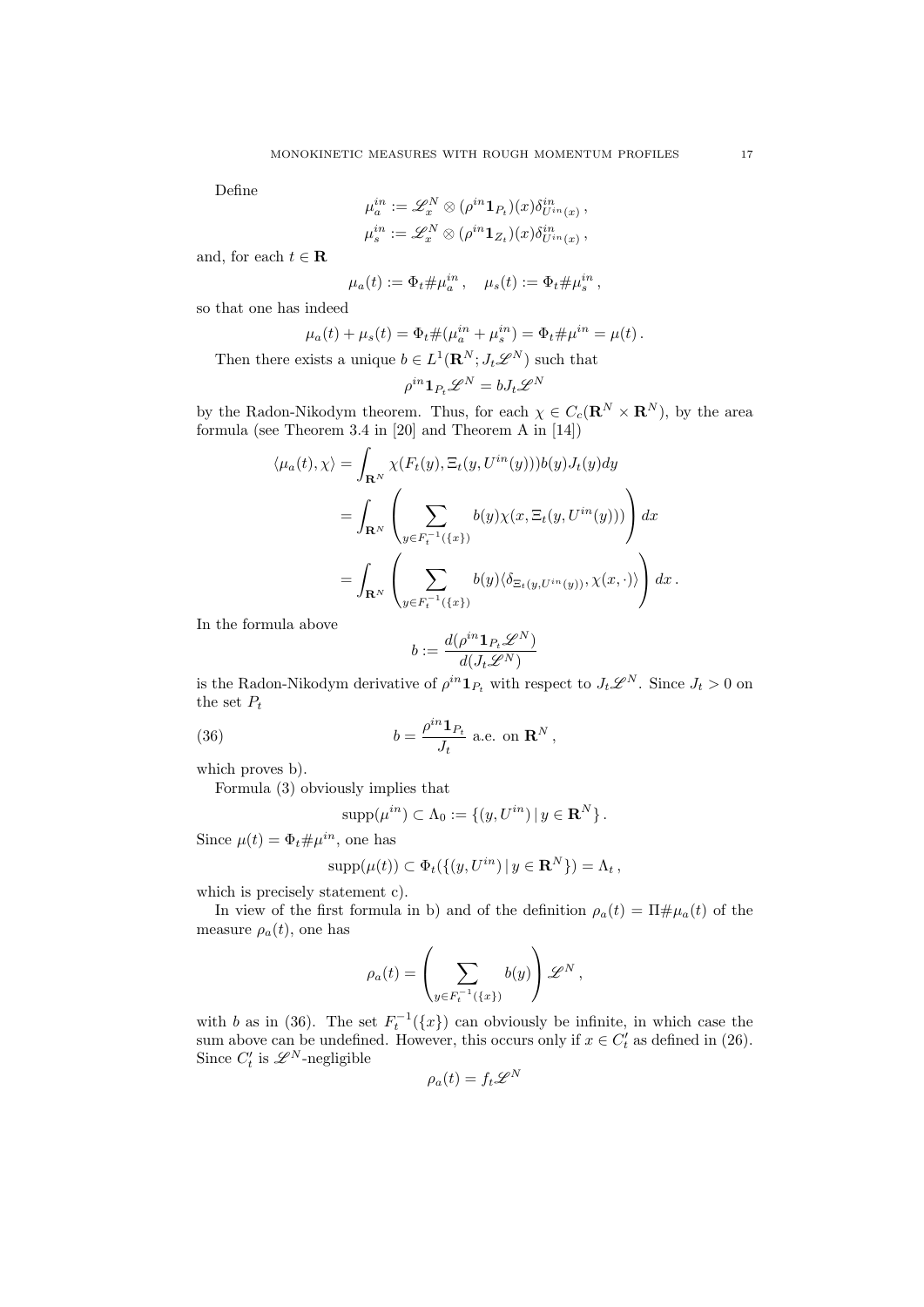with

$$
f_t(x) := \mathbf{1}_{\mathbf{R}^N \backslash C'_t}(x) \left( \sum_{y \in F_t^{-1}(\{x\})} b(y) \right).
$$

Thus,  $\rho_a(t)$  is of the form  $\rho_a(t) = f_t \mathscr{L}^N$  with  $f_t > 0$  measurable on  $\mathbb{R}^N$ . Besides

$$
0 \le \rho_a(t) \le \rho(t)
$$
 and  $\int_{\mathbf{R}^N} \rho(t, dx) = \int_{\mathbf{R}^N} \rho^{in}(x) dx < \infty$ 

which implies in particular that  $\rho_a(t) \ll \mathscr{L}^N$  with the formula for the Radon-Nikodym derivative as in d).

Consider the measurable set  $A := \mathbb{R}^N \setminus C_t$ . By (33) applied to  $\rho^{in} \mathbf{1}_{Z_t}$  instead of  $\rho^{in}$ , one has

$$
\rho_s(t)(A)=\int_{F_t^{-1}(A)}\rho^{in}(y)\mathbf{1}_{Z_t}(y)dy=\int_{F_t^{-1}(A)\cap Z_t}\rho^{in}(y)dy=0\,.
$$

Indeed, by definition of  $C_t$ , one has  $F_t^{-1}(A) \cap Z_t = \emptyset$ . In other words,  $\rho_s(t)$  is carried by  $C_t$ .

Finally, since  $\rho_a(t) \ll \mathscr{L}^N$  and  $\rho_s(t)$  is carried by  $C_t$  which is  $\mathscr{L}^N$ -negligible by (a) we conclude that  $\rho_a(t) + \rho_a(t)$  which is precisely statement  $\rho_a$ (29), we conclude that  $\rho_a(t) \perp \rho_s(t)$  which is precisely statement e).

## 6. On the caustic and other exceptional sets

In the case of a smooth  $U^{in}$  profile — i.e. when  $U^{in} \in C^1(\mathbf{R}^N; \mathbf{R}^N)$  satisfies (11), the caustic *C* is the only exceptional set  $-C_t$  being equivalently defined as the image under the projection  $\Pi$  of the set of points in the manifold  $\Lambda_t$  in (12) where the restriction  $\Pi|_{\Lambda_t}$  is not differentiable.

When  $U^{in}$  is not everywhere differentiable, this definition of  $C_t$  does not make sense in general since  $\Lambda_t$  is not a differentiable manifold in the first place. In such cases, it is more natural to consider the measures  $\mu(t)$  and  $\rho(t)$  instead of the sets  $\Lambda_t$  and  $C_t$  — all the more so since  $C_t$  may not even be closed in  $\mathbb{R}^N$ . Thus, even though  $\rho_s(t)$  is concentrated on  $C_t$ , one cannot say that  $C_t$  is the support of  $\rho_s(t)$  as  $C_t$  may not be closed. On the other hand, the inclusion supp  $\rho_s(t) \subset \overline{C_t}$  is of little interest as  $C_t$  might be dense in some domain of  $\mathbb{R}^N$ . Although  $\rho_s(t)$  is concentrated on  $C_t$ , this obviously does not characterize  $C_t$  (if a measure is concentrated on a set, it is also concentrated on the complement in that set of any negligible set for that same measure).

There are analogous difficulties with the absolutely continuous part of the measure  $\rho_a(t)$ . In formula (35), the restriction of  $\mu_a(t)$  to  $(\mathbf{R}^N \setminus C_t) \times \mathbf{R}^N$  is viewed as a function of  $x \in \mathbb{R}^N \setminus C_t$  with values in the set of Radon measures in the variable  $\xi \in \mathbf{R}^N$ . This viewpoint is obviously not appropriate if  $U^{in}$  is not at least of class  $C^1$  — for instance, if the set  $C_t$  is dense in some domain of  $\mathbb{R}^N$ . In Theorem 5.1, the measure  $\mu$  is a weakly continuous function of the time variable  $t$  with values in the space of Radon measures in the variables  $(x, \xi)$ , and is therefore globally defined on  $\mathbf{R}_x^N \times \mathbf{R}_{\xi}^N$ . Obviously, the ratio  $\rho^{in} \mathbf{1}_{P_t}/J_t$  is just one possible choice of the Radon-Nikodym derivative  $d(\rho^{in} \mathbf{1}_{P_t} \mathscr{L}^N)/d(J_t \mathscr{L}^N)$  and could be modified arbitrarily on any set of  $J_t \mathscr{L}^N$ -measure  $0$  — which could be of positive  $\mathscr{L}^N$ -measure,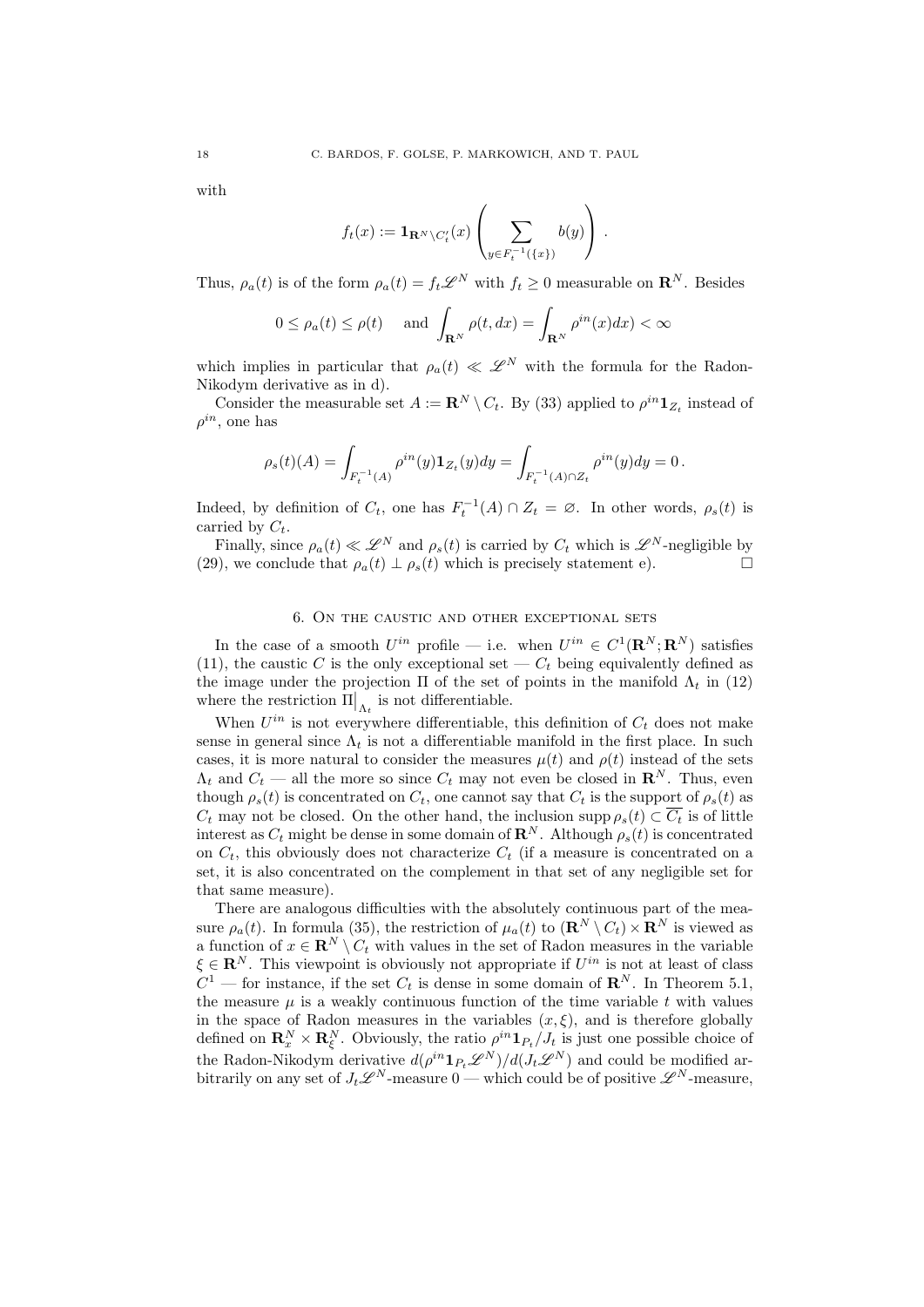as in Examples 3-4 above. The difference induced in the expression

(37) 
$$
\sum_{y \in F_t^{-1}(\{x\})} \frac{d(\rho^{in} \mathbf{1}_{P_t} \mathscr{L}^N)}{d(J_t \mathscr{L}^N)}(y) \delta_{U^{in}(y)}
$$

by two different choices of the Radon-Nikodym derivative  $d(\rho^{in} \mathbf{1}_{P_t} \mathscr{L}^N)/d(J_t \mathscr{L}^N)$ is of the form

$$
\sum_{y \in F_t^{-1}(\{x\})} m(y) \delta_{U^{in}(y)}
$$

with  $m \geq 0$  being a  $J_t \mathscr{L}^N$ -measurable function such that  $m = 0$  a.e. on  $\mathbb{R}^N \setminus Z_t$ . Therefore

$$
\int_{\mathbf{R}^N} m(y) J_t(y) dy = 0 = \int_{\mathbf{R}^N} \left( \sum_{y \in F_t^{-1}(\{x\})} |m(y)| \right) dx
$$

so that

$$
\sum_{F_t^{-1}(\{x\})} m(y) = 0 \quad \mathscr{L}^N - \text{a.e. on } \mathbf{R}^N
$$

and

$$
\mathscr{L}^N\otimes \sum_{y\in F_t^{-1}(\{x\})}m(y)\delta_{U^{in}(y)}=0
$$

as a measure on  $\mathbf{R}^N \times \mathbf{R}^N$ .

*y*<sup>€</sup>

On the other hand, even in the smooth case, formula (35) is not enough to define completely  $\mu(t)$ , as it fails to capture singular parts of the measure carried by  $C_t \times \mathbf{R}^N$ . For instance, in Example 4, for  $t = 1$ , if one computes the restriction of the measure  $\mu(1)$  to  $(\mathbf{R}^N \setminus C_1) \times \mathbf{R}^N$  by formula (35), one obtains

$$
\int_{\mathbf{R}^N \setminus C_1} \left( \int_{\mathbf{R}^N} \mu(t, x, d\xi) \right) dx = \int_{-\infty}^{-1+\epsilon} \rho^{in}(y) dy + \int_{1-\epsilon}^{+\infty} \rho^{in}(y) dy
$$

$$
\neq \int_{\mathbf{R}^N} \rho^{in}(y) dy = \int_{\mathbf{R}^N} \left( \int_{\mathbf{R}^N} \mu^{in}(x, d\xi) \right) dx
$$

unless  $\rho^{in} = 0$  on  $[-1 + \epsilon, 1 - \epsilon] = J_1^{-1}(\{0\})$ . Since this is obviously incompatible with the conservation of the total mass of the measure

$$
\iint_{\mathbf{R}^N \times \mathbf{R}^N} \mu(t, dx d\xi) = \iint_{\mathbf{R}^N \times \mathbf{R}^N} \Phi_t \# \mu^{in}(dx d\xi) = \iint_{\mathbf{R}^N \times \mathbf{R}^N} \mu^{in}(dx d\xi)
$$

by the transportation under the flow  $\Phi_t$ , this example confirms that (35) alone is not enough to compute  $\mu(t)$ .

The expression involved in the formula for  $\mu_a$  in Theorem 5.1, i.e.

(38) 
$$
\sum_{y \in F_t^{-1}(\{x\})} \frac{\rho^{in} \mathbf{1}_{P_t}}{J_t}(y) \delta_{U^{in}(y)}
$$

which is analogous to formula (35) a priori makes sense only if  $x \in \mathbb{R}^N \setminus C'_t$ . In the rough case, i.e. if *Uin* satisfies only the regularity properties in Theorem 3.4 or Theorem 5.1, it might on principle happen that

$$
C'_t \cap (\mathbf{R}^N \setminus C_t) \neq \varnothing.
$$

Whenever this is the case, the sum in formula (38) above may fail to be defined everywhere on  $\mathbb{R}^N \setminus C_t$ , as would occur for  $U^{in}$  of class  $C^1$ , by statement c) in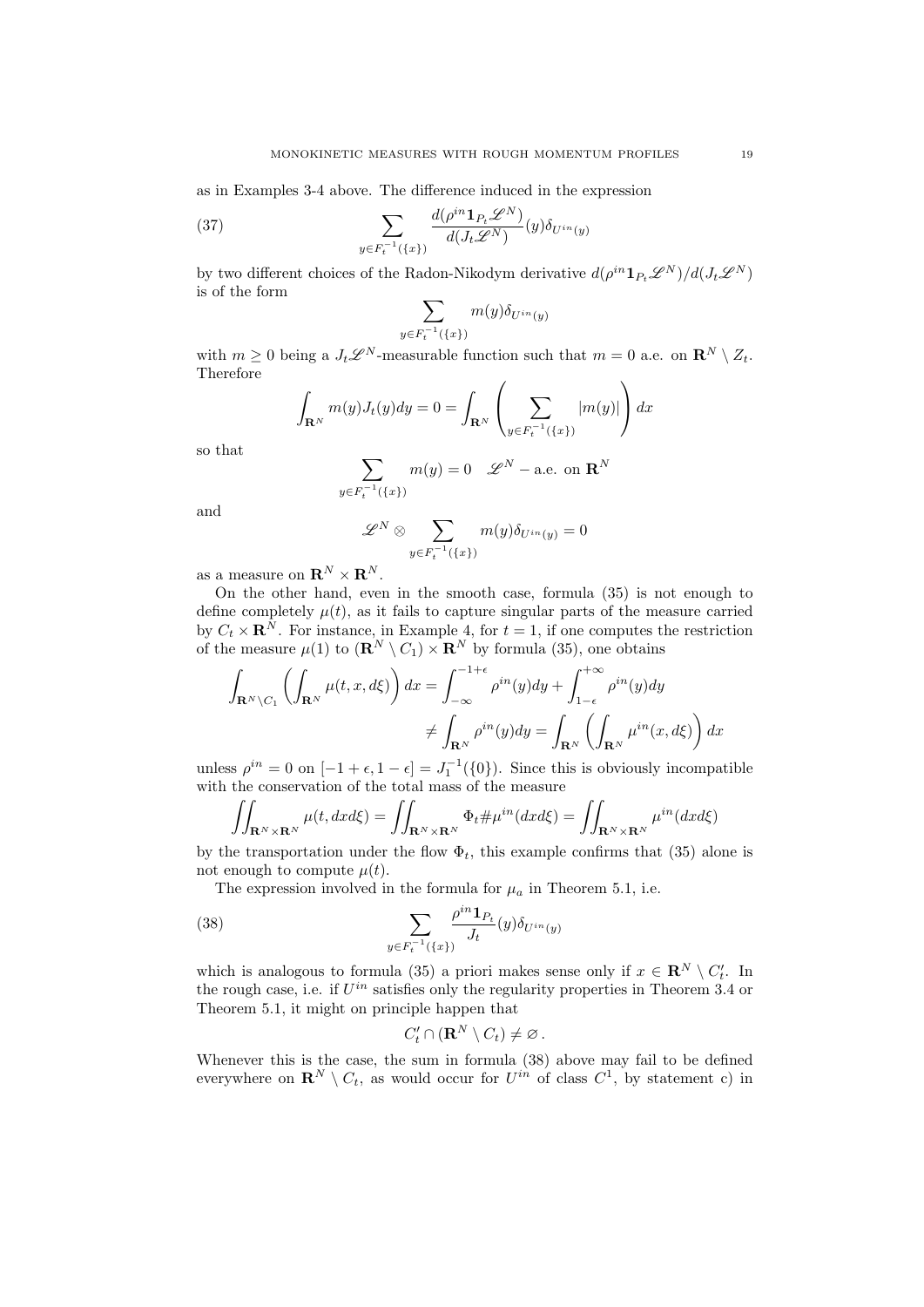Proposition 3.3, or (28). Since this may occur at most on a  $\mathscr{L}^N$ -negligible set, the expression for  $\mu_a$  in Theorem 5.1 is well defined as a measure on  $\mathbb{R}^N \times \mathbb{R}^N$  while the one in (38) may not be defined everywhere on  $\mathbb{R}^N \setminus C_t$  as a function of *x* with values in the space of measures in the variable  $\xi \in \mathbb{R}^N$ .

Another strategy is to abandon the idea of viewing the caustic *C* as an exceptional set unambiguously defined by the measure  $\rho(t)$ , and to investigate those exceptional sets that can be uniquely defined in terms of this measure.

This leads for instance to consider the set

(39) 
$$
C''_t := \{x \in \mathbf{R}^N \mid \mathscr{L}^N(F_t^{-1}(\{x\}) \cap J_t^{-1}(\{0\}) > 0\},\
$$

which is of particular interest, as shown by the following result.

**Theorem 6.1.** *Assume that*  $H \in C^2(\mathbb{R}^N \times \mathbb{R}^N)$  *satisfies the conditions (7), while*  $U^{in} \in C(\mathbf{R}^{N}; \mathbf{R}^{N})$  *satisfies the sublinearity condition (11) at infinity and the regularity condition (18). Then*

 $\mathbf{a}) \ C''_t \subset C_t \cap C'_t \ \text{for each } t \in \mathbf{R};$ 

*b)* for each  $t \in \mathbf{R}$  and each  $x \in C_t^{\prime\prime}$ , there exists  $\rho^{in} \in L^1(\mathbf{R}^N)$  such that  $\rho^{in} \geq 0$ *a.e.* and the projected measure  $\rho(t) = \Pi \# \mu(t)$  satisfies

$$
\rho(t)(\{x\})>0\,;
$$

 $c)$   $C_t''$  *is at most countable for each*  $t \in \mathbf{R}$ *; d)* if  $\rho^{in} \in L^1(\mathbf{R}^N)$  is such that  $\rho^n \geq 0$  a.e. on  $\mathbf{R}^N$  and  $\rho^{in} = 0$  a.e. on  $J_t^{-1}(\mathbf{R}^*_+)$ *while*  $\|\rho^{in}\|_{L^1(\mathbf{R}^N)} > 0$ *, then* 

$$
\rho(t)(\{x\}) > 0 \quad \text{ if and only if } (\rho^{in} \mathscr{L}^N)(F_t^{-1}(\{x\}) \cap J_t^{-1}(\{0\}))) > 0\,.
$$

*Proof.* If  $x \in C_t''$ , then  $\mathscr{L}^N(F_t^{-1}(\{x\}) \cap J_t^{-1}(\{0\}) > 0$  so that in particular the intersection  $F_t^{-1}(\lbrace x \rbrace) \cap J_t^{-1}(\lbrace 0 \rbrace)$  is infinite, which implies that  $x \in C_t \cap C_t'$ , thereby proving a).

Let  $R > 0$ ; since  $F_t$  is proper by Proposition 3.1,  $F_t^{-1}(\overline{B(0,R)}) = K_R$  is a compact subset of  $\mathbb{R}^N$ . Pick  $\rho^{in} = \mathbf{1}_{K_R}$ ; obviously  $\rho^{in} \in L^1(\mathbb{R}^N)$  and  $\rho^{in} \geq 0$  a.e.. Set  $\mu^{in} = \mathscr{L}^N \otimes (\mathbf{1}_{K_R} \delta_{U^{in}})$ , let  $\mu(t) = \Phi \# \mu^{in}$  be the push-forward of  $\mu^{in}$  under the Hamiltonian flow and let  $\rho(t) = \Pi \# \mu(t)$  be the projected measure. As explained above  $\rho(t) = F_t \#(\mathbf{1}_{K_R} \mathscr{L}^N)$  so that, whenever  $x \in \overline{B(0,R)} \cap C_t''$ ,

$$
\rho(t)(\{x\}) = (\mathbf{1}_{K_R} \mathscr{L}^N)(F_t^{-1}(\{x\})) = \mathscr{L}^N(K_R \cap F_t^{-1}(\{x\}))
$$
  

$$
= \mathscr{L}^N(F_t^{-1}(\{x\}))
$$
  

$$
\geq \mathscr{L}^N(F_t^{-1}(\{x\}) \cap J_t^{-1}(\{0\})) > 0.
$$

This immediately implies both b) and c). Indeed, b) is satisfied with  $\rho^{in} = \mathbf{1}_{K_R}$ for each  $R > 0$  such that  $x \in C_t'' \cap B(0, R)$ . On the other hand, for each  $R > 0$ , all the points in  $C_t'' \cap \overline{B(0,R)}$  are atoms of the same Borel measure  $F_t \#(1_{K_R} \mathscr{L}^N)$  on  $\mathbf{R}^N$ , which implies c).

As for d), one has again  $\rho(t) = F_t \#(\rho^{in} \mathscr{L}^N)$ , so that

$$
\rho(t)(\{x\}) = (\rho^{in} \mathscr{L}^N)(F_t^{-1}(\{x\})) = (\rho^{in} \mathscr{L}^N)(F_t^{-1}(\{x\}) \cap E)
$$
  
+ 
$$
(\rho^{in} \mathscr{L}^N)(F_t^{-1}(\{x\}) \cap J_t^{-1}(\{0\}))
$$
  
+ 
$$
(\rho^{in} \mathscr{L}^N)(F_t^{-1}(\{x\}) \cap J_t^{-1}(\mathbf{R}_+^*))
$$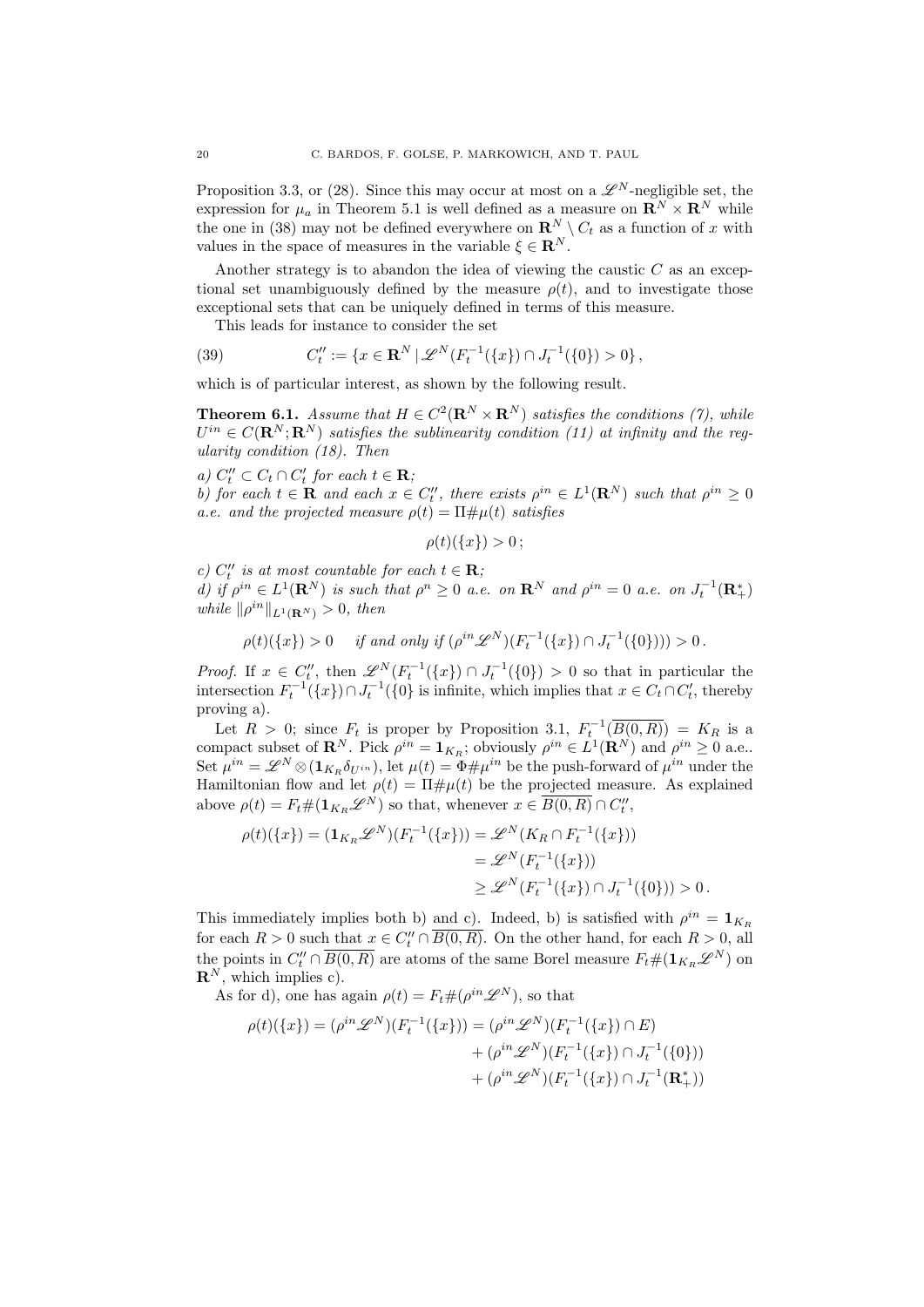where *E* is the  $\mathscr{L}^N$ -negligible set where  $F_t$  is not differentiable. The conclusion follows from the fact that  $\mathscr{L}^N(E) = 0$  and  $\rho^{in} = 0$  a.e. on  $J_t^{-1}(\mathbf{R}_+^*)$ , so that

$$
\rho(t)(\{x\}) = (\rho^{in} \mathscr{L}^N)(F_t^{-1}(\{x\}) \cap J_t^{-1}(\{0\}))
$$

If  $\rho^{in} \in L^1(\mathbf{R}^N)$  satisfies  $\rho^{in} \geq 0$  a.e. on  $\mathbf{R}^N$  and  $\rho^{in} = 0$  a.e. on  $J_t^{-1}(\mathbf{R}^*_+)$ while  $\|\rho^{in}\|_{L^1(\mathbf{R}^N)} > 0$ , one has  $(\rho^{in}\mathscr{L}^N) \perp (J_t\mathscr{L}^N)$ , so that the projected measure  $\rho(t) = \Pi \# \mu(t)$  satisfies  $\rho(t) \perp \mathscr{L}^N$  by statement b) in Theorem 5.1. By statement d) in Theorem 6.1, the measure  $\rho(t)$  is diffuse if and only if

$$
(\rho^{in} \mathscr{L}^N)(F_t^{-1}(\{x\}) \cap J_t^{-1}(\{0\})) = 0 \text{ for all } x \in C_t.
$$

This may indeed happen, as shown by the following example.

**Example 5.** Assume  $N = 1$ , and set  $H(x, \xi) = \frac{1}{2}\xi^2$ , which generates the free flow  $\Phi_t: (x, \xi) \mapsto (x + t\xi, \xi)$ . By regularity of the Lebesgue measure, there exists a compact set  $K \subset (0,1) \setminus \mathbf{Q}$  such that  $\frac{1}{2} < \mathcal{L}^1(K) < 1$ . Let  $\Omega = (0,1) \setminus K$ ; since  $\Omega$ is open in  $(0,1)$  and contains  $(0,1) \cap \bar{Q}$ , it is a countably infinite union of disjoint nonempty open intervals:

$$
\Omega = \bigcup_{n \in \mathbf{N}} I_n, \quad \text{so that } \mathscr{L}^1(\Omega) = \sum_{n \in \mathbf{N}} \mathscr{L}^1(I_n).
$$

In particular  $\lambda := \mathcal{L}^1(\Omega) > 0$  since  $\mathcal{L}^1(I_n) > 0$  for each  $n \in \mathbb{N}$  (indeed each  $I_n$  is an open interval that contains at least one rational). Set  $t = 1$  and

$$
F_1(y) := \begin{cases} y, & \text{if } y \le 0, \\ \int_0^y \mathbf{1}_{\Omega}(z) dz, & \text{if } y \in (0,1), \\ \lambda + (y-1), & \text{if } y \ge 1. \end{cases}
$$

Define

$$
U^{in}(y) := F(y) - y.
$$

The function  $F_1$  is Lipschitz continuous on  $\mathbf{R}$ , being the indefinite integral of a bounded measurable function. Therefore  $U^{in}$  is also Lipschitz continuous on **R**.

The function  $F_1$  is increasing on  $\mathbf{R}$  — this being obvious on  $\mathbf{R}^*$  and on  $(1,\infty)$ . Indeed, if  $0 < y_1 < y_2 < 1$ , the interval  $(y_1, y_2)$  contains at least one rational number *r*, so that

$$
F_1(y_2) - F_1(y_1) = \mathscr{L}^1(\Omega \cap (y_1, y_2)) > 0,
$$

since the open set  $\Omega \cap (y_1, y_2)$  contains the intersection of the connected component of *r* in  $\Omega$  with  $(y_1, y_2)$ , which is a nonempty open interval. Since  $F_1(y) \to \pm \infty$  as  $y \to \pm \infty$ , we conclude that  $F_1 : \mathbf{R} \to \mathbf{R}$  is one-to-one and onto.

By the Lebesgue differentiation theorem (Theorem 7.11 in  $[22]$ ),  $F_1$  is differentiable a.e. on **R** (in fact it is even of class  $C^{\infty}$  on  $\mathbb{R}^*$   $\cup$  (1,  $\infty$ )) and  $F'_1(y) = 1_{\Omega}(y)$ for a.e.  $y \in (0,1)$ . Thus, denoting by *E* the  $\mathscr{L}^1$ -negligible set on which  $F_1$  is not differentiable, one has  $(F'_1)^{-1}(\{0\}) \cup E = K$ . Since  $F_1$  is one-to-one and onto,  $C_1 = F_1(K)$ .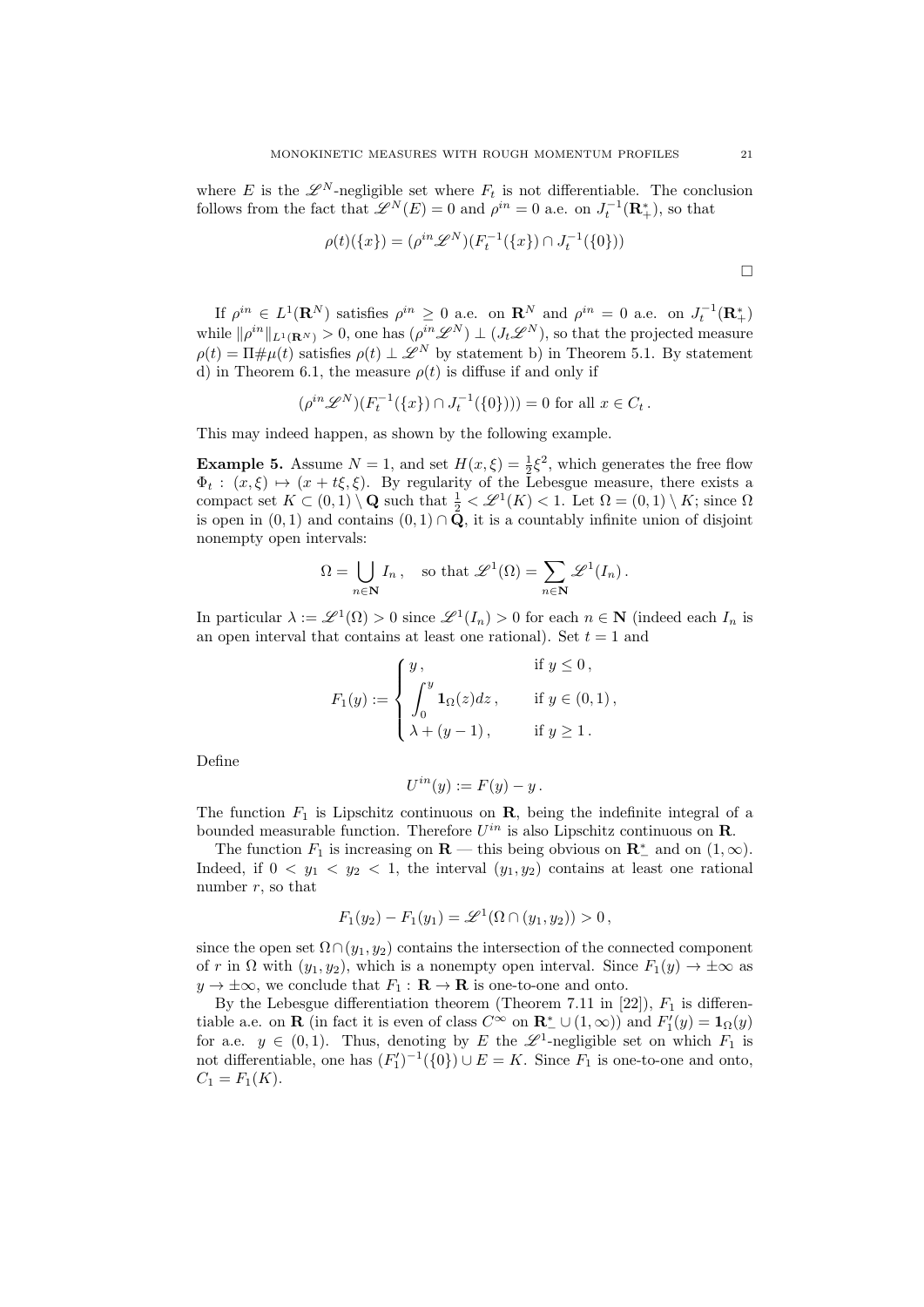Let  $\rho^{in} = \mathbf{1}_K$ ; thus  $\|\rho^{in}\|_{L^1} = \mathscr{L}^1(K) > 0$ , so that  $(\rho^{in}\mathscr{L}^1) \perp (|F_1'|\mathscr{L}^1)$ . The measure  $\rho(t) = \Pi \# \mu(t)$  where  $\mu(t) = \Phi \# \mu^{in}$  with  $\mu^{in} := \mathscr{L}_x^1 \otimes \rho^{in}(x) \delta_{U^{in}(x)}$ satisfies  $\rho(1) \perp \mathscr{L}^N$  by statement b) in Theorem 5.1

$$
\rho(1)(\mathbf{R}) = \rho(1)(C_1) = ||\rho^{in}||_{L^1}^2 = \mathcal{L}^1(K) > 0.
$$

On the other hand, since  $F_1$  is one-to-one and onto, for each  $x \in \mathbf{R}$ , one has  $#F_1^{-1}({x}) = 1.$  In particular, for each  $x \in C_1 = F_1(K)$ , one has

$$
F_1^{-1}(\{x\}) \subset (F_1')^{-1}(\{0\}) \text{ so that } \#(F_1^{-1}(\{x\}) \cap (F_1')^{-1}(\{0\})) = \#F_1^{-1}(\{x\}) = 1.
$$

In particular, for each  $x \in C_1$ , by statement d) of Theorem 6.1, one has

$$
(\rho^{in}\mathscr{L}^1)(F_1^{-1}(\lbrace x\rbrace)\cap (F_1')^{-1}(\lbrace 0\rbrace))=0\,,
$$

so that

$$
\rho(1)(\{x\})=0.
$$

Hence  $\rho(1) \perp \mathscr{L}^1$  and is diffuse, while  $\rho(1) \neq 0$  since  $\rho(1)(C_1) > 0$ .

## 7. Application to the classical limit of quantum mechanics

In this section, we apply the results obtained above to the classical limit of the Schrödinger equation.

7.1. The classical scaling. Consider the evolution Schrödinger equation

$$
i\hbar \partial_t \psi = -\frac{1}{2}m\hbar^2 \Delta_x \psi + V(x)\psi
$$

for the wave function  $\psi$  of a point particle of mass m subject to the action of an external potential  $V \equiv V(x) \in \mathbf{R}$ .

Choosing "appropriate" units of time  $T$  and length  $L$ , we recast the Schrödinger equation in terms of dimensionless variables  $\hat{t} := t/T$  and  $\hat{x} := x/L$ . We define a rescaled wave function  $\hat{\psi}$  and a rescaled, dimensionless potential  $\hat{V}$  by the formulas

$$
\hat{\psi}(\hat{t}, \hat{x}) := \psi(t, x) \text{ and } \hat{V}(\hat{x}) := \frac{T^2}{mL^2} V(x).
$$

In these dimensionless variables, the Schrödinger equation takes the form

$$
i\partial_{\hat{t}}\hat{\psi} = -\frac{\hbar T}{2mL^2}\Delta_{\hat{x}}\hat{\psi} + \frac{mL^2}{\hbar T}\hat{V}(\hat{x})\hat{\psi}.
$$

The dimensionless number  $2\pi\hbar T/mL^2$  is the ratio of the Planck constant to  $mL^2/T$ . that is (twice) the action of a classical particle of mass *m* moving at speed *L/T* on a distance *L*. If the scales of time *T* and length *L* have been chosen conveniently, *L/T* is the typical order of magnitude of the particle speed, and *L* is the typical length scale on which the particle motion is observed. The classical limit of quantum mechanics is defined by the scaling assumption  $2\pi\hbar \ll mL^2/T$  — i.e. the typical action of the particle considered is large compared to  $\hbar$ . Equivalently,  $mL/T$  is the order of magnitude of the particle momentum, so that  $2\pi\hbar T/mL$  is its de Broglie wavelength; the scaling assumption  $2\pi\hbar T/mL \ll L$  means that the de Broglie wavelength of the particle under consideration is small compared to the observation length scale *L*.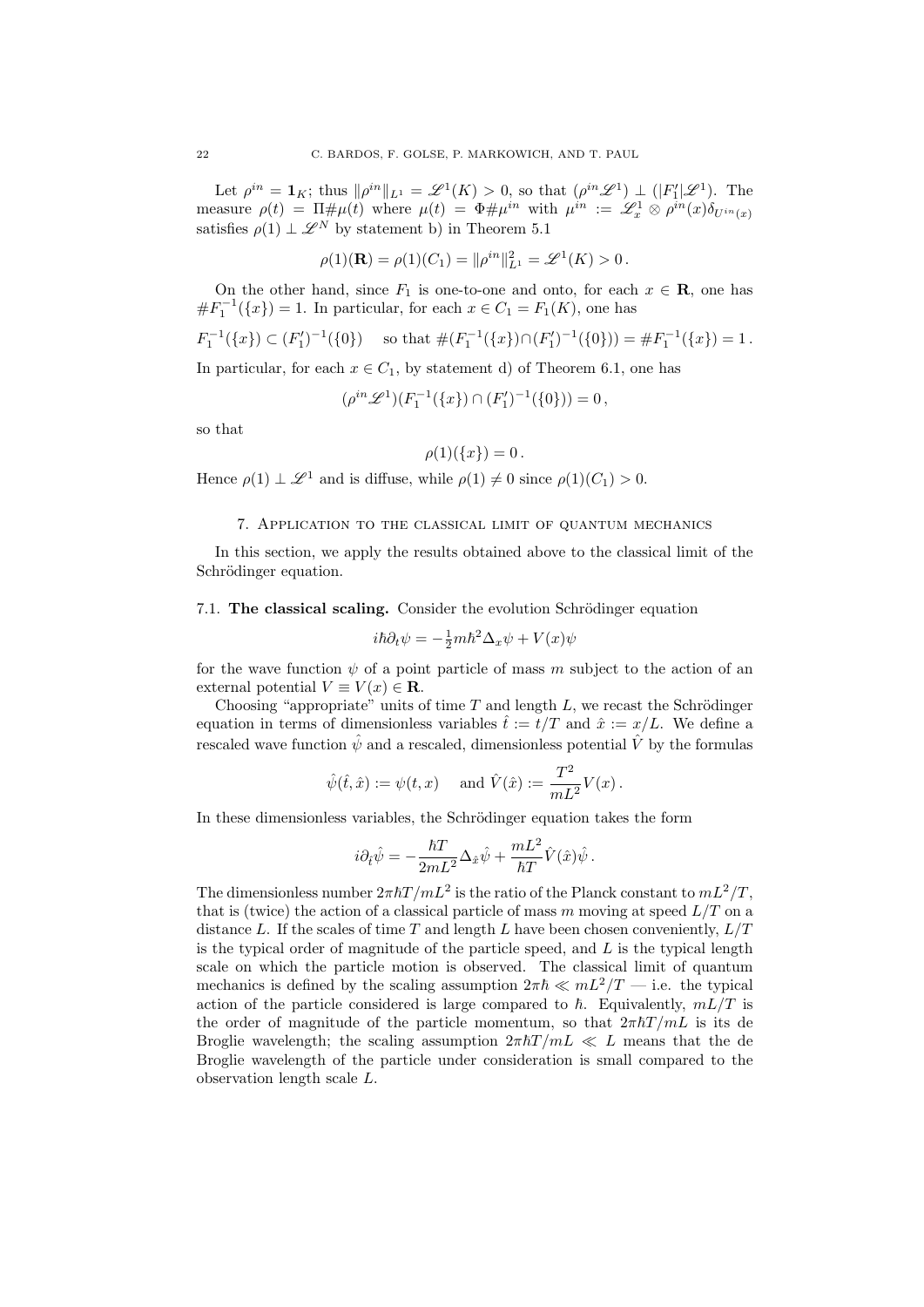Introducing the small, dimensionless parameter  $\epsilon = \hbar T /mL^2$  and dropping hats in the dimensionless variables as well as on the rescaled wave function and dimensionless potential, we arrive at the following formulation for the Schrödinger equation in dimensionless variables

(40) 
$$
i\epsilon \partial_t \psi = -\frac{1}{2} \epsilon^2 \Delta_x \psi + V(x) \psi.
$$

The WKB ansatz postulates that, at time  $t = 0$ , the wave function is of the form

$$
\psi(t,x) = a^{in}(x)e^{iS^{in}(x)/\hbar}, \quad x \in \mathbf{R}^N.
$$

Consistently with the scaling argument above, we set

$$
\hat{a}^{in}(\hat{x}) := a^{in}(x)
$$
 and 
$$
\hat{S}^{in}(\hat{x}) := TS^{in}(x)/mL^2
$$

— since  $S^{in}$  has the dimension of an action — so that

(41) 
$$
\hat{\psi}(0,\hat{x}) = \hat{a}^{in}(\hat{x})e^{i\hat{S}^{in}(\hat{x})/\epsilon}.
$$

Dropping hats in the initial data as well as in the Schrödinger equation, one arrives at the following Cauchy problem for the Schrödinger equation in dimensionless variables:

(42) 
$$
\begin{cases} i\epsilon \partial_t \psi_{\epsilon} = -\frac{1}{2} \epsilon^2 \Delta_x \psi_{\epsilon} + V(x) \psi_{\epsilon} , & x \in \mathbf{R}^N, \ t \in \mathbf{R} ,\\ \psi_{\epsilon}(0, x) = a^{in}(x) e^{i S^{in}(x)/\epsilon} . \end{cases}
$$

The problem of the classical limit of the Schrödinger equation is to describe the wave function  $\psi_{\epsilon}$  in the limit as  $\epsilon \to 0^+$ .

7.2. The WKB method. The traditional procedure for describing the classical limit of the Schrödinger equation is the WKB method recalled below. First we recall some mathematical tools and elements of notation used in the presentation of that method.

Assume that  $V \in C^{\infty}(\mathbf{R}^N)$  satisfies

(43) 
$$
\partial^{\alpha} V \in L^{\infty}(\mathbf{R}^{N}) \text{ for each multi-index } \alpha \in \mathbf{N}^{N}
$$

and

(44) 
$$
\frac{V(x)}{|x|} \to 0 \text{ as } |x| \to +\infty.
$$

Then the Hamiltonian

$$
H(x,\xi) := \frac{1}{2}|\xi|^2 + V(x)
$$

satisfies (7) and therefore generates a global flow

$$
\mathbf{R}^N \times \mathbf{R}^N \ni (x,\xi) \mapsto (X_t(x,\xi), \Xi_t(x,\xi)) \in \mathbf{R}^N \times \mathbf{R}^N
$$

by Lemma 2.1.

Assume further that

(45) 
$$
\sup_{x \in \mathbf{R}^N} \int_{\mathbf{R}^N} \Gamma_{\eta}(x - y) V^-(y) dy \to 0 \text{ as } \eta \to 0 \quad \text{if } N \ge 2
$$

with

$$
\Gamma_{\eta}(z) = \begin{cases} \, \mathbf{1}_{[0,\eta]}(|z|)|z|^{2-N} & \text{if } N \geq 3 \, , \\ \, \mathbf{1}_{[0,\eta]}(|z|) \ln(1/|z|) & \text{if } N = 2 \, , \end{cases}
$$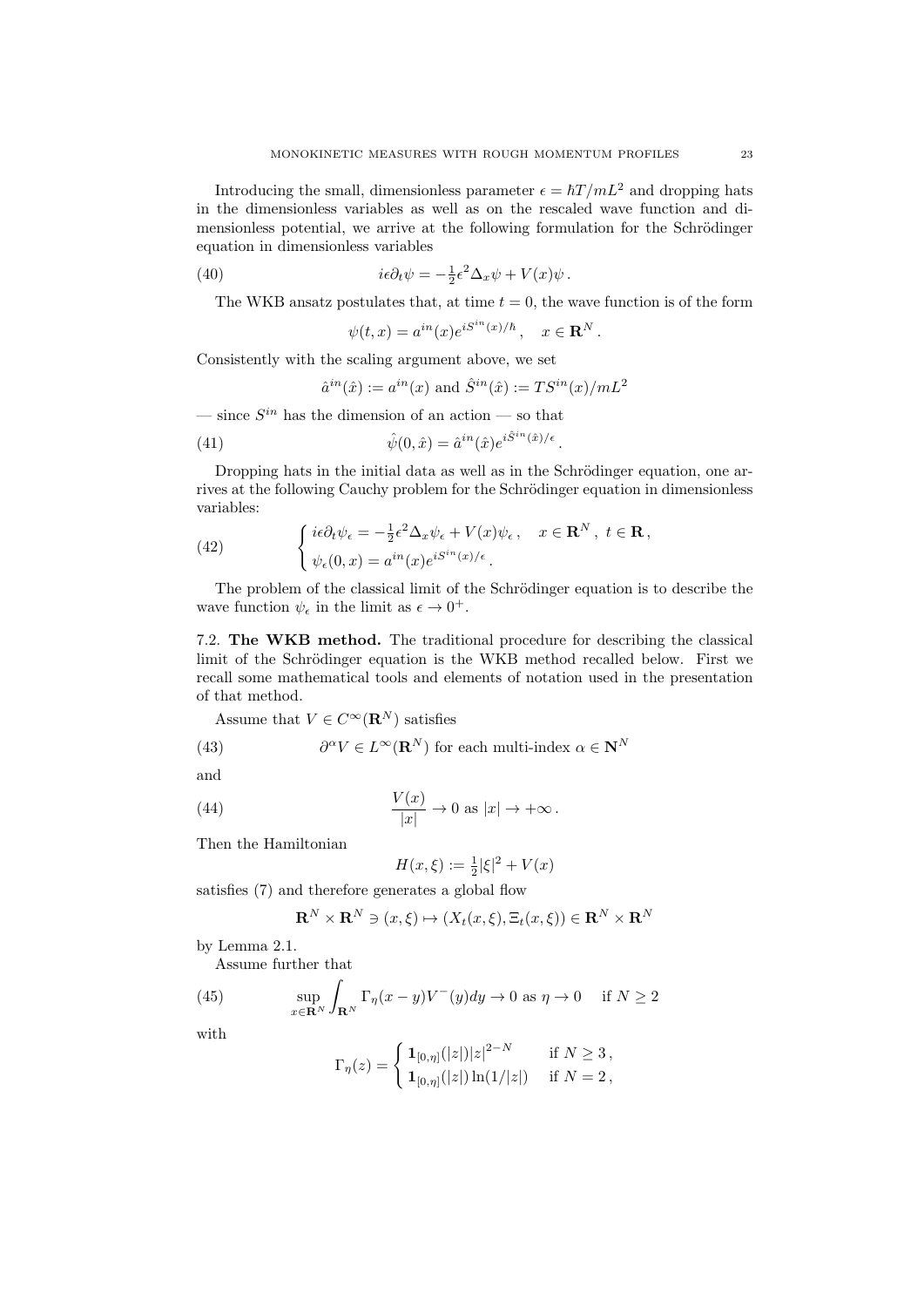while

(46) 
$$
\sup_{x \in \mathbf{R}^N} \int_{x-1}^{x+1} V^{-}(y) dy < \infty \quad \text{if } N = 1.
$$

Under assumptions (45)-(46), the operator  $-\frac{1}{2}\epsilon^2\Delta_x + V$  has a self-adjoint extension on  $L^2(\mathbf{R}^N)$  that is bounded from below.

Under assumption (43), there exists a FIO that is a parametrix for the operator

$$
G_{\epsilon}(t) := e^{i\frac{t}{\epsilon} \left(\frac{1}{2}\epsilon^2 \Delta_x - V\right)}
$$

see for instance Theorem 2.1 in [17], whose main features are recalled below. Consider the action

(47) 
$$
S(t, x, \xi) := \int_0^t \left( \frac{1}{2} |\Xi_s(x, \xi)|^2 - V(X_s(x, \xi)) \right) ds
$$

Given  $T > 0$ , we shall have to deal with the class of phase functions

$$
\varphi \equiv \varphi(t, x, y, \eta) \in C
$$
 of class  $C^{\infty}$  on  $[0, T) \times \mathbf{R}^{N} \times \mathbf{R}^{N} \times \mathbf{R}^{N}$ 

satisfying the conditions

(48) 
$$
\begin{cases} \varphi(t, X_t(y, \eta), y, \eta) = S(t, y, \eta), \\ D_x \varphi(t, X_t(y, \eta), y, \eta) = \Xi_t(y, \eta), \\ i D_x^2 \varphi(t, x, y, \eta) \leq 0 \text{ is independent of } x, \\ \det(D_{xy} \varphi(t, X_t(y, \eta), y, \eta)) \neq 0 \text{ for each } (t, y, \eta) \in [0, T) \times \mathbb{R}^N \times \mathbb{R}^N. \end{cases}
$$

Pick  $\chi \in C_c^{\infty}(\mathbf{R}^N \times \mathbf{R}^N)$  and  $T > 0$ . Then, for any phase function  $\varphi$  satisfying (48) and any  $n \geq 0$ , there exists  $A_n \equiv A_n(t, y, \eta, \epsilon) \in C_c^{\infty}([0, T] \times \mathbb{R}^N \times \mathbb{R}^N)[\epsilon]$ such that the FIO  $G_n(t)$  with Schwartz kernel

$$
G_{\epsilon,n}(t,x,y) = \int A_n(t,y,\eta,\epsilon) e^{i\varphi(t,x,y,\eta)/\epsilon} \frac{d\eta}{(2\pi\epsilon)^N}
$$

satisfies

$$
\sup_{0\leq t\leq T} \|(G_{\epsilon}(t)-G_{\epsilon,n}(t))\chi(x,-i\epsilon\partial_x)\|_{\mathcal{L}(L^2(\mathbf{R}^N))}\leq C[V,T,\chi]\epsilon^{n-2N}.
$$

In this inequality the notation  $\chi(x, -i\epsilon\partial_x)$  designates the pseudo-differential operator defined by the formula

$$
\chi(x, -i\epsilon \partial_x)\phi(x) := \iint_{\mathbf{R}^N \times \mathbf{R}^N} e^{i(x-y)\cdot \eta/\epsilon} \chi(x, \eta)\phi(y) \frac{dyd\eta}{(2\pi\epsilon)^N}
$$

Taking Theorem 2.1 in [17] for granted, one arrives at the following description of the classical limit of  $(42)$ . It is stated without proof in Appendix 11 of [6] or as Theorem 5.1 in [4].

Let  $U^{in} = \nabla S^{in}$  and let *C* be defined as in (15); let  $\mathcal{N}(t,x)$  and  $y_j(t,x)$  be defined as in Proposition 3.3 for each  $(t, x) \in \mathbf{R} \times \mathbf{R}^N \setminus C$ . Let  $J_t(y)$  be defined as in (14).

Proposition 7.1. Let  $a^{in} \in C_c^m(\mathbf{R}^N)$  and  $S^{in} \in C^{m+1}(\mathbf{R}^N)$  with  $m > 6N + 4$ . *For all*  $\epsilon > 0$  *and all*  $(t, x) \in \mathbf{R}_+ \times \mathbf{R}^N \setminus C$ , set

(49) 
$$
\Psi_{\epsilon}(t,x) = \sum_{j=1}^{\mathcal{N}(t,x)} \frac{a^{in}(y_j(t,x))}{J_t(y_j(t,x))^{1/2}} e^{iS_j(t,x)/\epsilon} e^{i\pi \nu_j(t,x)/2},
$$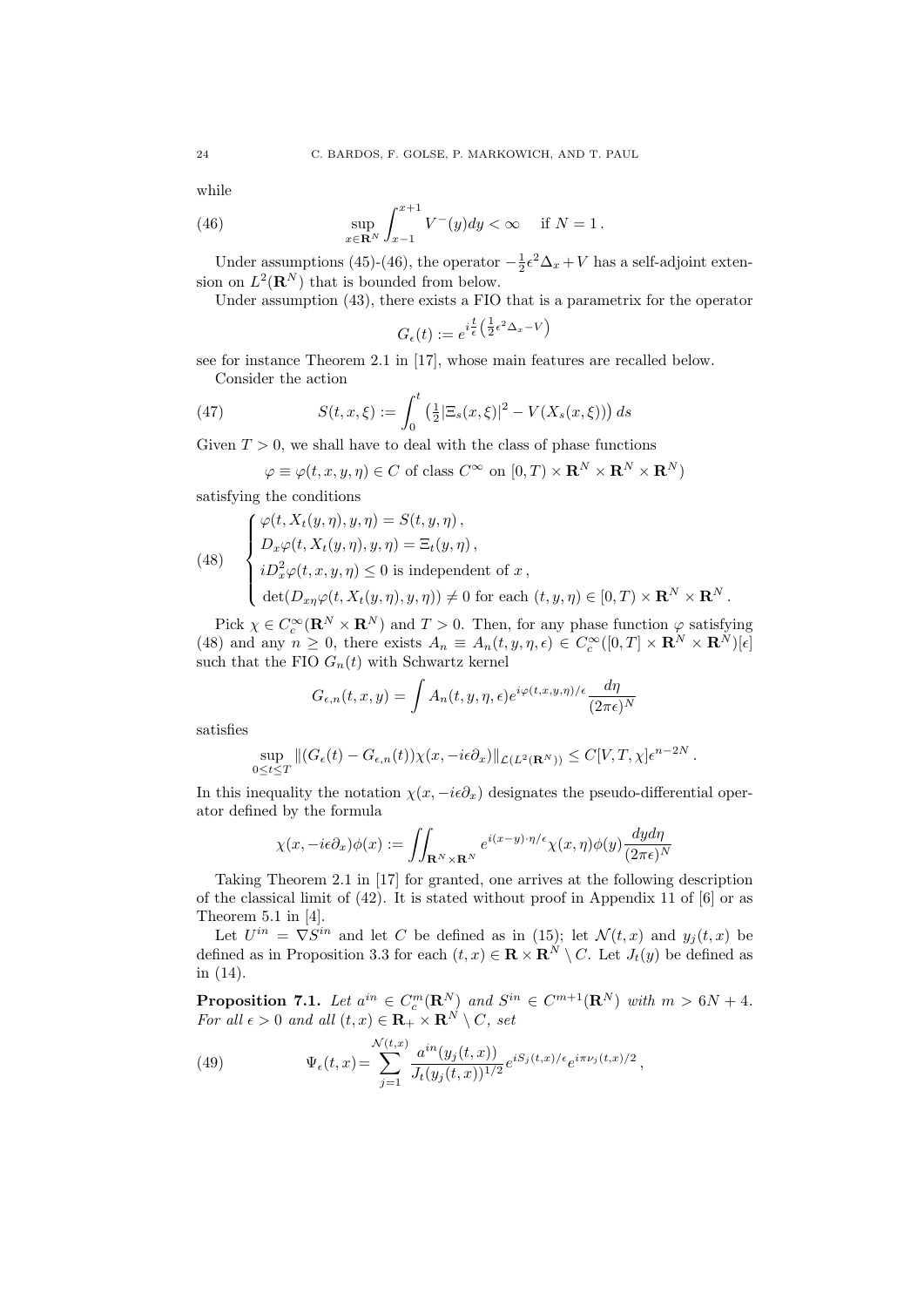*where*

$$
S_j(t, x) := S^{in}(y_j(t, x)) + S(t, y_j(t, x), \nabla S^{in}(y_j(t, x))), \quad j = 1, ..., \mathcal{N}(t, x)
$$

 $S(t, y, \xi)$  *is given by* (47) *and*  $\nu_i(t, x) \in \mathbf{Z}$  *for all*  $(t, x) \in \mathbf{R}_+ \times \mathbf{R}^N \setminus C$  *is constant on each connected component of*  $\mathbf{R} \times \mathbf{R}^N$  *where*  $j \leq N$ *.* 

*Then the solution*  $\psi_{\epsilon}$  *of the Cauchy problem (42) satisfies* 

(50) 
$$
\psi_{\epsilon}(t,x) = \Psi_{\epsilon}(t,x) + R_{\epsilon}^{1}(t,x) + R_{\epsilon}^{2}(t,x)
$$

*for all*  $T > 0$ *, where* 

$$
\sup_{0 \le t \le T} ||R_{\epsilon}^{1}||_{L^{2}(B(0,R))} = O(\epsilon) \text{ for all } R > 0
$$

*and*

$$
\sup_{(t,x)\in K} |R_{\epsilon}^2(t,x)| = O(\epsilon) \text{ for each compact } K \subset \mathbf{R}_+ \times \mathbf{R}^N \setminus C
$$

 $as\ \epsilon\to 0^+.$ 

A self-contained proof of Proposition 7.1 based on the parametrix construction of [17] is given in Appendix A .

The integer  $\nu_i(t, x)$  in (49) is defined precisely in the proof (see formula 66 below). How this integer is related to the Morse index of the path

$$
[0,t] \ni s \mapsto X_s(y_j(t,x), \nabla S^{in}(y_j(t,x))),
$$

is not needed in the sequel and will not be discussed here. We refer to [4] for more details concerning this point.

7.3. The Wigner transform. Alternately, the asymptotic limit of  $\psi_{\epsilon}$  can also be investigated with the help of Wigner's transform [26, 18].

For each  $\Psi \in L^2(\mathbf{R}^N)$ , one defines the Wigner transform of  $\Psi$  at scale  $\epsilon$  by the formula

$$
W_{\epsilon}[\Psi](x,\xi):=\int_{{\bf R}^N}e^{-iy\cdot\xi}\Psi(x+\tfrac{1}{2}\epsilon y)\overline{\Psi(x-\tfrac{1}{2}\epsilon y)}\frac{dy}{(2\pi)^N}\,.
$$

Let us define the  $\epsilon$ -Fourier transform  $\mathcal{F}_{\epsilon}$  as follows:

$$
\mathcal{F}_{\epsilon}\Psi(\xi) := \frac{1}{(2\pi\epsilon)^{N/2}} \int_{L^2(\mathbf{R}^N)} \Psi(x) e^{i\frac{x\xi}{\epsilon}} dx.
$$

Given  $b \equiv b(x,\xi)$  in the Schwartz space  $\mathcal{S}(\mathbf{R}^N \times \mathbf{R}^N)$ , we recall that the  $\epsilon$ pseudodifferential operator  $B_{\epsilon}$  with Weyl symbol *b* is the integral operator with integral kernel

$$
(x,y)\mapsto \int_{{\bf R}^N} b\left(\frac{x+y}{2},\xi\right) e^{i\xi\cdot (x-y)/\epsilon} \frac{d\xi}{(2\pi\epsilon)^N}
$$

Straightforward computations lead to the following identities: for each  $\Psi \in$  $\mathcal{S}(\mathbf{R}^N)$ 

(51) 
$$
\int_{\mathbf{R}^N} W_{\epsilon}[\Psi](x,\xi) d\xi = |\Psi(x)|^2, \quad \int_{\mathbf{R}^N} W_{\epsilon}[\Psi](x,\xi) dx = |\mathcal{F}_{\epsilon} \Psi(\xi)|^2.
$$

Likewise, for each  $\Psi \in L^2(\mathbf{R}^N)$  and each  $\epsilon$ -pseudodifferential  $B_{\epsilon}$  operator with Weyl symbol  $b(x,\xi)$  in the Schwarts space  $\mathcal{S}(\mathbf{R}^N \times \mathbf{R}^N)$ , one has

(52) 
$$
\int_{\mathbf{R}^N} W_{\epsilon}[\Psi](x,\xi) b(x,\xi) dx d\xi = \langle \Psi, B_{\epsilon} \Psi \rangle_{L^2(\mathbf{R}^N)}.
$$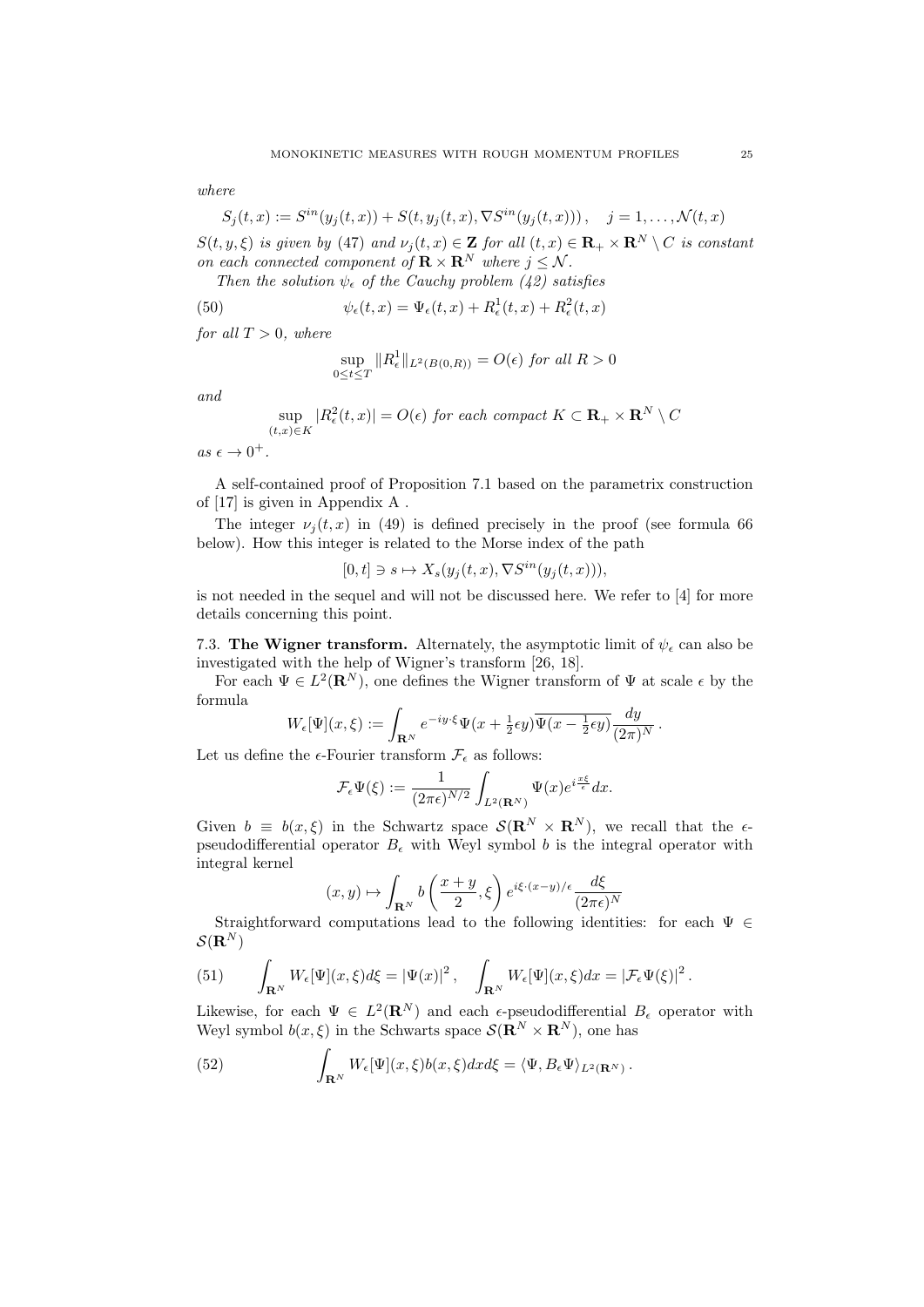**Lemma 7.2.** *Let*  $a^{in} \in L^2(\mathbf{R}^N)$  *and*  $S^{in} \in W_{loc}^{1,1}(\mathbf{R}^N)$ *. Then* 

$$
W_{\epsilon}[a^{in}e^{iS^{in}/\epsilon}](x,\xi) \to (a^{in})^2(x)\delta(\xi - \nabla S^{in}(x)) \text{ in } \mathcal{S}'(\mathbf{R}^N \times \mathbf{R}^N)
$$

 $as \epsilon \to 0$ .

See Example III.5 in [18].

**Proposition 7.3** ([18]). *Assume that*  $V \in C^{1,1}(\mathbb{R}^N)$  *satisfies* (45)-(46)-(43)-(44). *Let*

$$
\mu_{\epsilon}(t,x,\xi) := W_{\epsilon}[\psi_{\epsilon}(t,\cdot)](x,\xi)
$$

*for each*  $\epsilon > 0$  *and each*  $t \in \mathbf{R}$ *, and for a.e.*  $(x, \xi) \in \mathbf{R}^{N} \times \mathbf{R}^{N}$ *.* 

*Then the family*  $\mu_{\epsilon}(t)$  *converges in*  $\mathcal{S}'(\mathbf{R}^N \times \mathbf{R}^N)$  *uniformly in*  $|t| \leq T$  *for each*  $T \geq 0$  *as*  $\epsilon \to 0$  *to the unique solution of the Liouville equation* 

(53) 
$$
\begin{cases} \partial_t \mu + \xi \cdot \nabla_x \mu - \nabla_x V(x) \cdot \nabla_{\xi} \mu = 0, & x, \xi \in \mathbf{R}^N, \ t \in \mathbf{R}, \\ \mu(0, x, \xi) := a^{in}(x)^2 \delta_{\nabla S^{in}(x)}(\xi). \end{cases}
$$

*In particular,*  $\mu \in C_b(\mathbf{R}, w - \mathcal{M}(\mathbf{R}^N \times \mathbf{R}^N))$  and  $\mu(t)$  is a positive Radon measure *for all*  $t \in \mathbf{R}$  *satisfying* 

$$
\iint_{\mathbf{R}^N\times\mathbf{R}^N}\mu(t,dxd\xi)=1
$$

*for each*  $t \in \mathbf{R}$ *.* 

This proposition is stated as Theorem IV.1 in [18], to which we refer for a complete proof.

Therefore, the structure of the measure  $\mu(t)$  is given by Theorem 5.1 with

$$
\rho^{in} = (a^{in})^2 \quad \text{and} \quad U^{in} = \nabla S^{in}.
$$

Likewise, Theorem 6.1 provides a precise description of the exceptional sets associated to  $\mu(t)$ .

7.4. WKB vs. monokinetic measures: the case of rough phases. The WKB asymptotic solution (49) obviously contains more information than the regular part  $\mu_a(t)$  of the Wigner measure  $\mu(t)$  that is the solution of the Liouville equation (53) — for the definition of  $\mu_a(t)$  and its structure, see Theorem 5.1.

For instance, the (finitely many) phase functions  $S_i(t, x)$  appearing in (49) define velocity fields  $U_j(t, x) := \nabla_x S_j(t, x)$  as in the formula giving  $\mu_a(t)$  in Theorem 5.1. On the contrary, the Morse indices  $\nu_i(t, x)$  do not appear in the formula for  $\mu_a(t)$ .

One can go a little further, and compute the Wigner measure associated to the WKB asymptotic solution (49), under the assumptions used in Proposition 7.1.

Let  $t \in \mathbf{R}$ ; for each  $x \in \mathbf{R}^N \setminus C_t$  and  $j \in \{1, ..., \mathcal{N}(t, x)\}$ , one has

$$
\nabla_x S_j(t, x) = DS^{in}(y_j(t, x))D_x y_j(t, x) + D_y S(t, y_j(t, x), DS^{in}(y_j(t, x)))D_x y_j(t, x) \n+ D_\eta S(t, y_j(t, x), DS^{in}(y_j(t, x)))D^2 S^{in}(y_j(t, x)D_x y_j(t, x)) \n= \Xi_t(y_j(t, x), DS^{in}(y_j(t, x))) \cdot (D_y X_t(y_j(t, x), DS^{in}(y_j(t, x)))D_x y_j(t, x) \n+ D_\eta X_t(y_j(t, x), DS^{in}(y_j(t, x)))D^2 S^{in}(y_j(t, x))D_x y_j(t, x)),
$$

in view of formulas (3.1-2) in [17] recalled above (see (61)). By definition

(54) 
$$
X_t(y_j(t,x),DS^{in}(y_j(t,x))) = x, \quad j = 1,\ldots,\mathcal{N}(t,x),
$$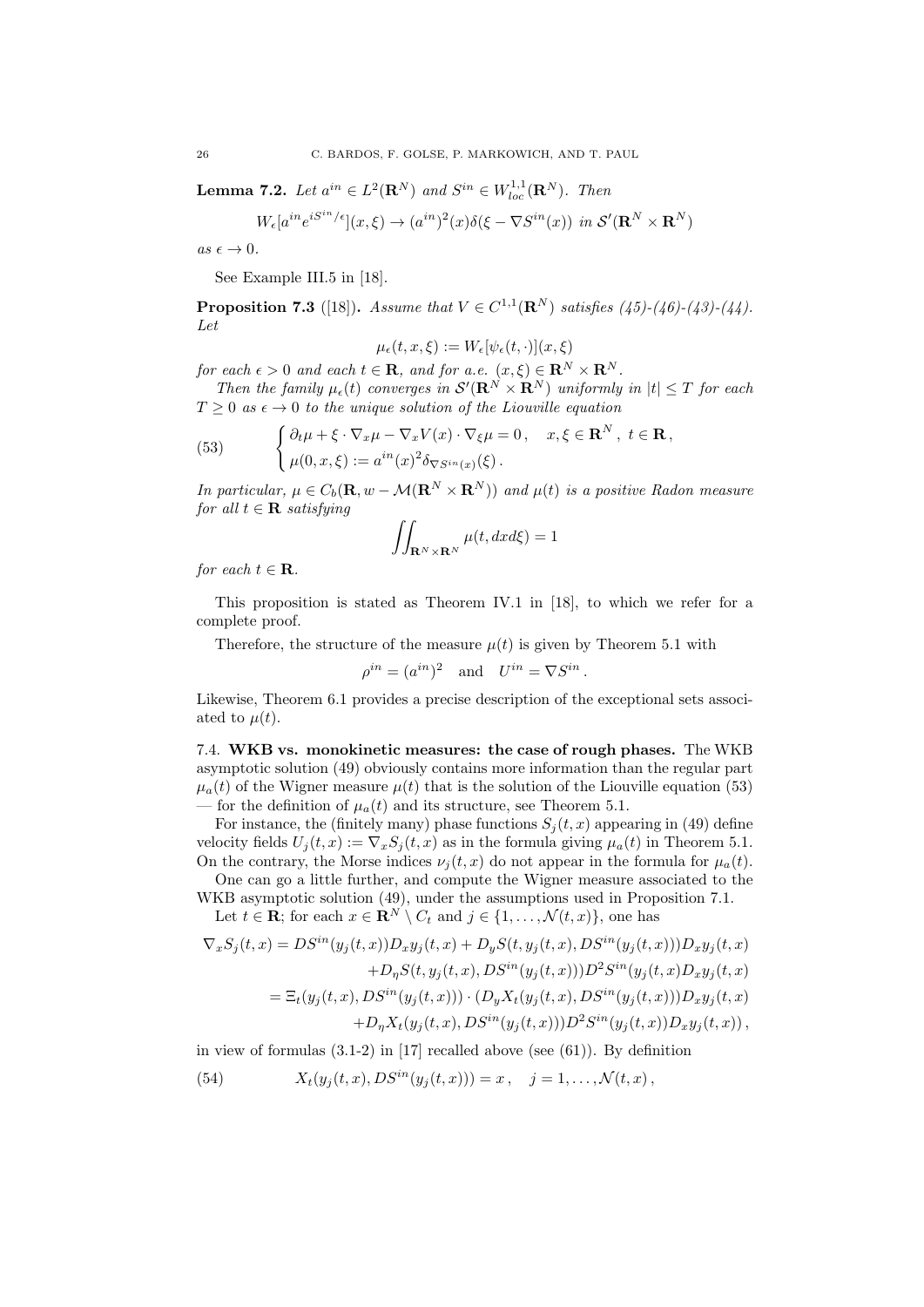so that

$$
D_y X_t(y_j(t, x), DS^{in}(y_j(t, x)))D_x y_j(t, x)
$$

$$
+D_\eta X_t(y_j(t, x), DS^{in}(y_j(t, x)))D^2 S^{in}(y_j(t, x))D_x y_j(t, x) = I
$$

which implies in turn that

(55) 
$$
\nabla_x S_j(t,x) = \Xi_t(y_j(t,x), DS^{in}(y_j(t,x))), \quad j = 1, ..., \mathcal{N}(t,x).
$$

Because of (54) and of the condition

$$
y_j(t, x) \neq y_k(t, x)
$$
 if  $1 \leq j < k \leq \mathcal{N}(t, x)$ ,

one has

$$
\nabla_x S_j(t, x) = \Xi_t(y_j(t, x), DS^{in}(y_j(t, x)))
$$
  

$$
\neq \Xi_t(y_k(t, x), DS^{in}(y_k(t, x))) = \nabla_x S_k(t, x) \quad \text{if } 1 \leq j < k \leq \mathcal{N}(t, x),
$$

by uniqueness of the solution of the Cauchy problem for Hamilton's equations.

Applying Proposition 1.5 in [10] implies that

$$
W_{\epsilon}[\Psi_{\epsilon}(t,\cdot)] \to \mu(t) \quad \text{ in } \mathcal{D}'((\mathbf{R}^N \setminus C_t) \times \mathbf{R}^N)
$$

as  $\epsilon \to 0$ , where

$$
\mu(t, x, d\xi) := \sum_{j=1}^{\mathcal{N}(t, x)} \frac{|a^{in}(y_j(t, x))|^2}{J_t(y_j(t, x))} \delta_{\nabla_x S_j(t, x)}.
$$

The expression in the right hand side of the equality above coincides with the regular part  $\mu_a(t)$  of the Wigner measure  $\mu(t)$  in Theorem 5.1.

Obviously Theorem 5.1 (bearing on Wigner measures) holds under assumptions on the phase of the WKB type initial condition much weaker than in Proposition 7.1 (bearing on solutions of the Schrödinger equation). How much information on solutions of the Schrödinger equation can be extracted from Theorem 5.1 is therefore a natural question. Since the Wigner measure is the limit of the Wigner transform as  $\epsilon \to 0$  and the Wigner transform is quadratic in the wave function, it is natural to expect that Theorem 5.1 carries information on the vanishing  $\epsilon$  limit of appropriate quadratic expressions in the solution of the Schrödinger equation (42) with rough initial data.

Using (51) and (52), we arrive at the following statement.

**Proposition 7.4.** Let  $\psi_{\epsilon}$  the solution of the Schrödinger equation (42) where  $a^{in} \in$  $L^2(\mathbf{R}^N)$  *satisfies*  $\|a^{in}\|_{L^2(\mathbf{R}^N)} = 1$  *and while*  $S^{in} \in C^1(\mathbf{R}^N)$  *is such that*  $U^{in}$  :=  $\nabla S^{in}$  *satisfies* (11) and the regularity condition (18). Assume that the potential  $V \in C^{1,1}(\mathbf{R}^N)$  *satisfies* (45)-(46)-(43)-(44). Then

*a)* for each  $\epsilon$ -pseudodifferential operator  $B_{\epsilon}$  of Weyl symbol  $b \equiv b(x,\xi)$  in the *Schwartz class*  $S(\mathbf{R}^{N} \times \mathbf{R}^{N})$  *and for each*  $t \in \mathbf{R}$ *, one has* 

$$
\lim_{\epsilon \to 0} \langle \psi_{\epsilon}, B_{\epsilon} \psi_{\epsilon} \rangle_{L^{2}(\mathbf{R}^{N})} = \int_{\mathbf{R}^{N} \times \mathbf{R}^{N}} b(x, \xi) \mu(t, dx d\xi)
$$

*where*  $\mu(t)$  *is the Wigner measure described in Theorem 5.1; b)* for each  $t \in \mathbf{R}$  and each  $\chi \in C_b(\mathbf{R}^N)$  satisfying

$$
\chi(x) = 0 \quad \text{ for all } x \in C_t \,,
$$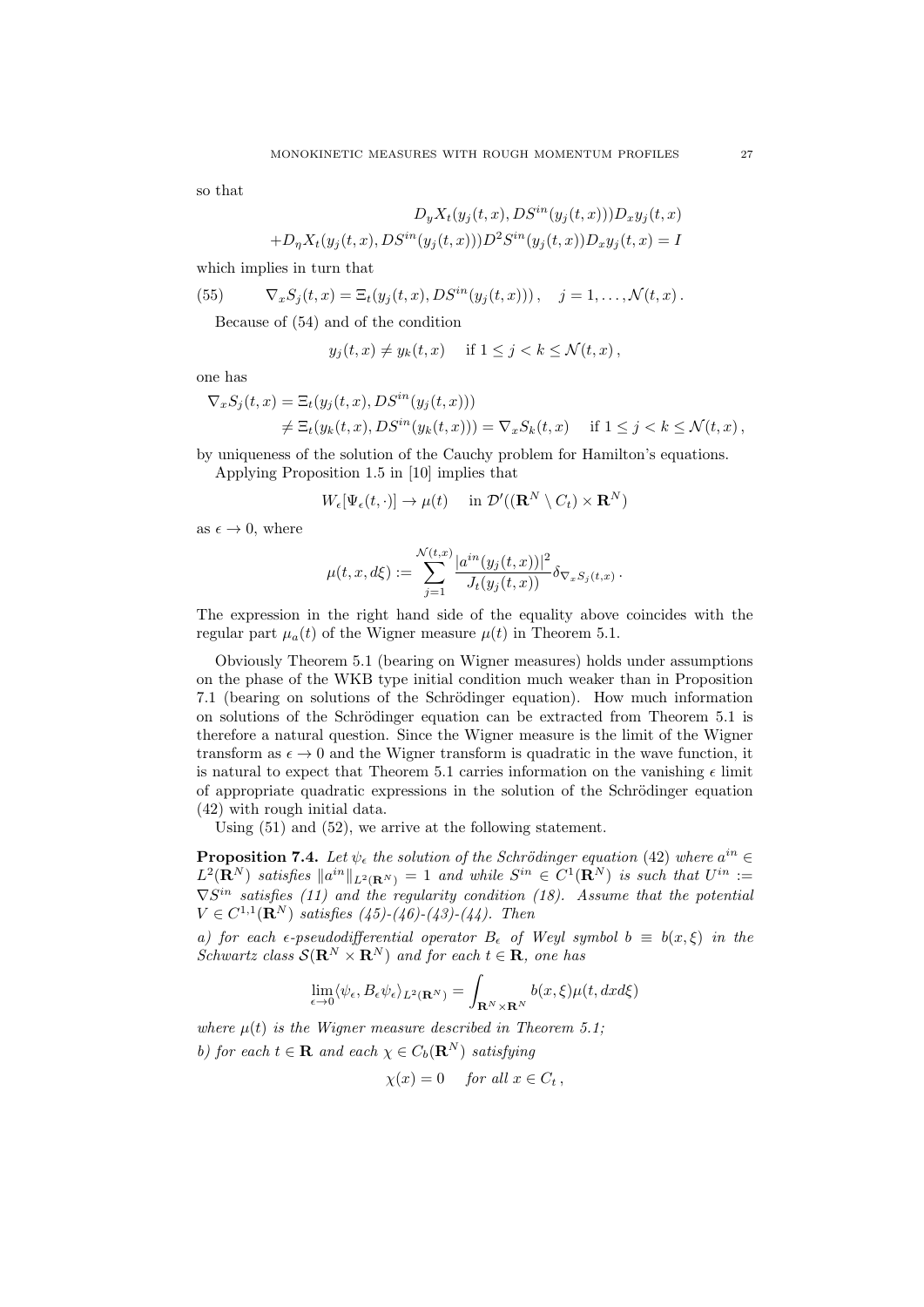*one has*

$$
\int_{\mathbf{R}^N} \chi(x) |\psi_{\epsilon}(t,x)|^2 dx \to \int_{\mathbf{R}^N} \chi(x) \sum_{y \in F_t^{-1}(\{x\})} \frac{|a^{in}|^2 \mathbf{1}_{P_t}}{J_t}(y) dx
$$

 $as \epsilon \rightarrow 0;$ 

*c)* for each  $t \in \mathbf{R}$  and each  $\chi \in C_b(\mathbf{R}^N)$  satisfying

$$
\chi(\Xi_t(y,\nabla S^{in}(y)) = 0 \quad \text{ for all } y \in F_t^{-1}(C_t),
$$

*one has*

$$
\int_{\mathbf{R}^N} \chi(\xi) |\mathcal{F}_{\epsilon}\psi_{\epsilon}(t,\xi)|^2 d\xi \to \int_{\mathbf{R}^N} \sum_{y \in F_t^{-1}(\{x\})} \chi(\Xi_t(y,\nabla S^{in}(y))) \frac{|a^{in}|^2 \mathbf{1}_{P_t}}{J_t}(y) dx
$$

 $as \epsilon \rightarrow 0$ *.* (Recall that  $C_t$  is defined in (27) — see also (22) and (19) — while  $P_t$ ,  $J_t$ ,  $\Xi_t$  *and*  $F_t$  *are as in Theorem 5.1.*)

*Proof.* Statement a) follows from formula (52) and Proposition 7.3.

Now for statements b) and c). Denote

$$
g_{\epsilon}(x) := \frac{1}{(\pi \epsilon)^{N/2}} e^{-|x|^2/\epsilon}, \quad G_{\epsilon}(x,\xi) := g_{\epsilon}(x) g_{\epsilon}(\xi).
$$

Defining

$$
\Psi_{\epsilon}^{x_0,\xi_0}(x) = (\pi \epsilon)^{-N/4} e^{-|x-x_0|^2/2\epsilon} e^{i\xi_0 \cdot x/\epsilon},
$$

one has

$$
W_{\epsilon}[\Psi_{\epsilon}^{x_0,\xi_0}] = G_{\epsilon}.
$$

Along with the Wigner transform  $W_{\epsilon}[\psi_{\epsilon}(t, \cdot)]$ , we consider the Husimi transform

$$
\widetilde{W}_{\epsilon}[\psi_{\epsilon}(t,\cdot)] = W_{\epsilon}[\psi_{\epsilon}(t,\cdot)] \star_{x,\xi} G_{\epsilon}.
$$

Applying (52) with  $b = G_{\epsilon}$  and  $\Psi = \psi_{\epsilon}(t, \cdot)$ , one finds that

$$
B_{\epsilon} = \frac{1}{(2\pi\epsilon)^N} |\Psi_{\epsilon}^{x_0,\xi_0}\rangle\langle \Psi_{\epsilon}^{x_0,\xi_0}|
$$

so that, for each  $x_0, \xi_0 \in \mathbb{R}^N$  and each  $\epsilon > 0$ 

$$
\widetilde{W}_{\epsilon}[\psi_{\epsilon}(t,\cdot)](x_0,\xi_0)=\frac{1}{(2\pi\epsilon)^N}|\langle \Psi_{\epsilon}^{x_0,\xi_0}|\psi_{\epsilon}(t,\cdot)\rangle|^2\geq 0.
$$

Elementary computations based on this formula show that

(56) 
$$
\int_{\mathbf{R}^N} \widetilde{W}_{\epsilon}[\psi_{\epsilon}(t,\cdot)](x_0,\xi_0) d\xi_0 = (g_{\epsilon} \star |\psi_{\epsilon}(t,\cdot)|^2)(x_0) \n\int_{\mathbf{R}^N} \widetilde{W}_{\epsilon}[\psi_{\epsilon}(t,\cdot)](x_0,\xi_0) dx = (g_{\epsilon} \star |\mathcal{F}_{\epsilon}\psi_{\epsilon}(t,\cdot)|^2)(\xi_0)
$$

so that

$$
\iint_{\mathbf{R}^N \times \mathbf{R}^N} \widetilde{W}_{\epsilon}[\psi_{\epsilon}(t,\cdot)](x_0,\xi_0) = \iint_{\mathbf{R}^N \mathbf{R}^N} g_{\epsilon}(x-x_0) |\psi_{\epsilon}(t,x)|^2 dx dx_0
$$
  
= 
$$
\|\psi_{\epsilon}(t,\cdot)\|_{L^2(\mathbf{R}^N)} = \|\psi_{\epsilon}^{in}\|_{L^2(\mathbf{R}^N)} = \|a^{in}\|_{L^2(\mathbf{R}^N)} = 1.
$$

On the other hand

$$
\iint_{\mathbf{R}^N \times \mathbf{R}^N} \mu(t, dx d\xi) = \iint_{\mathbf{R}^N \times \mathbf{R}^N} \mu(0, dx d\xi) = \|a^{in}\|_{L^2(\mathbf{R}^N)} = 1
$$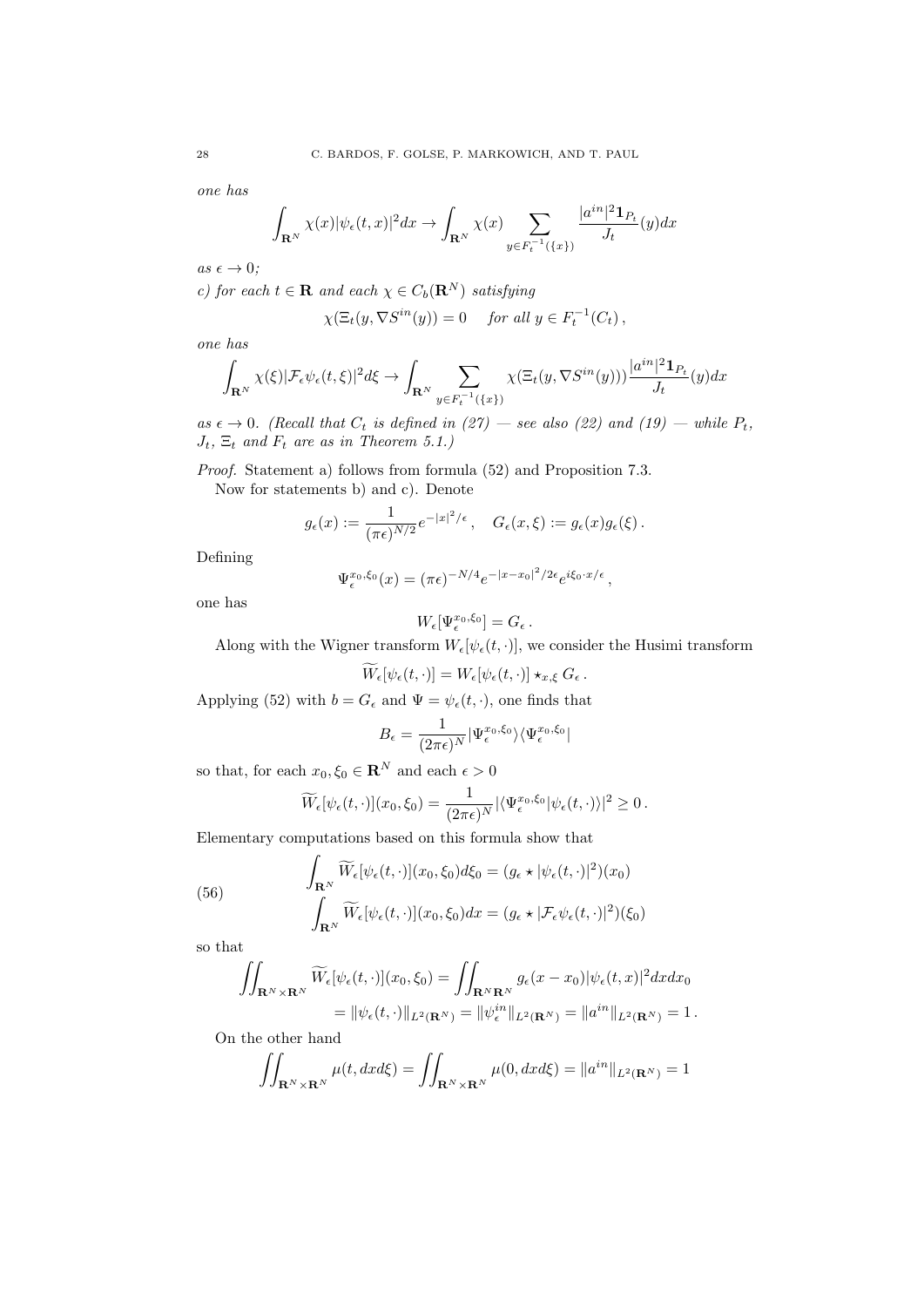since  $\mu(t)$  is the push-forward of the probability measure  $\mu(0)$  under the Hamiltonian flow of  $\frac{1}{2}|\xi|^2 + V(x)$ .

Since  $W_{\epsilon}[\psi_{\epsilon}(t,\cdot)] \geq 0$  and

(57) 
$$
\iint_{\mathbf{R}^N\times\mathbf{R}^N}\widetilde{W}_{\epsilon}[\psi_{\epsilon}(t,\cdot)](x,\xi)\chi(x,\xi)dxd\xi \to \iint_{\mathbf{R}^N\times\mathbf{R}^N}\chi(x,\xi)\mu(t,dxd\xi)
$$

for each  $\chi \in C_c(\mathbf{R}^N \times \mathbf{R}^N)$  while

$$
\iint_{\mathbf{R}^N\times\mathbf{R}^N}\widetilde{W}_{\epsilon}[\psi_{\epsilon}(t,\cdot)](x,\xi)dxd\xi=1=\iint_{\mathbf{R}^N\times\mathbf{R}^N}\mu(t,dxd\xi),
$$

we conclude that (57) holds for each  $\chi \in C_b(\mathbf{R}^N \times \mathbf{R}^N)$  (see for instance Theorem 6.8 in chapter II of [19]).

On the other hand, for each  $\chi \in C_b^1(\mathbf{R}^N)$ 

$$
\left| \int_{\mathbf{R}^N} \chi(x) (|\psi_{\epsilon}(t,x)|^2 - |\psi_{\epsilon}(t,\cdot)|^2 \star g_{\epsilon}(x)) dx \right|
$$
  
\n
$$
\leq \int_{\mathbf{R}^N} |\chi(x) - \chi \star_x g_{\epsilon}(x)| |\psi_{\epsilon}(t,x)|^2 dx
$$
  
\n
$$
\leq \sqrt{\epsilon} ||\nabla \chi||_{L^{\infty}} \int_{\mathbf{R}^N} |y| g_1(y) dy \to 0
$$

and likewise

$$
\left| \int_{\mathbf{R}^N} \chi(\xi) (|\mathcal{F}_{\epsilon} \psi_{\epsilon}(t,\xi)|^2 - |\mathcal{F}_{\epsilon} \psi_{\epsilon}(t,\cdot)|^2 \star g_{\epsilon}(\xi)) d\xi \right| \to 0.
$$

We conclude that, for each  $\chi \in C_b^1(\mathbf{R}^N)$ 

(58)  

$$
\int_{\mathbf{R}^N} \chi(x) |\psi_{\epsilon}(t,x)|^2 dx \to \iint_{\mathbf{R}^N \times \mathbf{R}^N} \chi(x) \mu(t, dx d\xi)
$$

$$
\int_{\mathbf{R}^N} \chi(\xi) |\mathcal{F}_{\epsilon} \psi_{\epsilon}(t,\xi)|^2 d\xi \to \iint_{\mathbf{R}^N \times \mathbf{R}^N} \chi(\xi) \mu(t, dx d\xi)
$$

as  $\epsilon \to 0$ . On the other hand,

$$
1 = \int_{\mathbf{R}^N} |\psi_{\epsilon}(t,x)|^2 dx = \int_{\mathbf{R}^N} |\mathcal{F}_{\epsilon}\psi_{\epsilon}(t,\xi)|^2 d\xi = \int_{\mathbf{R}^N \times \mathbf{R}^N} \mu(t, dx d\xi)
$$

so that (58) holds for each  $\chi \in C_b(\mathbf{R}^N)$  by a standard density argument.

Statement b) follows from the first convergence statement in (58): by Theorem 5.1 e),

$$
\iint_{\mathbf{R}^N \times \mathbf{R}^N} \chi(x) \mu(t, dx d\xi) = \int_{\mathbf{R}^N} \chi(x) \rho(t, dx) = \int_{\mathbf{R}^N} \chi(x) \rho_a(t, dx)
$$

if the test function  $\chi$  vanishes on  $C_t$ . One concludes with the formula for  $\rho_a$  in Theorem 5.1 d) with  $\rho^{in} = |a^{in}|^2$ , the restriction to  $\mathbb{R}^N \setminus C_t'$  being unessential since  $\mathscr{L}^N(C'_t)=0.$ 

On the other hand, if  $\chi(\Xi_t(y, \nabla S^{in}(y))) = 0$  for all  $y \in F_t^{-1}(C_t)$ , then

$$
\int_{\mathbf{R}^N\times\mathbf{R}^N}\chi(\xi)\mu(t,dxd\xi)=\int_{\mathbf{R}^N\times\mathbf{R}^N}\chi(\xi)\mathbf{1}_{\mathbf{R}^N\setminus C_t}(x)\mu(t,dxd\xi)
$$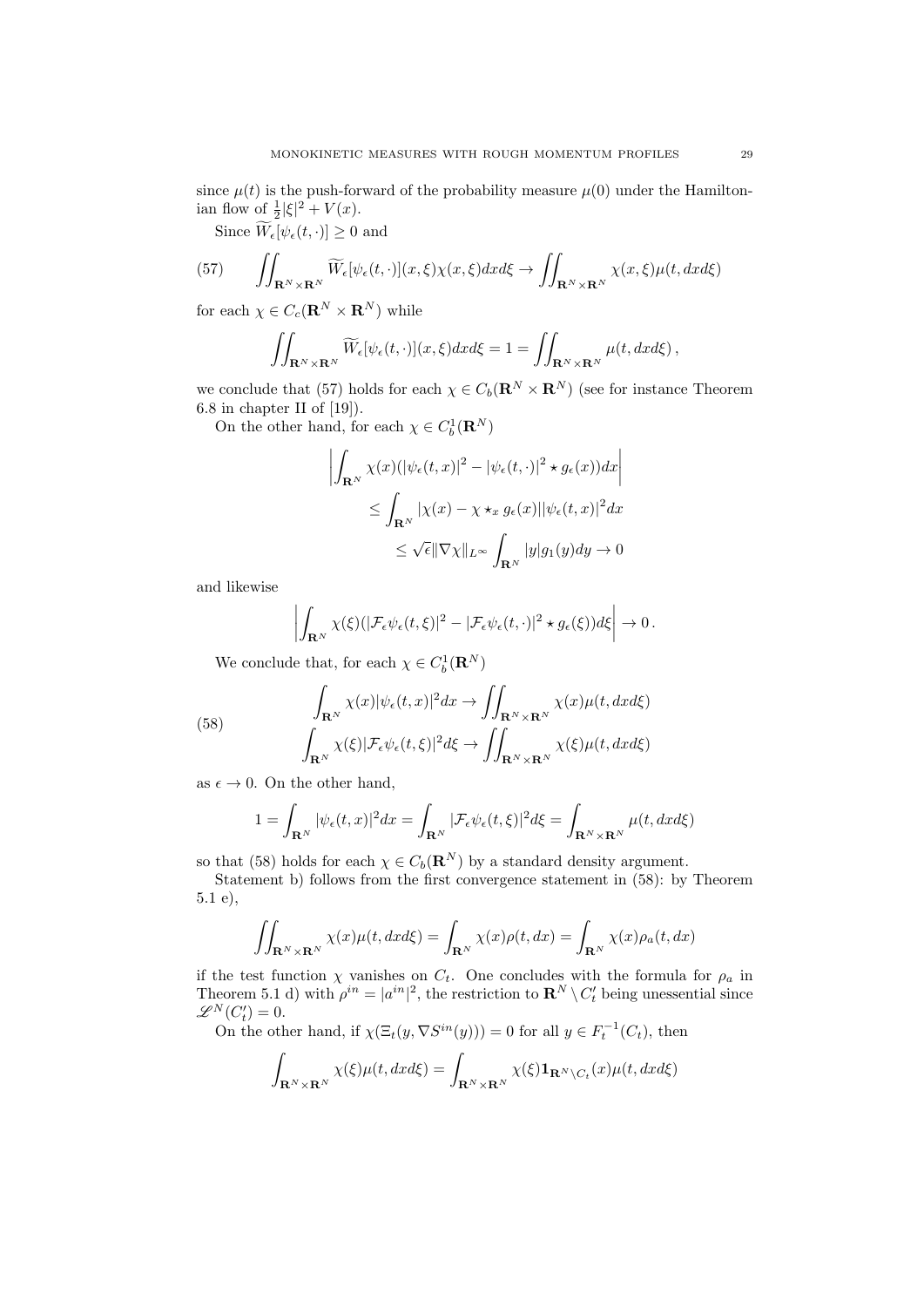by Theorem 5.1 c). By Theorem 5.1 b) and e), since  $\mu(t)$  is a positive measure, its singular part  $\mu_s(t)$  is carried by  $C_t \times \mathbf{R}^N$ , and therefore

$$
\int_{\mathbf{R}^N \times \mathbf{R}^N} \chi(\xi) \mathbf{1}_{\mathbf{R}^N \setminus C_t}(x) \mu(t, dx d\xi) = \int_{\mathbf{R}^N \times \mathbf{R}^N} \chi(\xi) \mathbf{1}_{\mathbf{R}^N \setminus C_t}(x) \mu_a(t, dx d\xi)
$$
\n
$$
= \int_{\mathbf{R}^N} \sum_{y \in F_t^{-1}(x)} \chi(\Xi_t(y, \nabla S^{in}(y)) \frac{|a^{in}|^2 \mathbf{1}_{P_t}}{J_t}(y) dx.
$$

This proves statement c).  $\Box$ 

7.5. Conclusions and perspectives. Although Proposition 7.1 can be improved by adding extra assumptions on  $a^{in}$  and  $S^{in}$ , *in full generality* the approximation stated there holds in  $\mathbf{R} \times \mathbf{R}^{N} \setminus C$ , and only after localization in compact subsets of  $\mathbf{R} \times \mathbf{R}^N \setminus C$ . In particular, the approximation of the wave function  $\psi_{\epsilon}$  by the WKB ansatz  $\Psi_{\epsilon}$  is *not uniform* as  $(t, x)$  approaches *C*. (For more on this well known fact in a different, yet related context, we refer the reader to the last paragraph in  $§55$ and on the problem in §59 in [15].)

On the contrary, the result obtained in Theorem 5.1 is *global*, holds in the sense of measures and does not involve the caustic *C* as explained in the previous sections.

Even in the case of rough phase functions, statements b) and c) of Proposition 7.4 show that our approach provides information on the solution  $\psi_{\epsilon}$  of the Schrödinger equation(specifically, on  $|\psi_{\epsilon}|$  and  $|\mathcal{F}_{\epsilon}\psi_{\epsilon}|$ ) consistent with a WKB ansatz, in a situation where the approximation (50) by a WKB asymptotic solution of the form (49) is not justified at the time of this writing.

Appendix A. Proof of Proposition 7.1

Let  $\chi(x,\xi) = \chi_1(x)\chi_2(\xi)$  with  $\chi_1, \chi_2 \in C_c^{\infty}(\mathbf{R}^N)$ , satisfying

 $\mathbf{1}_{B(0,R)}(x) \leq \chi_1(x) \leq \mathbf{1}_{B(0,R+1)}$  and  $\mathbf{1}_{B(0,Q)}(\xi) \leq \chi_2(\xi) \leq \mathbf{1}_{B(0,Q+1)}$ 

for all  $x, \xi \in \mathbb{R}^N$ , where  $R > 0$  and Q is to be chosen later. Pick  $n > 2N$ ; then

$$
\psi_{\epsilon}(t,\cdot) - G_{\epsilon,n}(t)\chi(x,-i\epsilon\partial_x)\psi_{\epsilon}^{in} = G_{\epsilon}(t)(1-\chi(x,-i\epsilon\partial_x))\psi_{\epsilon}^{in} + (G_{\epsilon}(t) - G_{\epsilon,n}(t))\chi(x,-i\epsilon\partial_x)\psi_{\epsilon}^{in}.
$$

Since  $G_{\epsilon}(t)$  is a unitary group on  $L^{2}(\mathbf{R}^{N})$ 

$$
\|\psi_{\epsilon}(t,\cdot)-G_{\epsilon,n}(t)\chi(x,-i\epsilon\partial_x)\psi_{\epsilon}^{in}\|_{L^2(\mathbf{R}^N)} \leq \|(1-\chi(x,-i\epsilon\partial_x))\psi_{\epsilon}^{in}\|_{L^2(\mathbf{R}^N)}
$$
  
 
$$
+\|(G_{\epsilon}(t)-G_{\epsilon,n}(t))\chi(x,-i\epsilon\partial_x)\psi_{\epsilon}^{in}\|_{L^2(\mathbf{R}^N)}
$$
  
 
$$
\leq \|(1-\chi(x,-i\epsilon\partial_x))\psi_{\epsilon}^{in}\|_{L^2(\mathbf{R}^N)}
$$
  
 
$$
+C_{T,Q}\epsilon^{n-2N}\|a^{in}\|_{L^2(\mathbf{R}^N)}
$$

for all  $t \in [0, T]$ , where  $C_{Q,T} = C[V, T, \chi]$ . Now,  $\chi(x, -i\epsilon\partial_x)\psi_{\epsilon}^{in} = \chi_1(x)\chi_2((-i\epsilon\partial_x)\psi_{\epsilon}^{in}$  and since  $\text{supp}(a^{in}) \subset B(0,R)$  $||(1 - \chi(x, -i\epsilon\partial_x))\psi_{\epsilon}^{in}||_{L^2(\mathbf{R}^N)} = ||\chi_1(1 - \chi_2(-i\epsilon\partial_x))\psi_{\epsilon}^{in}||_{L^2(\mathbf{R}^N)}$  $\leq$   $||(1 - \chi_2(-i\epsilon\partial_x))\psi_{\epsilon}^{in}||_{L^2(\mathbf{R}^N)}$  $= (2\pi)^{-N} \|(1 - \chi_2(\epsilon \xi)) \hat{\psi}_{\epsilon}^{i\bar{n}}\|_{L^2(\mathbf{R}^N)}$  $\leq (2\pi)^{-N} \|\mathbf{1}_{[Q/\epsilon,\infty)}(|\xi|) \widehat{\psi_{\epsilon}^{in}}\|_{L^2(\mathbf{R}^N)}$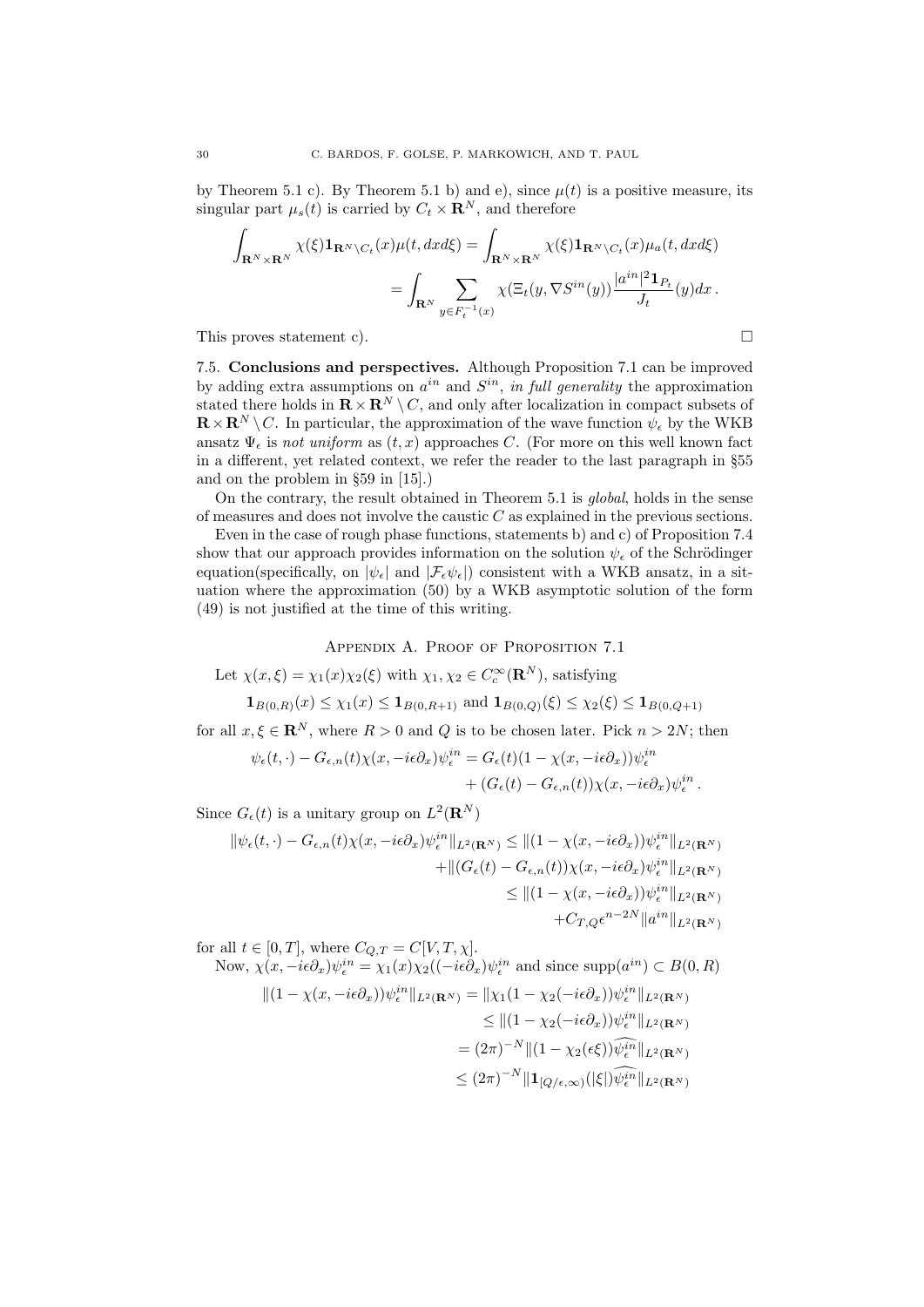Since

$$
\widehat{\psi_{\epsilon}^{in}}(\zeta/\epsilon) = \int_{\mathbf{R}^N} e^{-i(\zeta \cdot x - S^{in}(x))/\epsilon} a^{in}(x) dx
$$

we conclude from estimate  $(7.7.1')$  in  $[12]$  that

$$
|\widehat{\psi^{in}_\epsilon}(\zeta/\epsilon)| \leq \frac{C \|a^{in}\|_{W^{m,\infty}(\mathbf{R}^N)}}{(|\zeta|-\|\nabla S^{in}\|_{L^\infty(B(0,R)})^m}\epsilon^m
$$

provided that  $\text{supp}(a^{in}) \subset B(0,R)$  and  $|\zeta| > 1 + ||\nabla S^{in}||_{L^{\infty}(B(0,R)}$ . Therefore

(59) 
$$
\|\psi_{\epsilon}(t,\cdot)-G_{\epsilon,n}(t)\chi(x,-i\epsilon\partial_x)\psi_{\epsilon}^{in}\|_{L^2(\mathbf{R}^N)} \leq C_{T,Q}\|a^{in}\|_{L^2(\mathbf{R}^N)}\epsilon^{n-2N} + C\|(1+|\zeta|)^{-m}\|_{L^2(\mathbf{R}^N)}\|a^{in}\|_{W^{m,\infty}(\mathbf{R}^N)}\epsilon^m
$$

for all  $m > N/2$ .

Next we analyze the term

(60)

$$
G_{\epsilon,n}(t)\chi(x, -i\epsilon\partial_x)\psi_{\epsilon}^{in}(x)
$$
  
= 
$$
\iiint A_n(t, y, \eta, \epsilon)a^{in}(z)\chi_2(\zeta)e^{i(\varphi(t, x, y, \eta)+\zeta \cdot (y-z)+S^{in}(z))/\epsilon} \frac{dzd\zeta dyd\eta}{(2\pi\epsilon)^{2N}}
$$

with the stationary phase method.

Choose  $\varphi$  of the form

$$
\varphi(t, x, y, \eta) = S(t, y, \eta) + (x - X_t(y, \eta)) \cdot \Xi_t(y, \eta) + iB : (x - X_t(y, \eta))^{82}
$$

where the matrix  $B = B^T > 0$  is constant (see formula (2.7) [17] and the following Remark 2.1). Critical points of the phase in the oscillating integral (60) are defined by the system of equations

$$
\begin{cases}\n-\zeta + DS^{in}(z) = 0, \\
y - z = 0, \\
\partial_y S(t, x, y) - \Xi_t(y, \eta) \cdot D_y X_t(y, \eta) + (x - X_t(y, \eta)) \cdot D_y \Xi_t(y, \eta) \\
-iB : (x - X_t(y, \eta)) \otimes D_y X_t(y, \eta) + \zeta = 0, \\
\partial_{\eta} S(t, x, y) - \Xi_t(y, \eta) \cdot D_{\eta} X_t(y, \eta) + (x - X_t(y, \eta)) \cdot D_{\eta} \Xi_t(y, \eta) \\
-iB : (x - X_t(y, \eta)) \otimes D_{\eta} X_t(y, \eta) + \zeta = 0.\n\end{cases}
$$

At this point, we recall formulas (3.1-2) from [17]

(61) 
$$
\partial_y S(t, x, y) = \Xi_t(y, \eta) \cdot D_y X_t(y, \eta) - \eta,
$$

$$
\partial_\eta S(t, x, y) = \Xi_t(y, \eta) \cdot D_\eta X_t(y, \eta),
$$

together with the following definitions

$$
Y(t, y, \eta) := D_y \Xi_t(y, \eta) - iBD_y X_t(y, \eta) ,
$$
  

$$
Z(t, y, \eta) := D_\eta \Xi_t(y, \eta) - iBD_\eta X_t(y, \eta) .
$$

Thus the critical points of the phase in (60) are given by

$$
\begin{cases}\n\zeta = D S^{in}(z), \\
y = z, \\
(x - X_t(y, \eta))^T Y(t, y, \eta) + \zeta = \eta, \\
(x - X_t(y, \eta))^T Z(t, y, \eta) = 0.\n\end{cases}
$$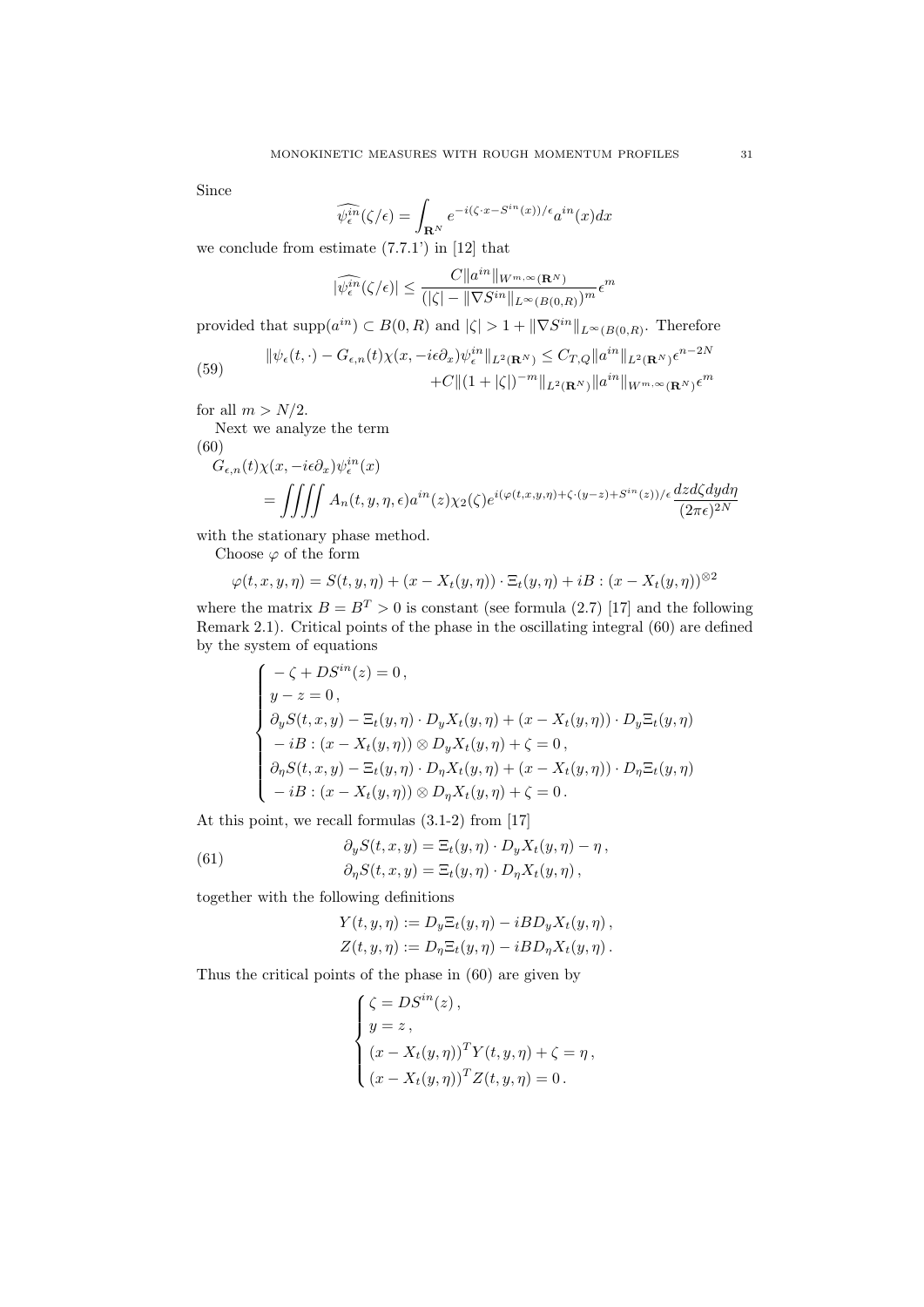Since the matrix  $Z$  is invertible by Lemma 4.1 of [17], we conclude that the system of equations above is equivalent to

$$
\left\{ \begin{aligned} &\zeta = DS^{in}(z)\,,\\ &y=z\,,\\ &\zeta = \eta\,,\\ &x=X_t(y,\eta)\,. \end{aligned} \right.
$$

In other words,

$$
F_t(z) = x \,, \quad y = z \,, \quad \zeta = \eta = D S^{in}(z) \,.
$$

Assuming that  $(t, x) \notin C$ , we apply Proposition 3.3 and conclude that the set of critical points of the phase in (60) is of the form

$$
\begin{cases}\ny = z = y_j(t, x), \\
\zeta = \eta = D S^{in}(y_j(t, x)),\n\end{cases}
$$
\n $j = 1, ..., \mathcal{N}(t, x).$ 

At this point, we apply the stationary phase method (Theorem 7.7.5 in [12]). First we need to compute the Hessian of the phase in (60) at its critical points. One finds

$$
H_j(t,x):= \begin{pmatrix} D^2S^{in} & -I & 0 & 0 \\ -I & 0 & +I & 0 \\ 0 & +I & -YD_yX_t & -YD_\eta X_t-I \\ 0 & 0 & -ZD_yX_t & -ZD_\eta X_t \end{pmatrix}_{\substack{y=y_j(t,x) \\ \eta=DS^{in}(y_j(t,x))}}
$$

and it remains to compute  $\det(H_j(t,x))$ . Adding the first row of  $H_j(t,x)$  to the third row, one finds that

$$
\det H_j(t,x) = \begin{vmatrix} D^2 S^{in} & -I & 0 & 0 \\ -I & 0 & +I & 0 \\ D^2 S^{in} & 0 & -Y D_y X_t & -Y D_\eta X_t - I \\ 0 & 0 & -Z D_y X_t & -Z D_\eta X_t \end{vmatrix}_{\substack{y=y_j(t,x) \\ \eta = D S^{in}(y_j(t,x))}} \newline = (-1)^N \begin{vmatrix} -I & +I & 0 \\ D^2 S^{in} & -Y D_y X_t & -Y D_\eta X_t - I \\ 0 & -Z D_y X_t & -Z D_\eta X_t \end{vmatrix}_{\substack{y=y_j(t,x) \\ \eta = D S^{in}(y_j(t,x))}} \newline = (-1)^N \begin{vmatrix} -I & 0 & 0 \\ D^2 S^{in} & -Y D_y X_t + D^2 S^{in} & -Y D_\eta X_t - I \\ 0 & -Z D_y X_t & -Z D_\eta X_t \end{vmatrix}_{\substack{y=y_j(t,x) \\ \eta = D S^{in}(y_j(t,x))}} \newline
$$

where the last equality follows from adding the first column in the right hand side of the second equality to the second column. Eventually, one finds that

$$
\det H_j(t, x) = \begin{vmatrix} -YD_y X_t + D^2 S^{in} & -YD_\eta X_t - I \\ -ZD_y X_t & -ZD_\eta X_t \end{vmatrix}_{\substack{y = y_j(t, x) \\ \eta = D S^{in}(y_j(t, x))}}
$$

which is computed as follows. First

$$
\begin{vmatrix} I & -YZ^{-1} \\ 0 & I \end{vmatrix} \begin{vmatrix} -YD_yX_t + D^2S^{in} & -YD_\eta X_t - I \\ -ZD_yX_t & -ZD_\eta X_t \end{vmatrix} = \begin{vmatrix} D^2S^{in} & -I \\ -ZD_yX_t & -ZD_\eta X_t \end{vmatrix}
$$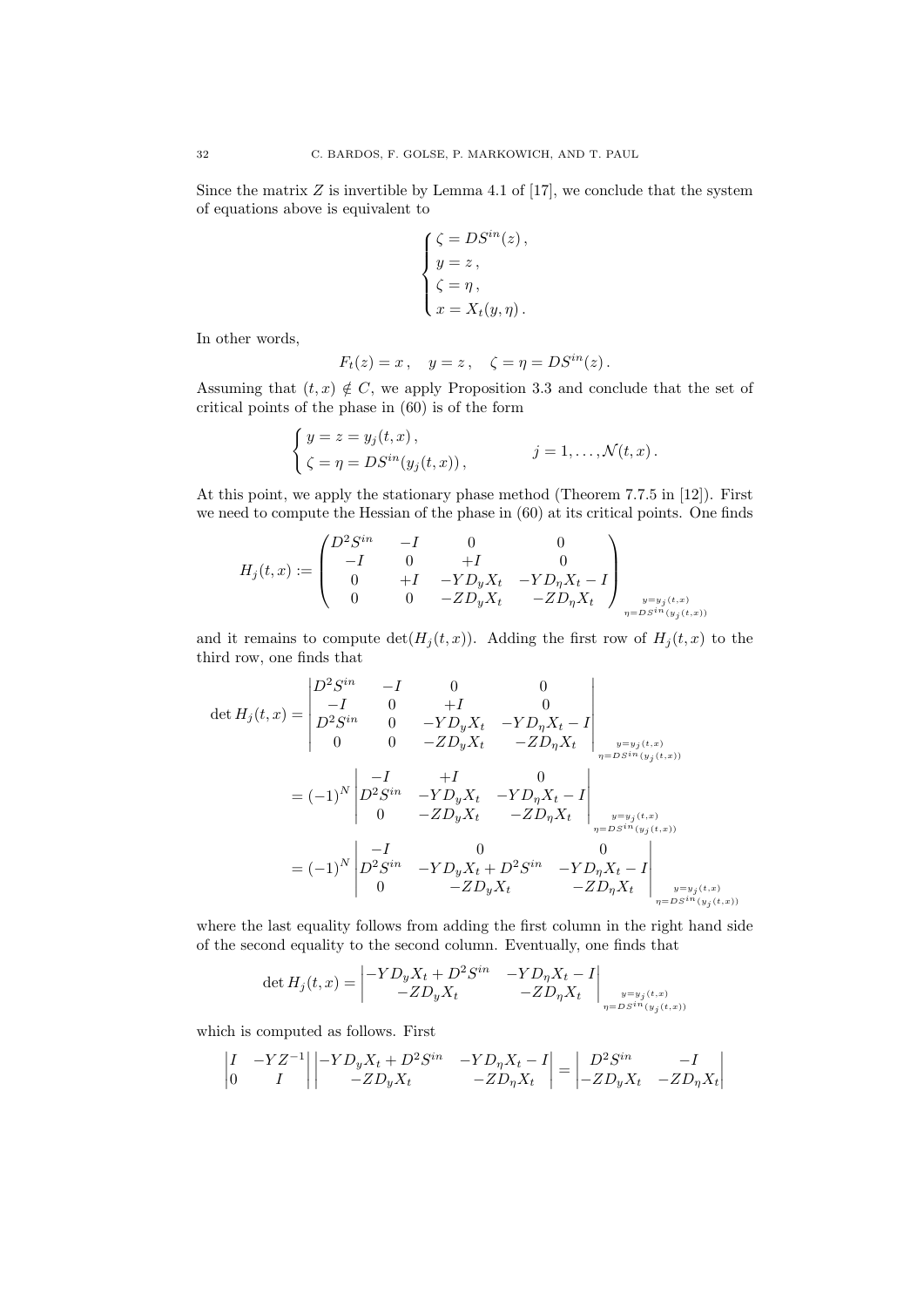so that

$$
\det H_j(t,x) = \begin{vmatrix} D^2 S^{in} & -I \\ -Z D_y X_t & -Z D_\eta X_t \end{vmatrix}_{\substack{y=y_j(t,x) \\ \eta = D S^{in}(y_j(t,x))}}
$$

On the other hand

$$
\begin{vmatrix} D^2 S^{in} & -I \\ -Z D_y X_t & -Z D_\eta X_t \end{vmatrix} = \det(Z D_y X_t + Z D_\eta X_t D^2 S^{in})
$$
  
= 
$$
\det(Z) \det(D_y X_t + D_\eta X_t D^2 S^{in})
$$

by the following elementary lemma (that is a variant of the Schur complement formula in a special case: see for instance Proposition 3.9 on pp. 40-41 in [23]).

**Lemma A.1.** *Let*  $A, B, C, D \in M_N(\mathbb{C})$ *. If*  $AB = BA$ *, one has* 

$$
\begin{vmatrix} A & B \\ C & D \end{vmatrix} = \det(DA - CB).
$$

Therefore

(62) 
$$
\det H_j(t, x) = \det(Z) \det(D_y X_t + D_\eta X_t D^2 S^{in}) \Big|_{y = y_j(t, x), \eta = D S^{in}(y_j(t, x))}
$$

$$
= \det(Z(y_j(t, x), D S^{in}(y_j(t, x))) \det(DF_t(y_j(t, x)))
$$

where  $F_t$  is defined in (13) with  $U^{in} = DS^{in}$ .

Pick a nonempty closed ball  $B \subset \mathbf{R} \times \mathbf{R}^N \setminus C$ , let  $\mathcal{N}_B = \mathcal{N}(t, x)$  for all  $(t, x) \in B$ , and let

$$
K_j = \{ (y_j(t, x), \nabla S^{in}(y_j(t, x))) | (t, x) \in B \}, \quad j = 1, ..., \mathcal{N}_B.
$$

Assuming that *B* is of small enough radius,  $K_j \cap K_k = \emptyset$  for  $j \neq k \in \{1, \ldots, \mathcal{N}_B\}$ . Let  $\kappa_j \in C_c^{\infty}(\mathbf{R}^{2N})$  for all  $j = 1, \ldots, \mathcal{N}_B$ , such that

$$
\begin{cases} \kappa_j \ge 0 \text{ and } \kappa_j|_{K_j} = 1, \quad j = 1, \dots, \mathcal{N}_B, \\ \text{while } \kappa_j \kappa_k = 0 \text{ for } j \neq k \in \{1, \dots, \mathcal{N}_B\}, \end{cases}
$$

Applying Theorem 7.7.1 in [12] shows that (63)

$$
\sup_{(t,x)\in B} \left| \iiint A_n(t,y,\eta,\epsilon) a^{in}(z) \chi_2(\zeta) e^{i(\varphi(t,x,y,\eta)+\zeta \cdot (y-z)+S^{in}(z))/\epsilon} \frac{dz d\zeta dy d\eta}{(2\pi\epsilon)^{2N}} - \sum_{j=1}^{N_B} \iiint A_n(t,y,\eta,\epsilon) a^{in}(z) \chi_2(\zeta) \kappa_j(y,\eta) \kappa_j(z,\zeta)
$$

$$
e^{i(\varphi(t,x,y,\eta)+\zeta \cdot (y-z)+S^{in}(z))/\epsilon} \frac{dz d\zeta dy d\eta}{(2\pi\epsilon)^{2N}} \right| = O(\epsilon)
$$

as  $\epsilon \to 0$ .

Next we set

$$
I_j(t, x, \epsilon) := \iiint A_n(t, y, \eta, \epsilon) a^{in}(z) \chi_2(\zeta) \kappa_j(y, \eta) \kappa_j(z, \zeta)
$$

$$
\times e^{i(\varphi(t, x, y, \eta) + \zeta \cdot (y - z) + S^{in}(z)) / \epsilon} \frac{dz d\zeta dy d\eta}{(2\pi\epsilon)^{2N}}
$$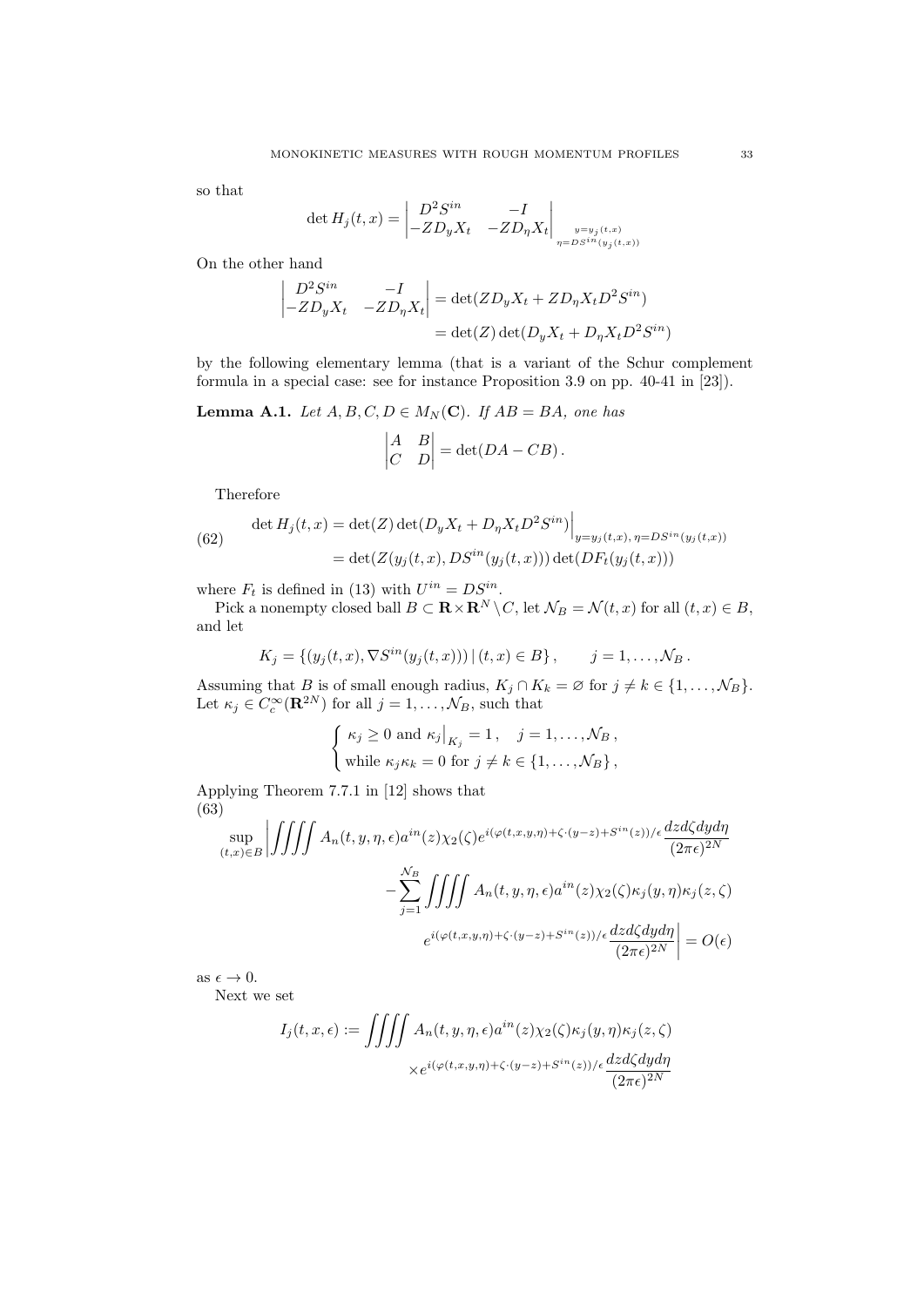for  $j = 1, \ldots, \mathcal{N}_B$ . By Theorem 7.7.5 in [12], we conclude that (64)  $\sup_{t>0} |I_j(t, x, \epsilon) - A_0(t, y_j(t, x), \nabla S^{in}(y_j(t, x)), 0) a^{in}(y_j(t, x)) \chi_2(\nabla S^{in}(y_j(t, x)))$  $(t,x) \in B$  $\times e^{i(\varphi(t,x,y_j(t,x),\nabla S^{in}(y_j(t,x))) + S^{in}(y_j(t,x)))/\epsilon} (\det H_j(t,x))^{-1/2} = O(\epsilon)$ 

as  $\epsilon \to 0$ . Our choice of  $\chi_2$  and  $\varphi$  implies that  $\chi_2(\nabla S^{in}(y_j(t,x))) = 1$  and

$$
\varphi(t, x, y_j(t, x), \nabla S^{in}(y_j(t, x))) = S(t, y_j(t, x), \nabla S^{in}(y_j(t, x)))
$$

so that

$$
(\varphi(t,x,y_j(t,x),\nabla S^{in}(y_j(t,x))) + S^{in}(y_j(t,x))) = S_j(t,x).
$$

By formula  $(2.13)$  in [17]

(65) 
$$
A_0(t, y_j(t,x), \nabla S^{in}(y_j(t,x)), 0) = \sqrt{\det(Z(y_j(t,x), DS^{in}(y_j(t,x))))},
$$

where the notation  $\frac{c\cdot n\sqrt{x}}{2}$  designates the analytic continuation of the square-root along the path  $t \mapsto Det(Z(y_j(t,x),DS^{in}(y_j(t,x)))$ . This analytic continuation is uniqueley defined since  $Det(Z(y_j(t, x), DS^{in}(y_j(t, x))) \neq 0$  for all *t*: see for instance section 1.3 in chapter 8 of [1]. According to (65), (62), Lemma 5.1 and formula (5.15) in [17], we have

(66) 
$$
A_0(t, y_j(t, x), \nabla S^{in}(y_j(t, x)), 0) (\det H_j(t, x))^{-1/2}
$$

$$
= |\det(DF_t(y_j(t, x)))|^{-1/2} e^{i\pi \nu_j(t, x)/2} = J(y_j(t, x))^{-1/2} e^{i\pi \nu_j(t, x)/2},
$$

where  $\nu_i(t, x)$  is an integer.

Putting together (59)-(63)-(64)-(66) concludes the proof of Proposition 7.1.

*Proof of Lemma A.1.* If *A* is nonsingular and  $AB = BA$ , one has

$$
\begin{vmatrix} A & B \\ C & D \end{vmatrix} = (-1)^N \begin{vmatrix} A & B \\ C & D \end{vmatrix} \begin{vmatrix} A^{-1} & B \\ 0 & -A \end{vmatrix} = (-1)^N \begin{vmatrix} I & 0 \\ CA^{-1} & CB - DA \end{vmatrix}
$$
  
= (-1)<sup>N</sup> det(CB – DA) = det(DA – CB).

Since both sides of the identity above are continuous functions of *A* and the set of nonsingular matrices  $GL_N(\mathbf{C})$  is dense in  $M_N(\mathbf{C})$ , this identity holds for all  $A \in M_n(\mathbf{C})$  such that  $AB = BA$ .

## **REFERENCES**

- [1] L.V. Ahlfors: "Complex Analysis", McGraw Hill, 2nd edition, New York 1966.
- [2] L. Ambrosio, A. Figalli, G. Friesecke, J. Giannoulis, T. Paul: *Semiclassical limit of quantum dynamics with rough potentials and well posedness of transport equations with measure initial data*, Comm. Pure Appl. Math. 64 (2011), 1199–1242.
- [3] L. Ambrosio, N. Fusco, D. Pallara: "Functions of Bounded Variations and Free Discontinuity Problems", Oxford University Press, Oxford 2000.
- [4] V.I. Arnold: *Characteristic class entering in quantization condition*, Func. Anal. Appl. 1 (1967), 1–14.
- [5] V.I. Arnold: "Geometrical methods of the theory of ordinary differential equations", Springer-Verlag, New York 1997.
- [6] V.I. Arnold: "Mathematical Methods of Classical Mechanics", Springer-Verlag, New York 1989.
- [7] Y. Brenier, U. Frisch, M. Hnon, G. Loeper, S. Matarrese, R. Moyhayaee, A. Sobolevskii: *Reconstruction of the early Universe as a convex optimization problem*, Mon. Not. Royal. Astron. Soc.